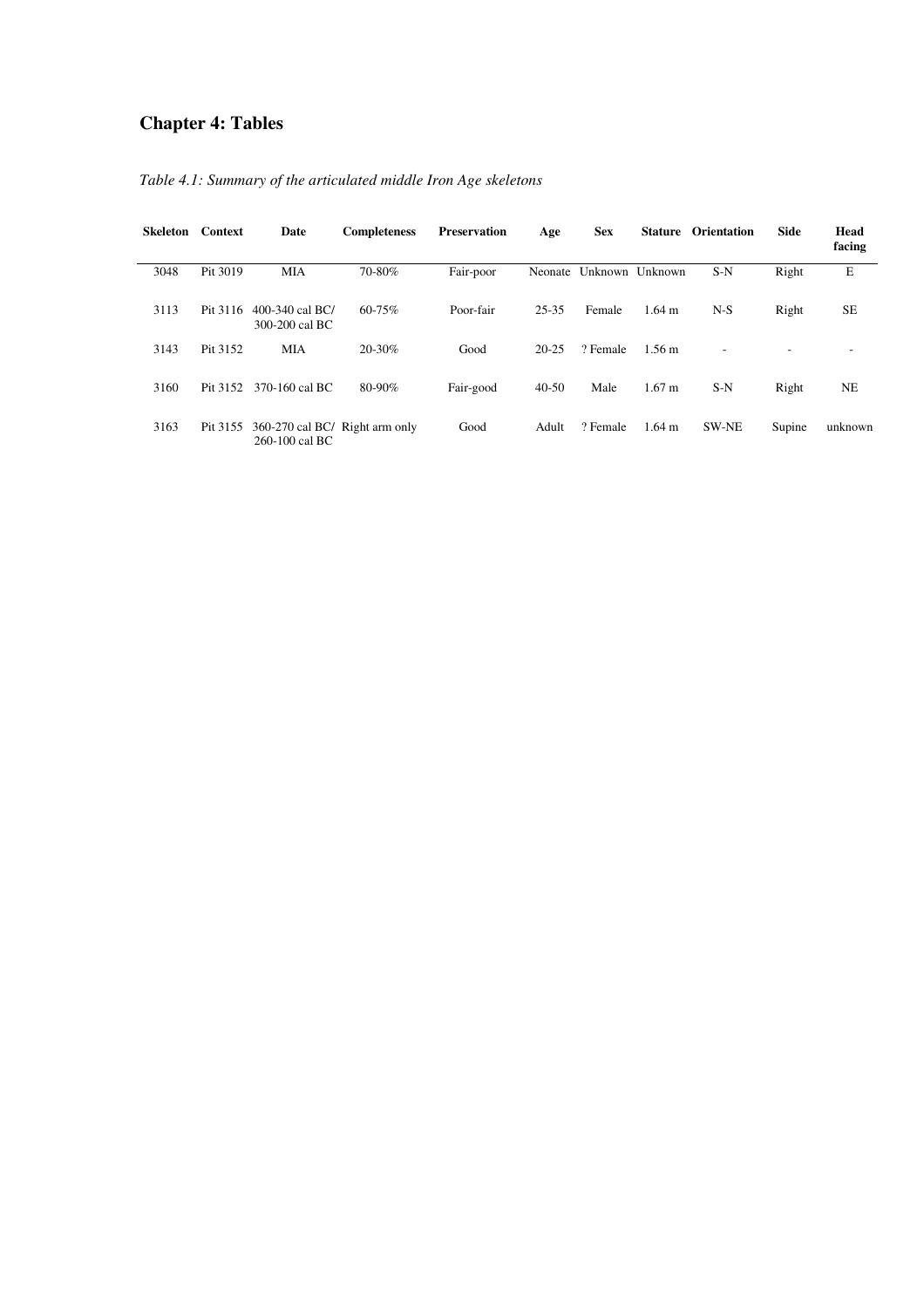| <b>Context</b> | <b>Feature</b> | <b>Phase</b>       | Skeletal element                                   | Age   | <b>Sex</b>    |
|----------------|----------------|--------------------|----------------------------------------------------|-------|---------------|
| 3016           | Pit 3015       | MIA                | Proximal left and right femora (midshaft and head  | Adult | Male          |
|                |                |                    | and neck); left acetabulum and ischium; one worn   |       |               |
|                |                |                    | permanent second incisor                           |       |               |
| 3058           | Pit 3057       | Middle Iron Age    | Cranial vault fragments, proximal left 3rd left    | Adult | Unknown       |
|                |                | (intrusive Roman?) | metacarpal; left scaphoid                          |       |               |
| 6023           | Pit 6022       | 360-280 cal BC/    | Proximal left tibia. Left femoral shaft and distal | Adult | Probable male |
|                |                | $260-50$ cal BC    | epiphysis                                          |       |               |

*Table 4.2: Summary of disarticulated human remains from middle Iron Age deposits*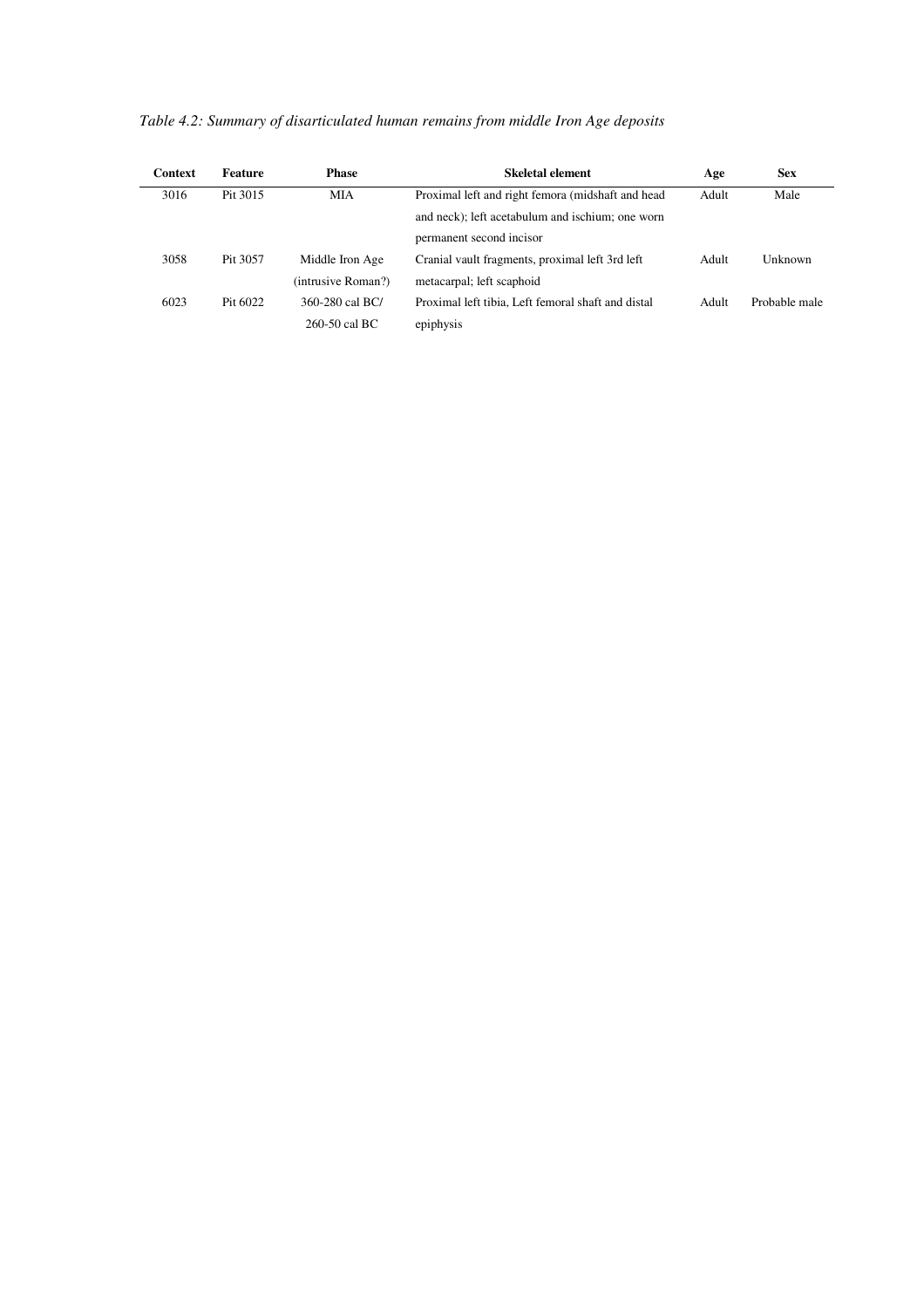| <b>Context</b> | <b>Feature</b>  | <b>Skeletal element</b>                | Age             | <b>Sex</b>      | Pathology          |
|----------------|-----------------|----------------------------------------|-----------------|-----------------|--------------------|
| 1004           | Hillfort ditch  | Left patella, right femoral shaft      | Adult           | Unknown         |                    |
| 1013           | Hillfort ditch  | Mandible; atlas; axis; 13 fragments    | All adult;      | Mandible ? male | Calculus on teeth, |
|                |                 | of cervical vertebrae; 11 fragments    | mandible-mature |                 | considerable       |
|                |                 | of thoracic vertebrae; 2 lumbar        | adult           |                 | osteophytosis of   |
|                |                 | neural arches; 1st rib fragment; 3     |                 |                 | axis               |
|                |                 | right and 2 unsided rib fragments; 3   |                 |                 |                    |
|                |                 | fragments of proximal humerus; iliac   |                 |                 |                    |
|                |                 | blade and acetabular fragments         |                 |                 |                    |
| 2006           | Layer           | 1 maxillary molar                      | Adult           | Unknown         |                    |
| 2007           | Layer           | Cranial vault fragment                 | Unknown         | Unknown         |                    |
| 2017           | Midden          | 2 cranial vault fragments              | Adult           | Unknown         |                    |
| 3049           | Quarry pit 3067 | Cranial vault, 2 cervical vertebrae, L | Adult           | Unknown         |                    |
|                |                 | patella fragment                       |                 |                 |                    |
| 3062           | Colluvium       | Thoracic vertebral body                | Adult           | Unknown         |                    |
| 3085           | Ouarry pit 3067 | 5th lumbar transverse process          | Unknown         | Unknown         |                    |
| 3107           | Colluvium       | Permanent mandibular incisor           | Adult           | Unknown         |                    |
| 3158           | Quarry pit 3157 | Left fibula shaft; 2 hand phalanges;   | Adult; molar-   | Unknown         |                    |
|                |                 | 1 maxillary molar                      | mature adult    |                 |                    |
| 3161           | Quarry pit 3157 | Cranial vault fragments                | Adult           | Unknown         |                    |

## *Table 4.3: Summary of disarticulated human remains from late Roman deposits*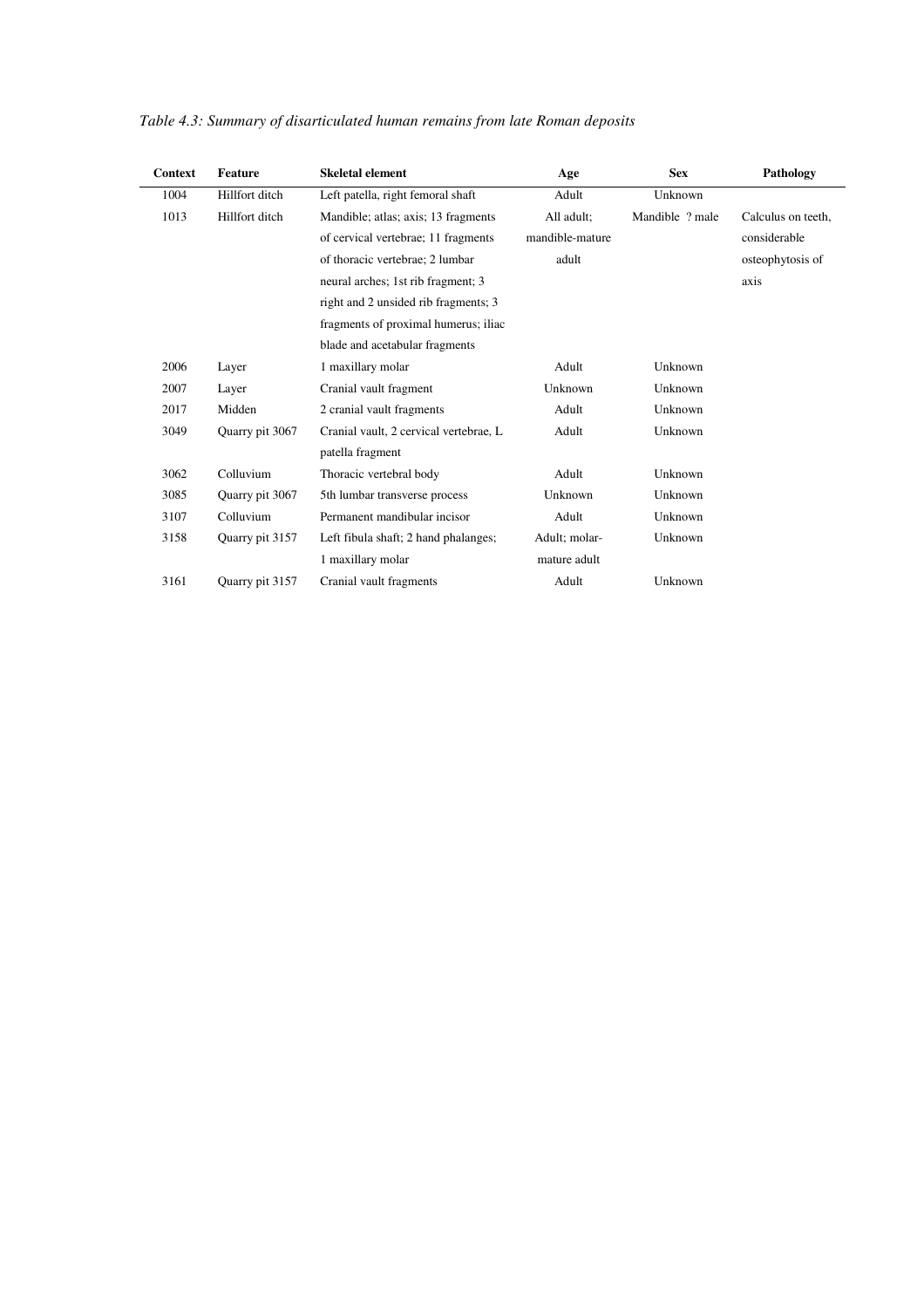| <b>Context</b> | <b>Feature</b>     | <b>Phase</b>                         | <b>Skeletal element</b>                                                                                                                          | Age                                            | <b>Sex</b>  |
|----------------|--------------------|--------------------------------------|--------------------------------------------------------------------------------------------------------------------------------------------------|------------------------------------------------|-------------|
| 1002           | Hillfort<br>ditch  | Post-medieval                        | Right calcaneum                                                                                                                                  | Adult                                          | Unknown     |
| 2000           | Topsoil            | Post-medieval                        | Left femur, midshaft                                                                                                                             | Unknown                                        | Unknown     |
| 2001           | Colluvium          | Post-medieval                        | Left femoral head                                                                                                                                | Unknown                                        | Unknown     |
| 3022           | Buried soil        | Medieval                             | Right proximal radius<br>and shaft; liac blade<br>fragment                                                                                       | Infant $2(8-10 \text{ yr})$                    | Unknown     |
| 3028           | Quarry pit<br>3067 | Medieval                             | Cranial vault fragments,<br>manubrium, ilium, left<br>femoral shaft                                                                              | Adult                                          | Ilium: male |
| 3096           | Quarry pit         | Roman/                               | Cranial vault fragments,                                                                                                                         | Adult                                          | Unknown     |
|                | 3067               | medieval                             | right scapula, right<br>clavicle, right patella,<br>right 5th metatarsal                                                                         |                                                |             |
| 5050           | Topsoil            | Post-medieval                        | Cranial vault fragment,<br>right rib shaft, ulna, three<br>fragments of ulna shaft,<br>middle finger phalanx,<br>incomplete right tibia<br>shaft | Adult $( >32 \text{ yr})$                      | Unknown     |
| 6012           | Pit 6011           | Medieval<br>$(11th-13th$<br>century) | Lumbar neural arch,<br>right radial shaft, right<br>ulnar shaft, femoral<br>shaft fragment, 1st<br>metacarpal fragment, 4<br>hand phalanges      | Unknown                                        | Unknown     |
| 6024           | Pit 6011           | Medieval<br>$(11th-13th$<br>century) | Right hamate, 2nd and<br>5th metacarpal, left iliac<br>blade, right ulna, right<br>radial shaft                                                  | Unknown                                        | Unknown     |
| 6033           | Pit 6011           | Medieval<br>$(11th-13th$<br>century) | 2 rib fragments, 3<br>vertebral body<br>fragments, left 2nd, 4th<br>& 5th metacarpals, 4<br>hand phalanges, 3<br>cranial fragments               | 5th metacarpal and cranial<br>fragments: adult | Unknown     |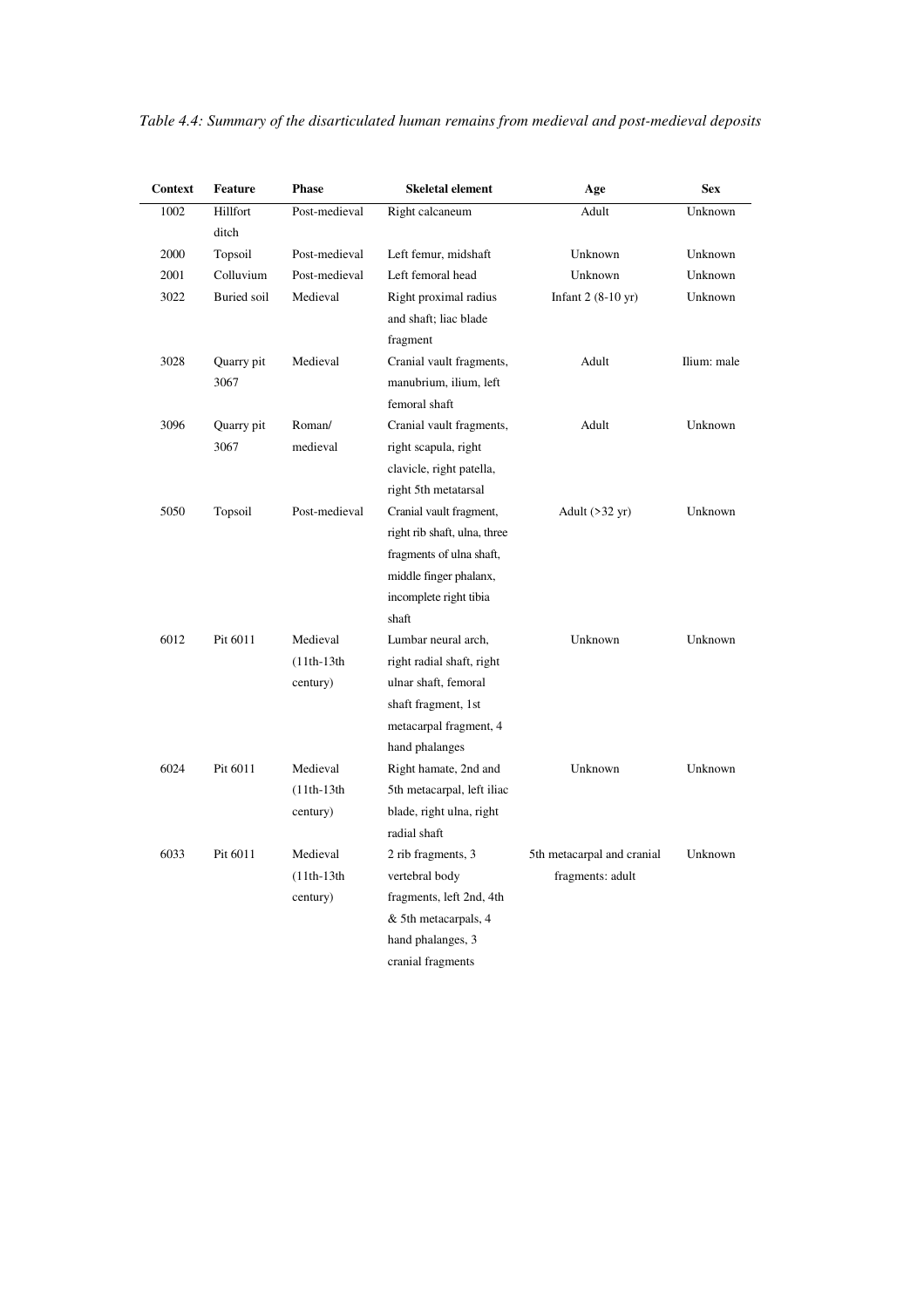*Table 4.5: Distribution of animal bone between phases* 

|                        | Late<br>Age | Early<br><b>Bronze</b> Iron Age Iron Age | Middle | Iron<br>Age? | Early<br>Roman | Late<br>Roman | Romano- Roman/ Medieval<br>British | medieval |        | Post-<br>medieval | Unstrat. | Total  |
|------------------------|-------------|------------------------------------------|--------|--------------|----------------|---------------|------------------------------------|----------|--------|-------------------|----------|--------|
| Number of<br>fragments | 378         | 8034                                     | 2305   | 21           | 106            | 6454          | 59                                 | 1282     | 4447   | 419               | 221      | 23.726 |
| Weight $(g)$           | 1233        | 34.325                                   | 3655   | 59           | 444            | 15.854        | 378                                | 3664     | 10.288 | 1956              | 169      | 72,025 |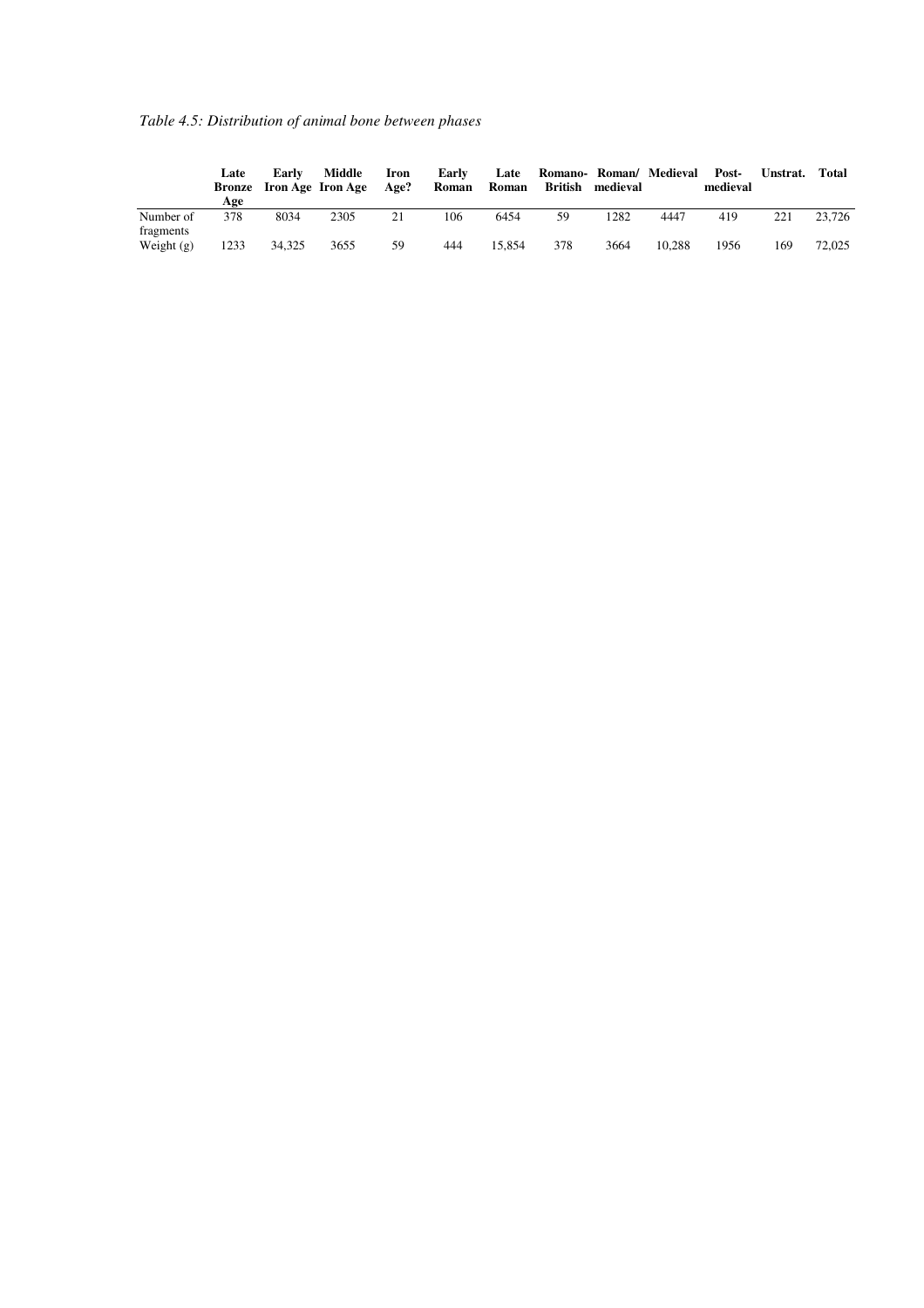*Table 4.6: Condition of the animal bone assemblage* 

| <b>Condition</b> | Late<br><b>Bronze</b><br>Age | Early | Middle<br>Iron Age Iron Age | Iron<br>Age? | Early<br>Roman | Late<br>Roman | Romano-Roman/<br><b>British</b> | medieval | Medieval | Post-<br>medieval | <b>Total</b> |
|------------------|------------------------------|-------|-----------------------------|--------------|----------------|---------------|---------------------------------|----------|----------|-------------------|--------------|
| Excellent        | 1%                           | 2%    | -                           | ۰            | 15%            | 1%            | 20%                             | ۰        | 1%       | 1%                | $1\%$        |
| Good             | 72%                          | 48%   | 43%                         | 29%          | 33%            | 21%           | 76%                             | 10%      | 26%      | 27%               | 34%          |
| Moderate         | 22%                          | 42%   | 27%                         | 52%          | 24%            | 32%           | 4%                              | 31%      | 53%      | 34%               | 39%          |
| Poor             | 5%                           | 7%    | 25%                         | 19%          | 16%            | 40%           | ۰                               | 49%      | 16%      | 24%               | 22%          |
| Very Poor        | $\overline{\phantom{a}}$     | 1%    | 4%                          | -            | 12%            | 6%            | ۰                               | 10%      | 4%       | 14%               | $4\%$        |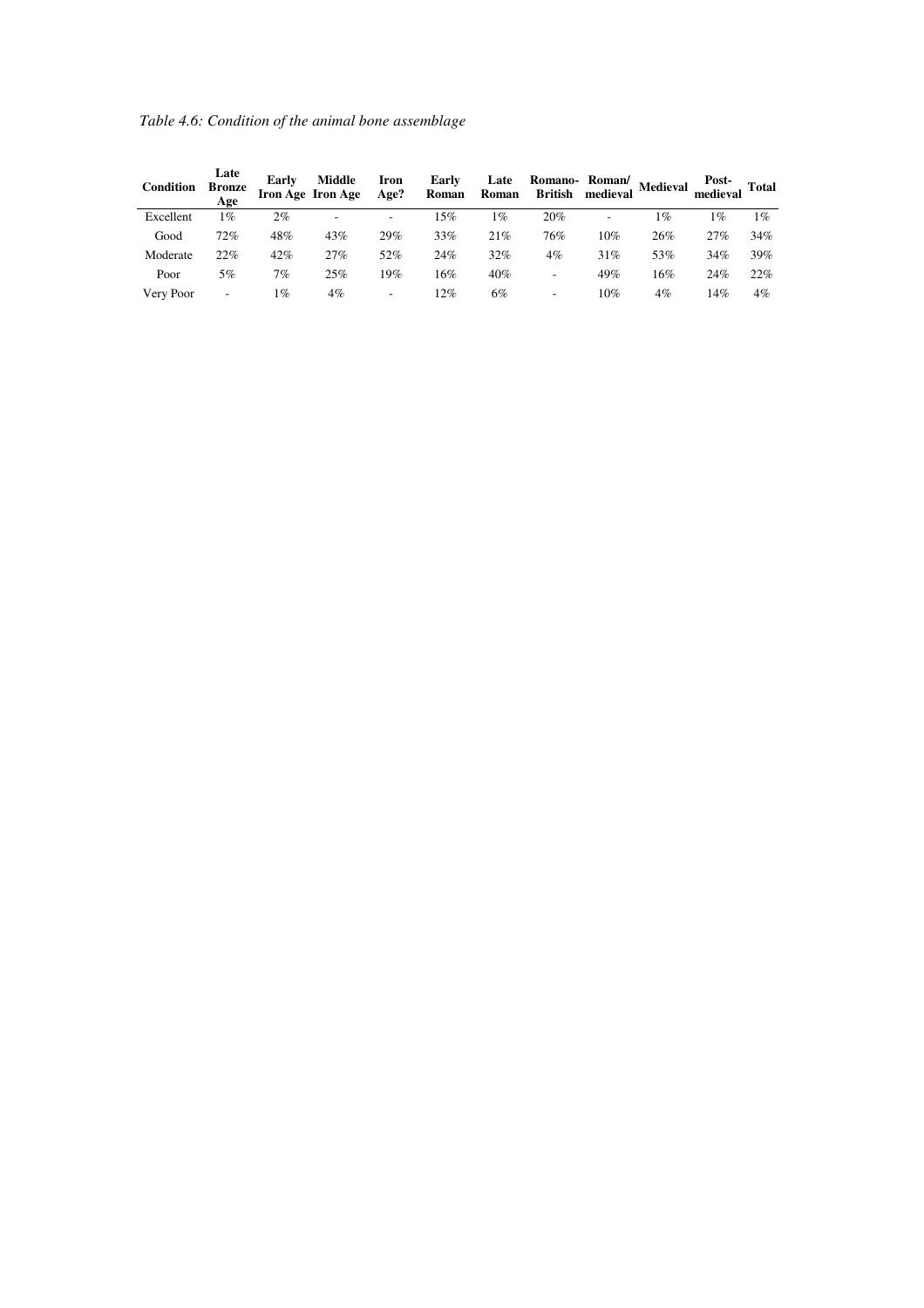| Period          | <b>Number of fragments</b> | Gnawed | <b>Burnt</b> | <b>Recent breaks</b> |
|-----------------|----------------------------|--------|--------------|----------------------|
| Late Bronze Age | 378                        | 2%     | 7%           | 42%                  |
| Early Iron Age  | 8034                       | 6%     | 7%           | 22%                  |
| Middle Iron Age | 2305                       |        | 13%          | $2\%$                |
| Iron Age?       | 21                         |        | ۰            | 29%                  |
| Early Roman     | 106                        | $1\%$  |              | 6%                   |
| Late Roman      | 6454                       | $1\%$  | $1\%$        | 3%                   |
| Romano-British  | 59                         | 2%     | ۰            | 39%                  |
| Roman/medieval  | 1282                       |        |              | $1\%$                |
| Medieval        | 4447                       | 2%     | 7%           | 53%                  |
| Post-medieval   | 419                        | $1\%$  | 3%           | 12%                  |
| Unstratified    | 221                        |        | $1\%$        | 88%                  |
| Total           | 23726                      | 3%     | 5%           | 20%                  |

| Table 4.7: Frequency of gnawing, burning and recent breaks in bone fragments of each phase |  |  |
|--------------------------------------------------------------------------------------------|--|--|
|                                                                                            |  |  |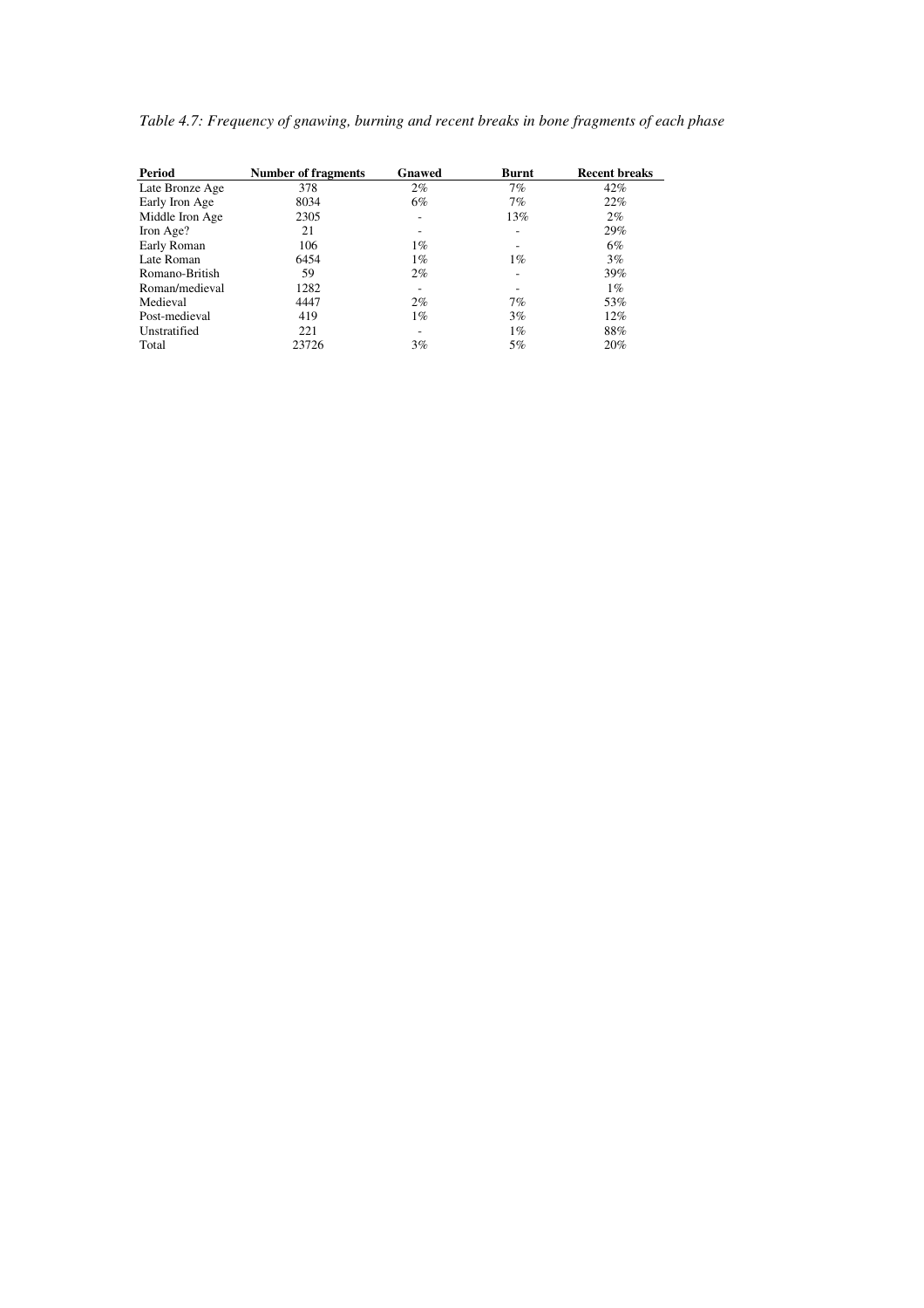| Table 4.8: Wild small mammals and microfauna |  |
|----------------------------------------------|--|
|                                              |  |

| <b>Period</b>   | Context | <b>Field vole</b> | Frog/toad | Rabbit | Rodent | <b>Vole</b> | Water vole | Weasel |
|-----------------|---------|-------------------|-----------|--------|--------|-------------|------------|--------|
| Late Bronze Age | 3099    |                   |           |        |        | ✓           |            |        |
| Early Iron Age  | 3040    |                   |           |        |        |             |            |        |
| Early Iron Age  | 3050    | ✓                 | ✓         |        |        | ✓           |            |        |
| Early Iron Age  | 6004    |                   |           |        |        |             | ✓          |        |
| Early Iron Age  | 6017    |                   | ✓         |        |        |             |            |        |
| Middle Iron Age | 3020    |                   |           |        |        | ✓           |            |        |
| Middle Iron Age | 3030    |                   |           |        |        |             |            |        |
| Middle Iron Age | 3041    |                   |           |        |        |             |            |        |
| Middle Iron Age | 3052    |                   |           |        |        |             |            |        |
| Middle Iron Age | 3058    |                   |           |        |        |             | √          |        |
| Middle Iron Age | 3117    |                   | ✓         |        |        |             |            |        |
| Late Roman      | 1011    | ✓                 |           |        |        |             |            |        |
| Late Roman      | 2016    |                   |           |        |        |             |            |        |
| Late Roman      | 2017    |                   |           |        |        |             | √          |        |
| Medieval        | 1005    |                   |           |        |        |             |            |        |
| Medieval        | 3076    |                   |           |        |        |             |            |        |
| Medieval        | 4031    | ✓                 |           |        |        | ✓           |            |        |
| Medieval        | 4040    |                   | ✓         |        |        |             |            |        |
| Post-medieval   | 2022    |                   |           |        |        |             |            |        |
| Post-medieval   | 5000    |                   |           |        |        |             |            |        |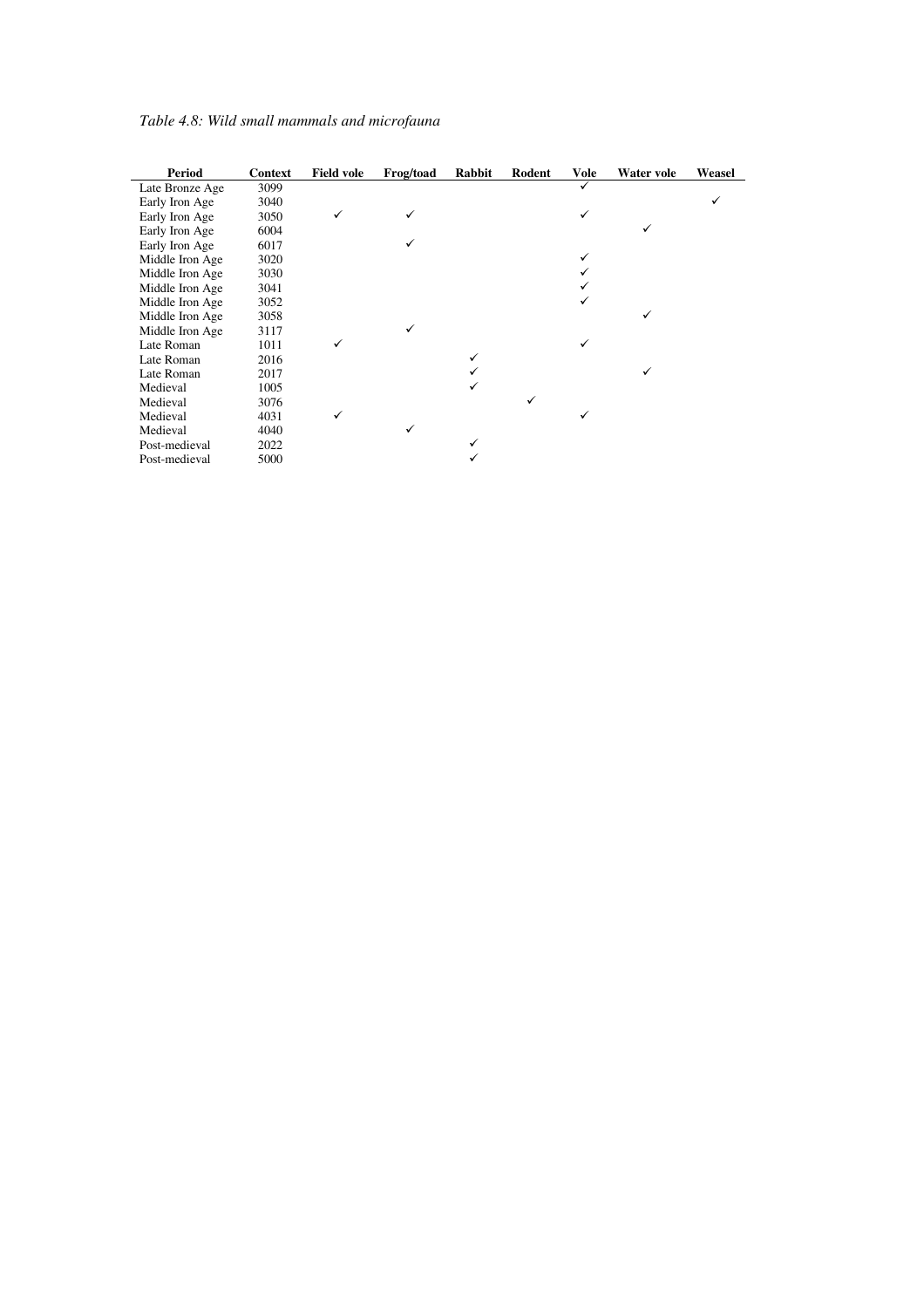#### *Table 4.9: Number of measured bones*

|                  |                |                |                |     |     | <b>Species</b>  |   |   |                               |                |                |
|------------------|----------------|----------------|----------------|-----|-----|-----------------|---|---|-------------------------------|----------------|----------------|
| Element          |                | Cattle Horse   | Sheep/<br>goat | Pig | Dog | Roe deer Badger |   |   | Weasel Domestic Raven<br>fowl |                | <b>Total</b>   |
| Mandible         |                |                |                |     |     |                 |   |   |                               |                |                |
| Tooth            | 1              |                |                |     | 6   |                 |   |   |                               |                | 7              |
| Scapula          | 2              |                | 10             | 3   | 1   |                 |   |   |                               | 1              | 17             |
| Humerus          | $\overline{c}$ |                | 20             | 2   |     |                 |   |   | 1                             |                | 26             |
| Radius           | 4              |                | 19             | 5   | 1   |                 |   |   |                               |                | 30             |
| Ulna             |                |                | 3              |     | 1   |                 |   |   |                               | 2              | 7              |
| Carpo-metacarpus |                |                |                |     |     |                 |   |   |                               | $\overline{c}$ | $\overline{c}$ |
| Metacarpal       | 9              |                | 21             |     |     | 1               |   |   |                               |                | 31             |
| 3rd metacarpal   |                |                |                |     |     |                 |   |   |                               |                |                |
| 4th metacarpal   |                |                |                | 1   | 1   |                 |   |   |                               |                | 2              |
| Femur            |                |                | 1              |     |     |                 | 1 | 1 |                               | $\overline{c}$ | 5              |
| Tibia            | 7              | 2              | 17             | 3   |     |                 |   |   |                               |                | 29             |
| Tibio-tarsus     |                |                |                |     |     |                 |   |   |                               | 2              | $\overline{c}$ |
| Astragalus       | 15             | $\overline{c}$ | 10             | 5   |     |                 |   |   |                               |                | 32             |
| Calcaneus        |                |                | 6              | 1   |     |                 |   |   |                               |                | 7              |
| Tarsometatarsus  |                |                |                |     |     |                 |   |   |                               |                |                |
| Metatarsal       | 6              |                | 12             |     |     |                 |   |   |                               |                | 18             |
| 2nd metatarsal   |                |                |                | 3   |     |                 |   |   |                               |                | 3              |
| 5th metatarsal   |                |                |                |     | 1   |                 |   |   |                               |                |                |
| Tarso-metatarsus |                |                |                |     |     |                 |   |   |                               | 1              |                |
| Metapodial       |                |                | 1              |     |     |                 |   |   |                               |                |                |
| 1st phalanx      | 17             | $\overline{2}$ | 31             | 3   | 1   |                 |   |   |                               |                | 54             |
| 2nd phalanx      | 22             |                | 11             | 9   |     |                 |   |   |                               |                | 42             |
| 3rd phalanx      | $\overline{4}$ |                | 1              | 4   |     |                 |   |   |                               |                | 9              |
| Total            | 90             | 6              | 163            | 40  | 13  | 1               | 1 | 1 | 2                             | 12             | 329            |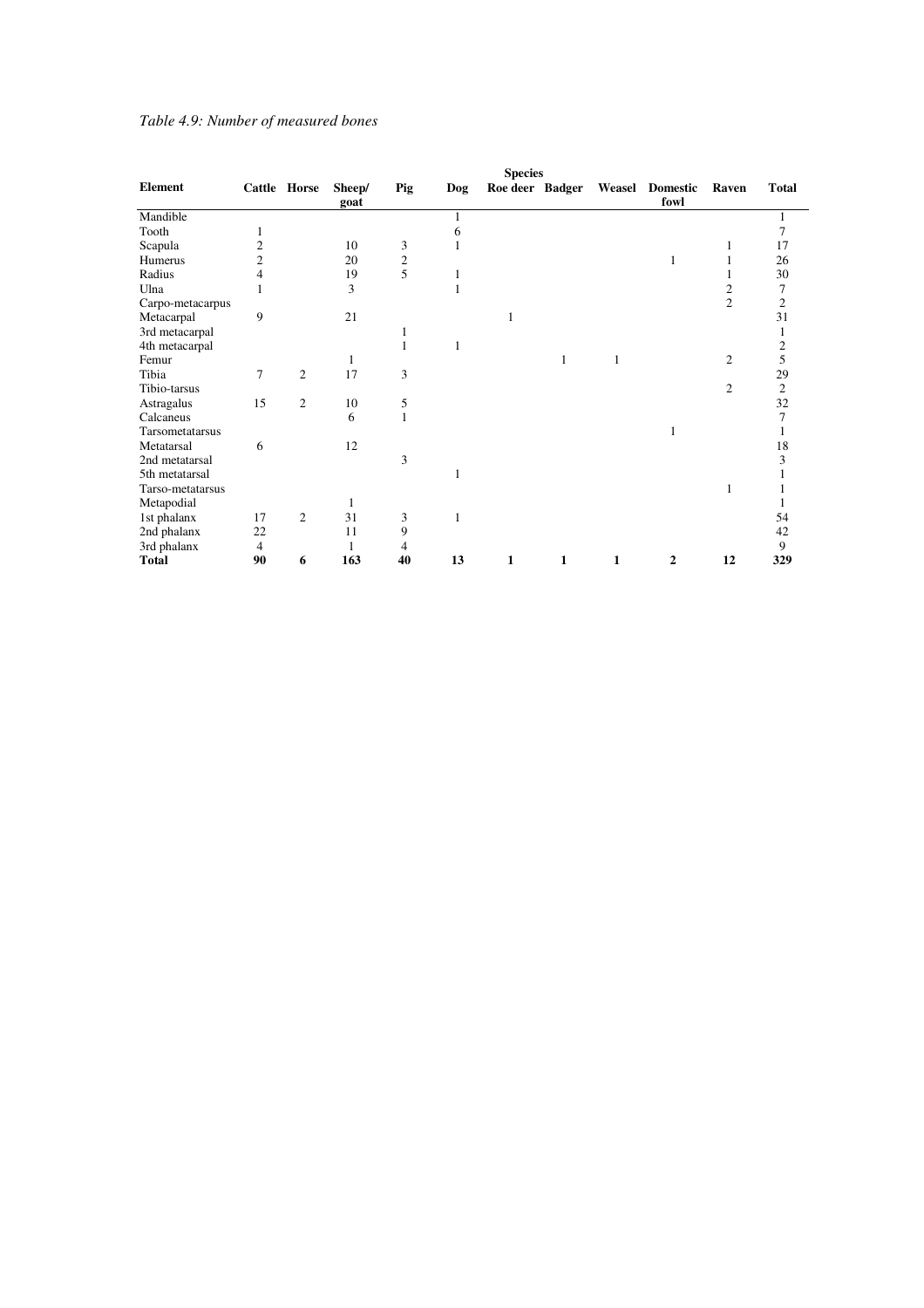## *Table 4.10: Withers height calculations*

| <b>Taxon</b> | Element       | Context | Period            | Side         |     | GL (mm) Withers height (m) |
|--------------|---------------|---------|-------------------|--------------|-----|----------------------------|
| Cattle       | Radius        | 3040    | Early Iron Age    | $\mathbb{R}$ | 243 | 1.04                       |
| Cattle       | Metatarsal    | 3018    | Early Iron Age    | R            | 195 | 1.06                       |
| Cattle       | Metatarsal    | 3046    | Early Iron Age    | R            | 210 | 1.14                       |
| Cattle       | Metacarpal    | 3046    | Early Iron Age    | L            | 190 | 1.16                       |
| Cattle       | Metatarsal    | 3061    | Early Iron Age    | R            | 217 | 1.18                       |
| Cattle       | Metacarpal    | 3028    | Roman to Medieval | L            | 167 | 1.02                       |
| Sheep        | Metatarsal    | 3040    | Early Iron Age    | $\mathbb{R}$ | 124 | 0.56                       |
| Sheep        | Metatarsal    | 3040    | Early Iron Age    | L            | 131 | 0.59                       |
| Sheep        | Metatarsal    | 3030    | Middle Iron Age   | R            | 131 | 0.59                       |
| Sheep/goat   | Calcaneum     | 3061    | Early Iron Age    | L            | 47  | 0.48                       |
| Sheep/goat   | Calcaneum     | 3040    | Early Iron Age    | R            | 50  | 0.51                       |
| Sheep/goat   | Calcaneum     | 3040    | Early Iron Age    | L            | 52  | 0.53                       |
| Sheep/goat   | Humerus       | 3034    | Early Iron Age    | $\mathbb{R}$ | 127 | 0.54                       |
| Sheep/goat   | Humerus       | 3040    | Early Iron Age    | R            | 129 | 0.54                       |
| Sheep/goat   | Metacarpal    | 3050    | Early Iron Age    | R            | 115 | 0.56                       |
| Sheep/goat   | Radius        | 3040    | Early Iron Age    | R            | 142 | 0.57                       |
| Sheep/goat   | Calcaneum     | 3020    | Middle Iron Age   | $\mathbb{R}$ | 48  | 0.49                       |
| Sheep/goat   | Radius        | 3011    | Late Roman        | $\mathbb{R}$ | 141 | 0.56                       |
| Sheep/goat   | Radius        | 2017    | Late Roman        | L            | 145 | 0.58                       |
| Sheep/goat   | Calcaneum     | 3130    | Medieval          | L            | 54  | 0.55                       |
| Dog          | Metacarpal IV | 1011    | Late Roman        | R            | 67  | 0.54                       |
| Dog          | Metatarsal V  | 2016    | Late Roman        | L            | 53  | 0.42                       |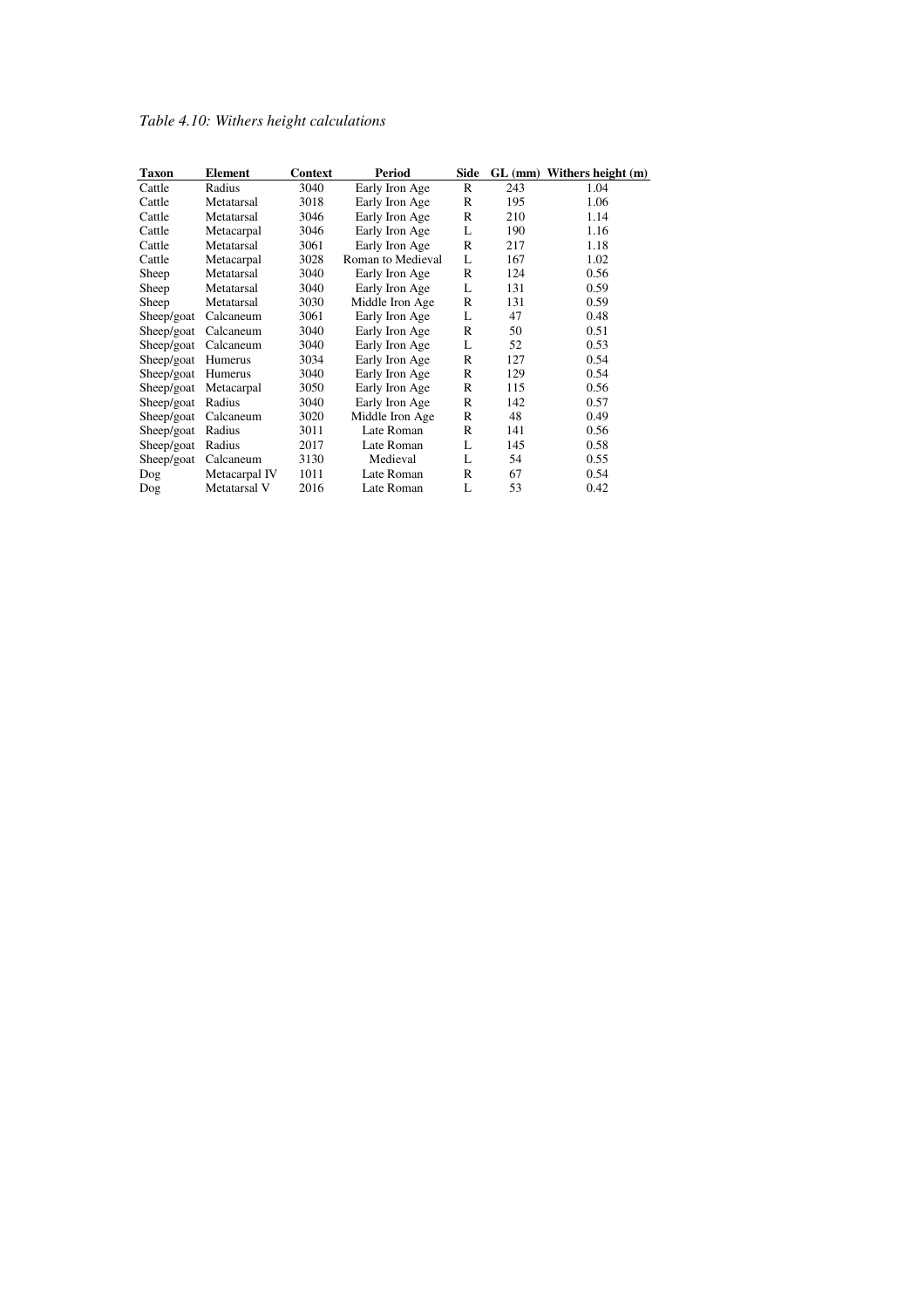| <b>Element</b>   | Cattle       | Large<br>mammal | Pig            | Sheep/goat   | Medium<br>mammal | <b>Small</b><br>mammal | <b>Vole</b>    |
|------------------|--------------|-----------------|----------------|--------------|------------------|------------------------|----------------|
| Horncore         |              |                 |                |              | $\overline{c}$   |                        |                |
| Skull            |              |                 |                |              |                  |                        |                |
| Maxilla          |              |                 |                | 1            |                  |                        |                |
| Mandible         |              | 5               | $\overline{c}$ | $\mathbf{1}$ | $\mathbf{1}$     |                        |                |
| Molars           |              |                 |                |              |                  |                        | $\overline{4}$ |
| Incisors         |              |                 |                |              |                  | $\overline{2}$         |                |
| Tooth            | 1            |                 | $\overline{c}$ | 3            |                  |                        |                |
| Atlas            |              |                 |                | $\mathbf{1}$ |                  |                        |                |
| Axis             | $\mathbf{1}$ |                 |                |              | 1                |                        |                |
| Thoracic         |              | $\mathfrak{2}$  |                |              | $\overline{c}$   |                        |                |
| Lumbar           |              |                 |                |              | $\overline{c}$   |                        |                |
| Vertebra         |              | 6               |                |              | 6                |                        |                |
| Rib              |              | $\overline{c}$  |                |              | 6                |                        |                |
| Costal cartilage |              | $\mathbf{1}$    |                |              |                  |                        |                |
| Scapula          |              | 1               |                | $\mathbf{1}$ | 1                |                        |                |
| Humerus          |              |                 |                | $\mathbf{1}$ | $\mathbf{1}$     | 1                      |                |
| Radius           | 3(1)         | $\overline{4}$  |                |              |                  |                        |                |
| Ulna             | 2(1)         |                 |                |              |                  |                        |                |
| Scaphoid         |              |                 |                | $\mathbf{1}$ |                  |                        |                |
| Metacarpal       |              |                 |                | $\mathbf{1}$ |                  |                        |                |
| Metacarpal III   |              |                 | 1              |              |                  |                        |                |
| Innominate       | 1            | 3               | $\mathbf{1}$   | $\sqrt{2}$   |                  |                        |                |
| Femur            | 3(1)         |                 |                | $\mathbf{1}$ |                  |                        |                |
| Patella          | $\mathbf{1}$ |                 |                |              |                  |                        |                |
| Tibia            | 6(2)         |                 |                | 3            |                  | $\mathbf{1}$           |                |
| Metatarsal II    |              |                 | $\mathbf{1}$   |              |                  |                        |                |
| Long bone        |              | 13              |                |              | 24               |                        |                |
| Phalanx II       | 2(2)         |                 |                |              |                  |                        |                |
| Metapodial       |              |                 | $\mathbf{2}$   |              |                  |                        |                |
| Unidentified     |              |                 |                |              |                  |                        |                |
| <b>Total</b>     | 20           | 37              | 9              | 16           | 46               | 4                      | 4              |

*Table 4.11: Late Bronze Age element representation (number of fragments). Minimum number of elements in brackets*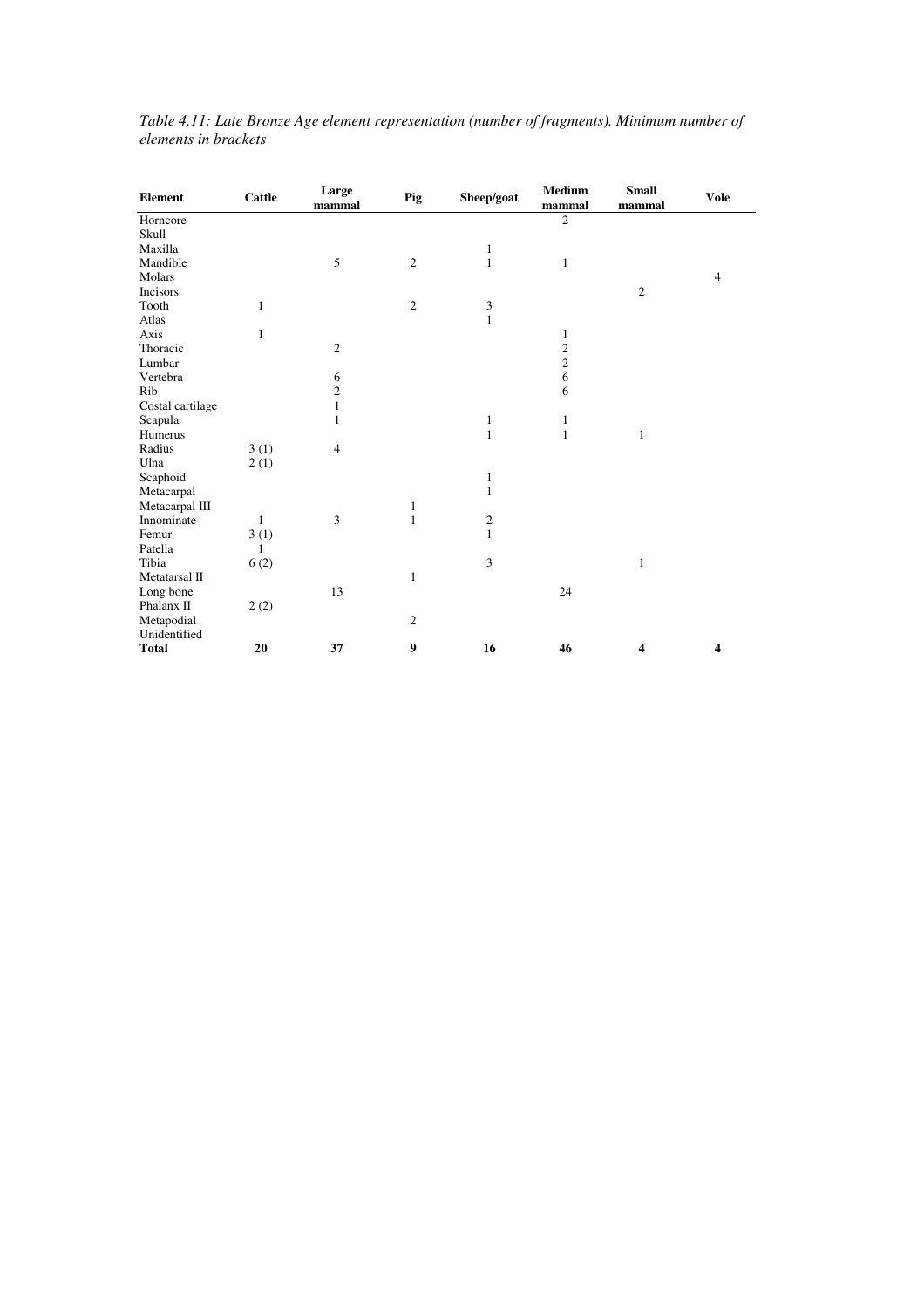| Table 4.12: Minimum number of elements and minimum number of individuals (MNI) for cattle sheep     |
|-----------------------------------------------------------------------------------------------------|
| (including sheep/goat) and pig in pit 3006. Calculated using bone zone, epiphyseal fusion and tooth |
| attrition data. Numbers in brackets include large mammal fragments                                  |

|                      |                | Cattle         |    | <b>Sheep</b>   | Pig |     |                |  |
|----------------------|----------------|----------------|----|----------------|-----|-----|----------------|--|
|                      | L              | N/A<br>R       | L  | N/A<br>R       | L   | N/A | R              |  |
| Horn core            |                | 5              |    | 6              |     |     |                |  |
| Mandible             | $\overline{2}$ | $\mathfrak{D}$ | 9  | 19             | 5   |     |                |  |
| Atlas                |                |                |    | 2              |     | 3   |                |  |
| Axis                 |                | 4              |    | 4              |     |     |                |  |
| Scapula              | 3(4)           | 1(3)           | 12 | 9              | 2   |     | 2              |  |
| Humerus              | $\overline{2}$ | $\overline{2}$ | 8  | 5              | 3   |     | $\overline{c}$ |  |
| Radius               |                | 2(3)           | 11 | 14             | 2   |     | 2              |  |
| Ulna                 | $\overline{c}$ | J.             | 5  | 10             | 4   |     |                |  |
| Metacarpal           | 2              | 2              | 4  | 7              | 2   |     |                |  |
| Innominate           |                | 3              | 6  | 11             |     |     | 2              |  |
| Femur                | 3              | 2              | 2  | 3              |     |     | 2              |  |
| Tibia                | 2(3)           | 2              | 12 | 15             |     |     |                |  |
| Calcaneum            |                |                | 2  | 2              |     |     | 2              |  |
| Astragalus           |                |                | 4  | $\overline{2}$ |     |     |                |  |
| Metatarsal           |                | 2              | 6  | 5              |     |     | 3              |  |
| Phalanx 1            |                | $\overline{4}$ | 9  | 10             |     |     | 2              |  |
| Phalanx 2            | 1              | 4              | 2  | 7              | 2   |     |                |  |
| Phalanx <sub>3</sub> | $\overline{c}$ |                |    |                |     |     |                |  |
| MNI                  |                | 4              |    | 19             |     | 8   |                |  |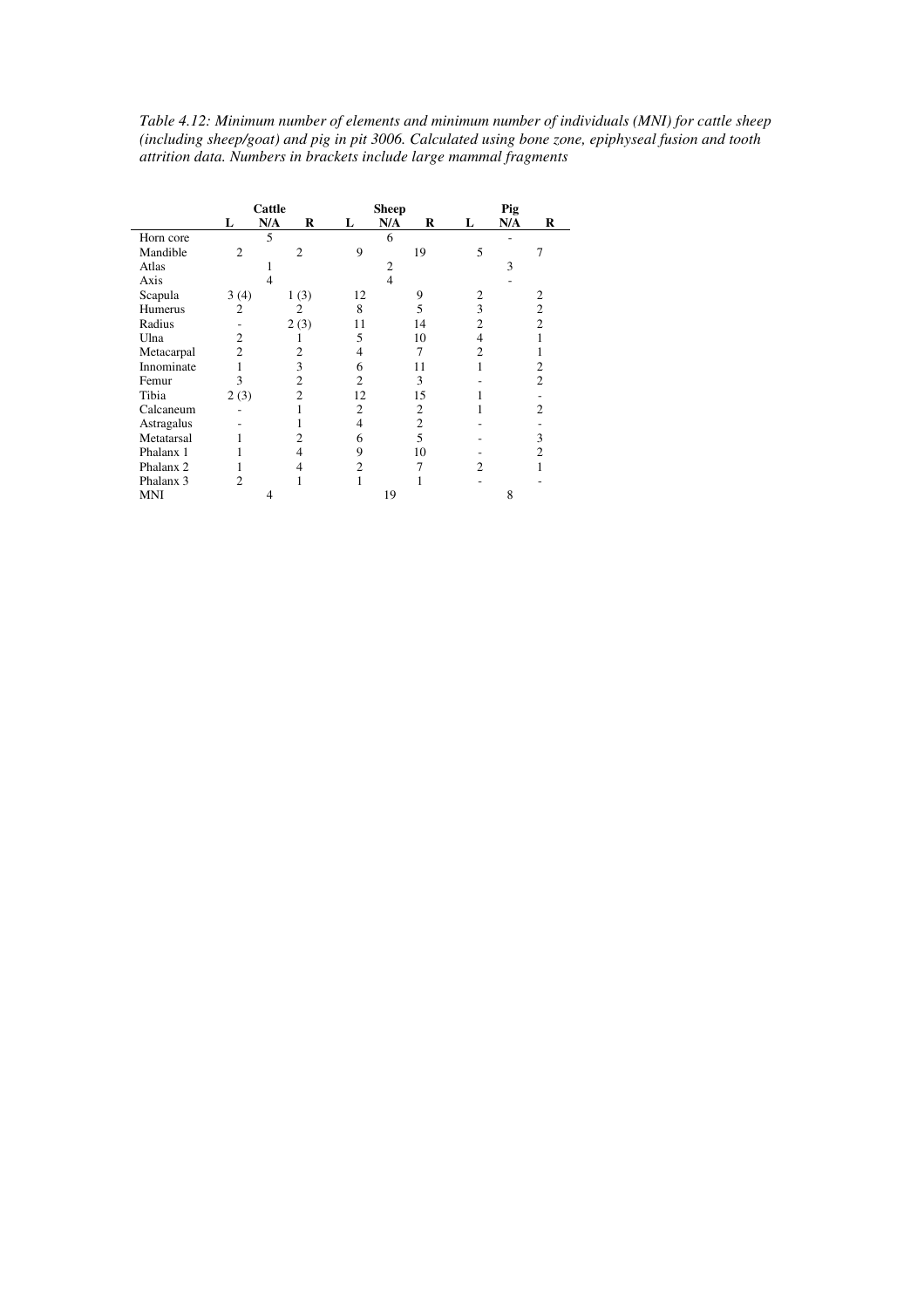| <b>Element</b>   | Cattle | Horse | Large<br>mammal | Pig | Sheep/ goat | <b>Medium</b><br>mammal | <b>Small</b><br>mammal |
|------------------|--------|-------|-----------------|-----|-------------|-------------------------|------------------------|
| Skull            | 3      |       |                 |     |             |                         |                        |
| Skull- occipital |        |       |                 |     | 1           |                         |                        |
| Mandible         | 1      |       |                 |     |             | 1                       |                        |
| Atlas            |        |       |                 | 1   |             |                         |                        |
| Axis             | 1      |       |                 |     |             |                         |                        |
| Cervical         |        |       | 1               |     |             |                         |                        |
| Sternum          |        |       |                 |     |             | 1                       |                        |
| Thoracic         |        |       |                 |     |             |                         |                        |
| Rib              |        |       | 12              |     |             | 9                       |                        |
| Scapula          | 1      |       |                 |     |             |                         |                        |
| Humerus          | 1      |       |                 | 1   |             |                         |                        |
| Radius           |        |       |                 |     | 3           |                         |                        |
| Ulna             |        |       |                 |     |             |                         |                        |
| Innominate       | 1      |       |                 |     |             |                         |                        |
| Femur            |        |       |                 |     |             |                         |                        |
| Tibia            |        | 1     |                 |     | 2           |                         |                        |
| Astragalus       |        |       |                 |     | 4           |                         |                        |
| Calcaneus        | 1      |       |                 |     |             |                         |                        |
| Metapodial       |        |       |                 | 1   |             |                         |                        |
| 1st phalanx      | 1      |       |                 |     |             |                         |                        |
| Long bone        |        |       | $\overline{c}$  |     |             |                         |                        |
| <b>Total</b>     | 12     | 1     | 16              | 5   | 21          | 12                      | 1                      |

## *Table 4.13: Number of butchered fragments in pit 3006*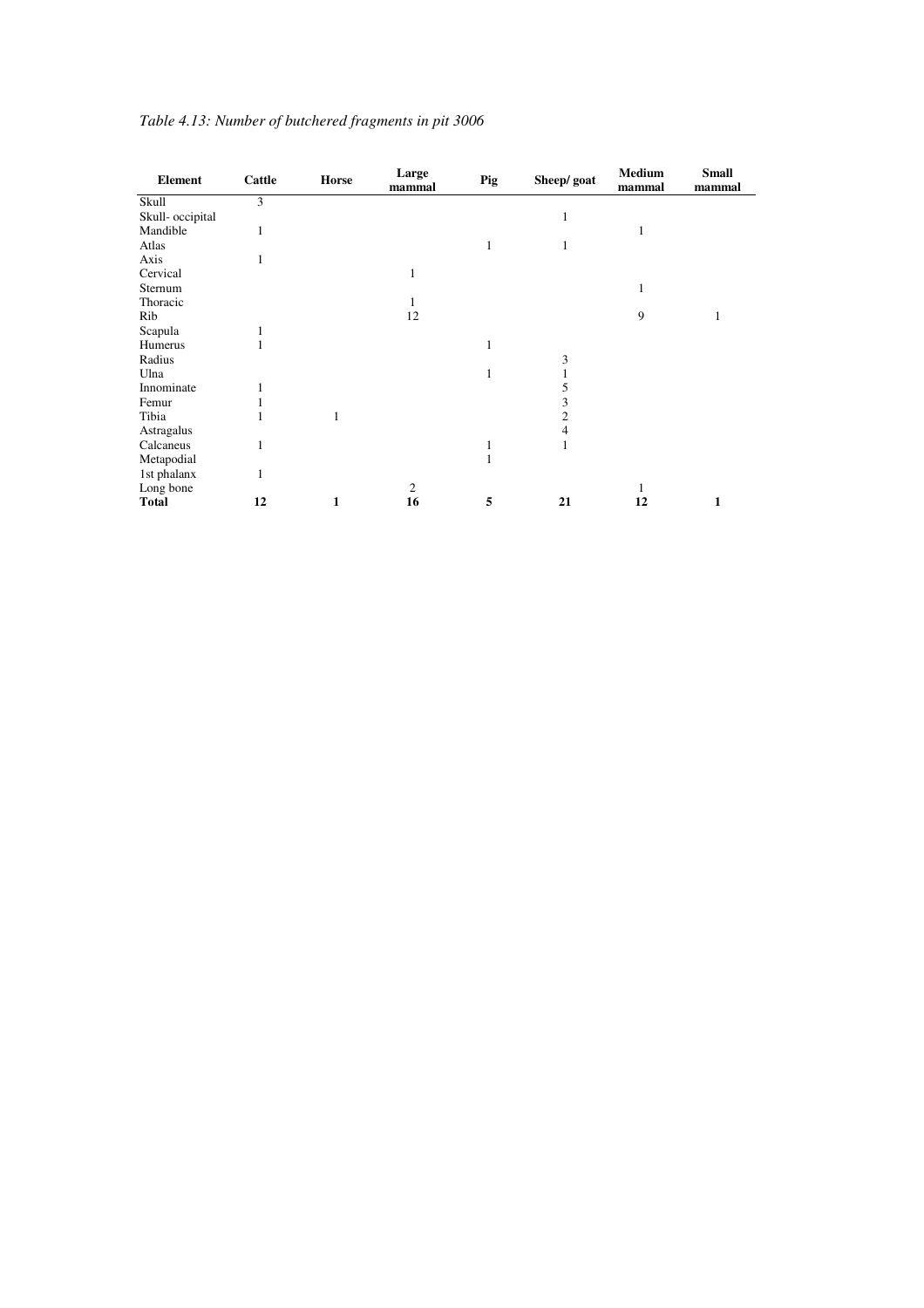| <b>Element</b>    | <b>Cattle</b>    | Large<br>mammal | Pig                              | Sheep/goat     | <b>Sheep</b> | Medium<br>mammal |
|-------------------|------------------|-----------------|----------------------------------|----------------|--------------|------------------|
| Horn core         | 13               |                 |                                  | $\mathbf{1}$   |              |                  |
| Skull             | 22               | 140             | 8                                | $\mathfrak{Z}$ |              | 42               |
| Mandible          | 36               | 29              | 21                               | 27             |              | 28               |
| Maxilla           | $\overline{3}$   | $\overline{c}$  | $\mathbf{1}$                     |                |              |                  |
| Tooth             | 107              | $\overline{4}$  | 73                               | 94             |              | $\mathfrak{2}$   |
| Hyoid             | $\mathbf{1}$     |                 |                                  | $\overline{c}$ |              |                  |
| Atlas             | 6                | $\mathbf{1}$    | $\sqrt{2}$                       |                |              |                  |
| Axis              | 15               |                 |                                  | $\mathbf{1}$   |              |                  |
| Cervical vertebra | $\overline{3}$   | $\overline{4}$  |                                  |                |              | 3                |
| Thoracic vertebra |                  | 5               | 4                                |                |              | $\overline{c}$   |
| Lumbar vertebra   |                  | 8               | $\mathbf{1}$                     |                |              | $\,8\,$          |
| Caudal vertebra   |                  | $\mathbf{1}$    |                                  |                |              | $\overline{c}$   |
| Vertebra          |                  | 35              |                                  |                |              | 31               |
| Costal cartilage  |                  |                 |                                  |                |              | $\mathbf{1}$     |
| Rib               |                  | 138             |                                  |                |              | 148              |
| Sternum           |                  |                 |                                  |                |              | $\mathbf{1}$     |
| Scapula           | $\,8\,$          | 25              | 14                               | 13             |              | 16               |
| Humerus           | 17               | $\mathbf{1}$    | 19                               | 14             |              | 3                |
| Radius            | 17               | 5               | 10                               | 19             |              | 3                |
| Ulna              | $\,8\,$          | $\mathbf{1}$    | 13                               | $\overline{4}$ |              |                  |
| Carpal            | 3                | $\mathbf{1}$    |                                  | $\mathbf{1}$   |              |                  |
| Metacarpal        | 19               | $\mathbf{1}$    |                                  | $\overline{7}$ |              |                  |
|                   |                  |                 | $\mathbf{1}$                     |                |              |                  |
| Metacarpal II     |                  |                 |                                  |                |              |                  |
| Metacarpal III    |                  |                 |                                  |                |              |                  |
| Metacarpal IV     |                  |                 | $\mathfrak{2}$<br>$\overline{2}$ |                |              |                  |
| Innominate        | 13               | $\overline{3}$  |                                  | $\tau$         |              |                  |
| Sacrum            | $\mathbf{1}$     |                 |                                  |                |              |                  |
| Femur             | $\boldsymbol{9}$ | $\sqrt{2}$      |                                  | $\tau$         |              | $\sqrt{2}$       |
| Tibia             | 12               | 5               | 5                                | 21             |              | 6                |
| Fibula            |                  |                 | 3                                |                |              |                  |
| Astragalus        | $\mathbf{9}$     |                 | 3                                | 3              |              |                  |
| Calcaneus         | 8                |                 | 8                                | $\overline{4}$ |              |                  |
| Navicular cuboid  |                  |                 |                                  | $\mathbf{1}$   |              |                  |
| Metatarsal        | 16               | $\sqrt{2}$      |                                  | 8              | $\mathbf{1}$ | 3                |
| Metatarsal II     |                  |                 | 5                                |                |              |                  |
| Metatarsal V      |                  |                 | $\mathbf{1}$                     |                |              |                  |
| Phalanx I         | 6                |                 | 8                                | $10\,$         |              |                  |
| Phalanx II        | $\,$ 8 $\,$      |                 |                                  | $\mathbf{1}$   |              |                  |
| Phalanx III       |                  |                 |                                  |                |              |                  |
| Carpal/tarsal     | $\mathbf{1}$     | $\overline{3}$  |                                  |                |              | $\mathbf{1}$     |
| Long bone         |                  | 356             |                                  |                |              | 531              |
| Metapodial        | $\,$ 8 $\,$      | 6               | $\mathfrak{2}$                   | $\overline{4}$ |              |                  |
| Unidentified      |                  | $\mathbf{2}$    |                                  |                |              |                  |
| <b>Total</b>      | 369              | 780             | 206                              | 252            | $\mathbf{1}$ | 833              |

#### *Table 4.14: Element distribution for early Iron Age domestic mammal assemblage excluding those from pit 3006 (number of fragments)*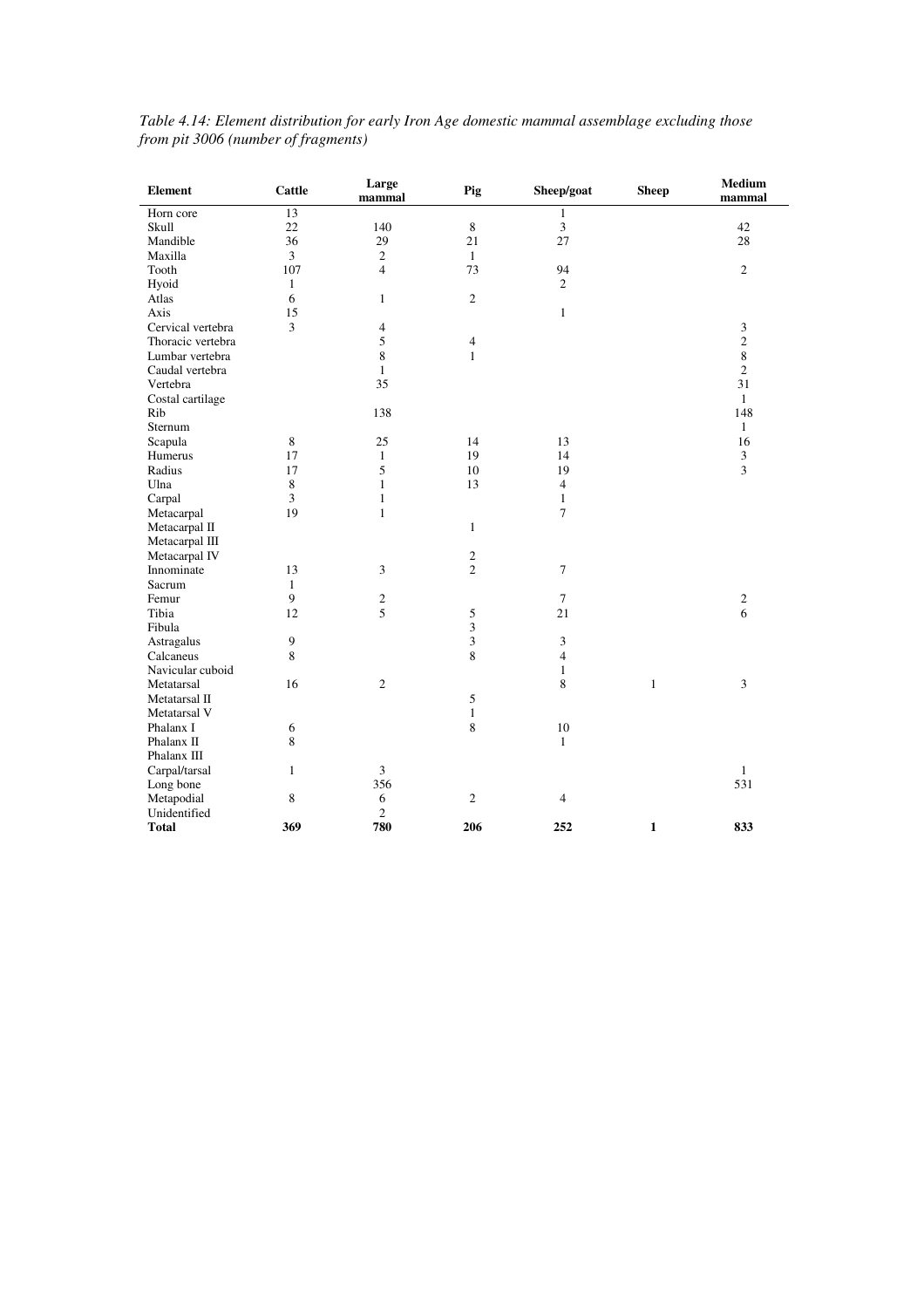|                   |                |                | deer | Large mammal   |                |       |                |               | Medium mammal  | Small mammal   |      |            |              |      |      |                |
|-------------------|----------------|----------------|------|----------------|----------------|-------|----------------|---------------|----------------|----------------|------|------------|--------------|------|------|----------------|
| <b>Element</b>    | Cattle         | Horse          | Red  |                | $_{\rm Fig}$   | Sheep | Sheep or goat  | <b>Badger</b> |                |                | Vole | Water vole | Frog or toad | Bird | Fish | Unidentified   |
| Horn core         | 1              |                |      |                |                |       |                |               |                |                |      |            |              |      |      |                |
| Skull             | $\overline{c}$ |                |      | 16             |                | 1     | 8              |               | 21             |                |      |            |              |      |      | $\sqrt{2}$     |
| Maxilla           |                |                |      |                | $\overline{2}$ |       |                |               |                |                |      |            |              |      |      |                |
| Mandible          | $\overline{4}$ |                |      | 3              |                |       | 11             |               | 7              |                |      |            |              |      |      |                |
| Tooth             | 19             | $\overline{4}$ |      | $\sqrt{2}$     | 13             |       | 38             | 1             |                | $\overline{4}$ | 5    |            |              |      |      | $\mathfrak{2}$ |
| Atlas             | $\mathbf{1}$   |                |      | 3              |                |       |                |               |                |                |      |            |              |      |      |                |
| Thoracic vertebra |                |                |      |                |                |       |                |               | $\mathfrak{2}$ |                |      |            |              |      |      |                |
| Lumbar vertebra   |                |                |      | 1              |                |       |                |               | $\mathbf{1}$   |                |      |            |              |      |      |                |
| Caudal vertebra   |                |                |      | $\sqrt{2}$     |                |       |                |               |                |                |      |            |              |      |      |                |
| Vertebra          |                |                |      | $\overline{8}$ |                |       |                |               | 16             |                |      |            | $\mathbf{1}$ |      |      |                |
| Rib               |                |                |      | 43             |                |       |                |               | 100            | 10             |      |            |              |      |      |                |
| Scapula           | 1              |                |      | $\sqrt{2}$     |                |       | 6              |               | $\overline{7}$ |                |      |            |              |      |      |                |
| Humerus           | 2              |                |      | $\overline{2}$ |                |       | $\overline{4}$ |               |                |                |      |            |              |      |      |                |
| Radius            | $\mathbf{1}$   |                | 1    |                | 1              |       | 4              |               |                |                |      |            |              |      |      |                |
| Ulna              | $\mathfrak{2}$ | 1              |      |                | $\overline{4}$ |       | 1              |               |                |                |      |            |              |      |      |                |
| Carpal            | $\mathbf{1}$   |                |      |                |                |       |                |               |                |                |      |            |              |      |      |                |
| Metacarpal        | $\overline{c}$ |                |      |                |                |       | 7              |               |                |                |      |            |              |      |      |                |
| Metacarpal IV     |                |                |      |                | 1              |       |                |               |                |                |      |            |              |      |      |                |
| Innominate        | 3              |                |      | $\overline{c}$ | $\overline{2}$ |       | 9              |               | 1              |                |      |            |              |      |      |                |
| Sacrum            |                |                |      | $\overline{c}$ |                |       |                |               | 1              |                |      |            |              |      |      |                |

 $Long bone$  91 131

1 Femur<br>
Tibia 7 1 1 2 4<br>
Calcaneum 2 1 5<br>
Navicular-cuboid 4<br>
Metatarsal 2 1 6

Metatarsal 2 1 1 6

Phalanx I 2<br>
Phalanx II 3 3 1<br>
Long bone 91 3 1

Metapodial 1 1 2 4

Carpal/tarsal 3

Navicular-cuboid

Metatarsal II<br>Phalanx I 1 2<br>Phalanx II 3

Tibia 7 1 1 3 1 1

Femur 2 2 4 1 1

Phalanx I 2 1  $\overline{2}$  1 2 1

Unidentified 2 1585 **Total 62 8 2 181 32 3 113 1 288 15 6 1 1 1 2 1589**

*Table 4.15: Element distribution for the middle Iron Age assemblage excluding fish (number of fragments)*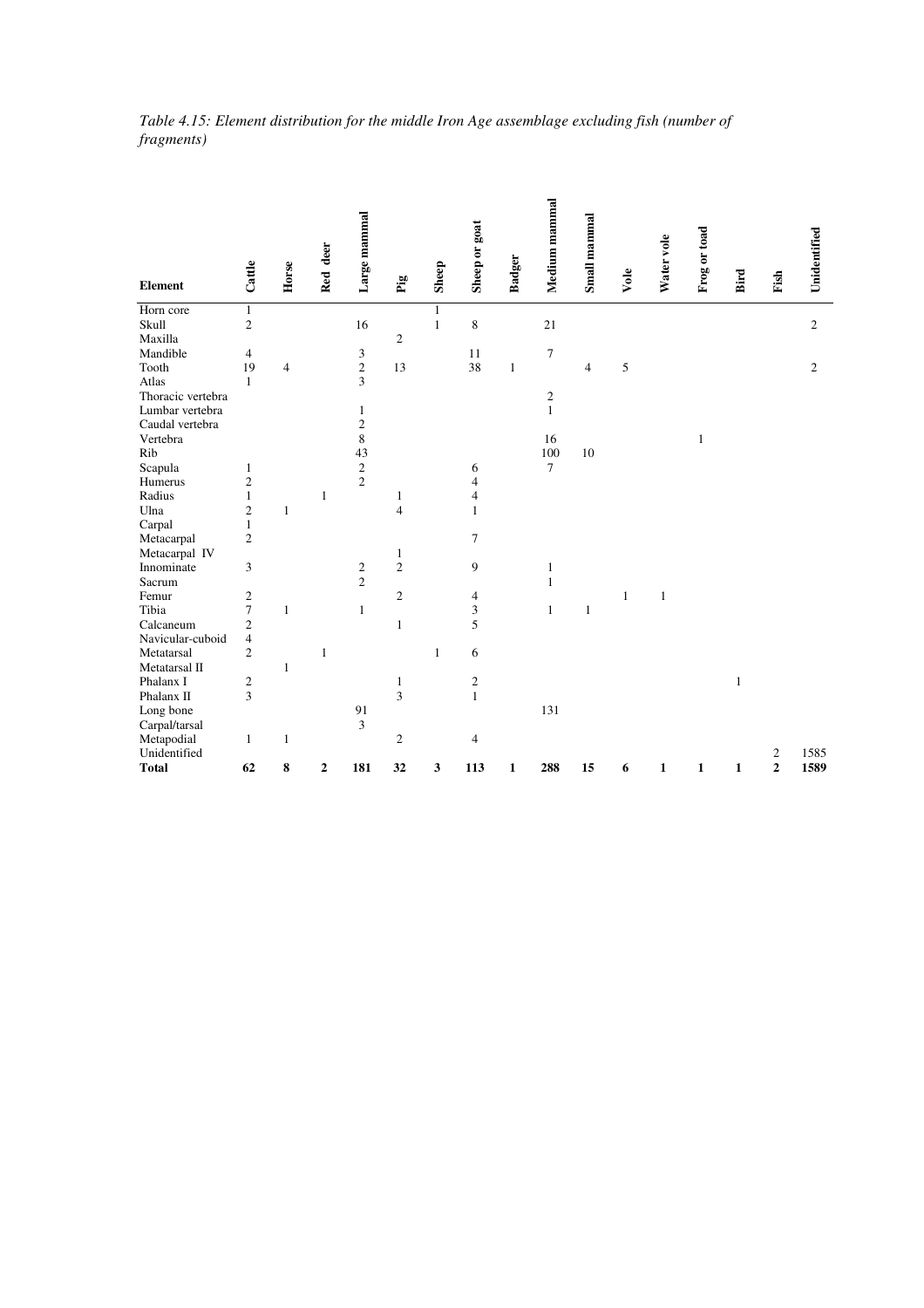| <b>Element</b> | Cattle | <b>Deer</b> | Large<br>mammal | Pig            | Sheep/goat | <b>Medium</b><br>mammal | <b>Small</b><br>mammal | Unident. |
|----------------|--------|-------------|-----------------|----------------|------------|-------------------------|------------------------|----------|
| Antler         |        | 21          |                 |                |            |                         |                        |          |
| Skull          |        |             |                 |                | 1          |                         |                        |          |
| Vertebra       |        |             |                 |                |            | 1                       |                        |          |
| Rib            |        |             | $\mathbf{1}$    |                |            |                         |                        |          |
| Scapula        | 3      |             |                 |                |            |                         |                        |          |
| Humerus        |        |             |                 |                | $\sqrt{2}$ |                         |                        |          |
| Radius         |        |             |                 |                |            |                         |                        |          |
| Ulna           |        |             |                 |                |            |                         |                        |          |
| Cuneiform      |        |             |                 |                |            |                         |                        |          |
| Scaphoid       |        |             |                 |                |            |                         |                        |          |
| Femur          |        |             | 1               | $\mathbf{1}$   |            |                         | $\mathbf{1}$           |          |
| Patella        |        |             |                 |                |            |                         |                        |          |
| Tibia          |        |             |                 | $\mathbf{I}$   |            |                         |                        |          |
| Astragalus     |        |             |                 | $\mathfrak{2}$ |            |                         |                        |          |
| Calcaneus      |        |             |                 |                |            |                         |                        |          |
| Phalanx I      |        |             |                 | 5              | 3          |                         |                        |          |
| Phalanx II     |        |             |                 |                |            |                         |                        |          |
| Phalanx III    |        |             |                 | $\mathfrak{2}$ |            |                         |                        |          |
| Sesmoid        |        |             |                 |                |            |                         |                        |          |
| Carpal/tarsal  |        |             |                 |                |            | $\overline{c}$          |                        |          |
| Metapodial     |        |             |                 | $\mathbf{1}$   |            |                         |                        |          |
| Long bone      |        |             | 12              |                |            |                         |                        |          |
| Unidentified   |        |             |                 |                |            |                         |                        | 36       |
| <b>Total</b>   | 8      | 21          | 14              | 13             | 9          | 4                       | 1                      | 36       |

|  | Table 4.16: Early Roman element distribution (number of fragments) |  |  |  |  |
|--|--------------------------------------------------------------------|--|--|--|--|
|--|--------------------------------------------------------------------|--|--|--|--|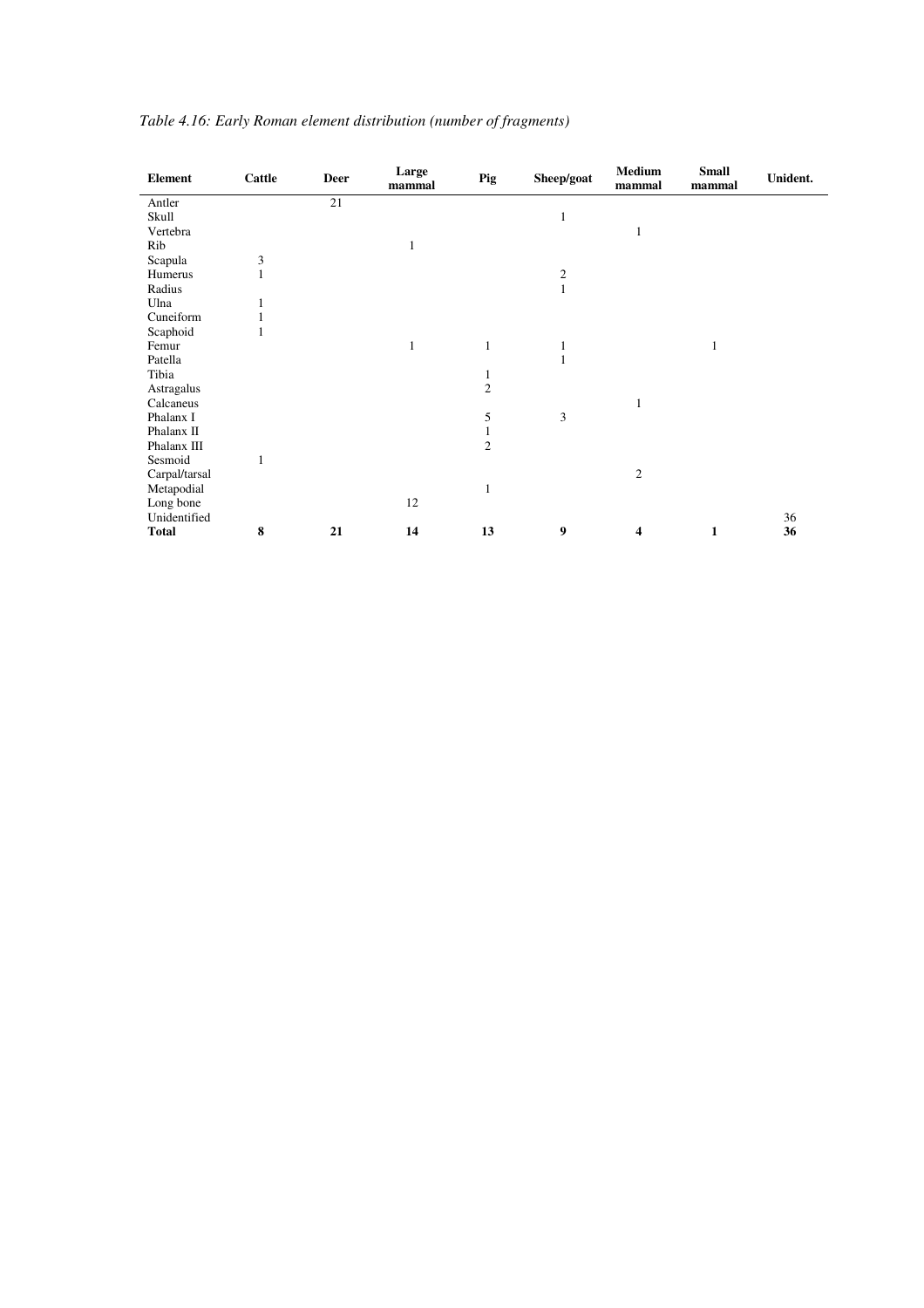| $\mathbf{\ddot{g}}$<br>$\mathbf{f}\mathbf{o}\mathbf{x}$<br>$\mathbf{s}/\mathbf{g}$<br>$\overline{1}$<br>$\sqrt{2}$<br>horn core<br>$\sqrt{2}$<br>-1<br>$\overline{2}$<br>Skull<br>$\tau$<br>$\frac{53}{16}$<br>$\overline{4}$<br>53<br>$\frac{2}{2}$<br>$\overline{2}$<br>$\tau$<br>$\overline{1}$<br>13<br>$23\,$<br>$\,$ 8 $\,$<br>$18\,$<br>mandible<br>$\overline{c}$<br>74<br>6<br>40<br>$\overline{4}$<br>$\overline{\mathbf{3}}$<br>109<br>13<br>tooth<br>-1<br>atlas<br>$\mathbf{1}$<br>$\overline{2}$<br>$\mathbf{1}$<br>6<br>$\overline{c}$<br>axis<br>$\overline{c}$<br>$\overline{c}$<br>cervical vertebra<br>$\overline{c}$<br>$\overline{4}$<br>12<br>thoracic vertebra<br>5<br>6<br>-1<br>$\overline{7}$<br>lumbar vertebra<br>$\overline{7}$<br>$\overline{c}$<br>$\mathbf{1}$<br>$\sqrt{2}$<br>$\sqrt{2}$<br>caudal<br>$\overline{4}$<br>81<br>26<br>25<br>$12\,$<br>vertebra<br>$\overline{2}$<br>-1<br>45<br>$\,$ 8 $\,$<br>rib<br>127<br>223<br>sternum<br>1<br>$\overline{c}$<br>coracoid<br>$\mathbf{1}$<br>14<br>5<br>scapula<br>8<br>$\overline{\mathbf{3}}$<br>-1<br>$\overline{1}$<br>$\sqrt{5}$<br>23<br>$\mathfrak{Z}$<br>11<br>$\overline{3}$<br>$\overline{c}$<br>humerus<br>$\overline{1}$<br>$\mathbf{1}$<br>$\overline{2}$<br>-1<br>$26\,$<br>15<br>$\sqrt{2}$<br>radius<br>$\mathbf{1}$<br>$\overline{7}$<br>6<br>ulna<br>$\mathbf{1}$<br>carpal<br>$\mathbf{1}$<br>$10\,$<br>10<br>metacarpal<br>metacarpal II<br>metacarpal III<br>metacarpal IV<br>3<br>$\sqrt{2}$<br>8<br>innominate<br>9<br>$\mathbf{1}$<br>$\overline{1}$<br>4<br>$\overline{c}$<br>$\overline{c}$<br>sacrum<br>$\overline{9}$<br>15<br>2<br>femur<br>3<br>3<br>patella<br>1<br>-1<br>15<br>tibia<br>26<br>2<br>$\overline{2}$<br>$\overline{3}$<br>$\overline{c}$<br>1<br>fibula<br>tibiofibula<br>$\overline{c}$<br>astragalus<br>2<br>5<br>$\overline{7}$<br>9<br>calcaneum<br>$\mathbf{1}$<br>1<br>-1<br>navicular-cuboid<br>$\overline{4}$<br>$\mathbf{1}$<br>$\overline{c}$<br>10<br>metatarsal<br>metatarsal II<br>6<br>metatarsal IV<br>$\mathbf{1}$<br>2<br>metatarsal V<br>$\,$ tarsometatarsus<br>-1<br>21<br>$18\,$<br>phalanx I<br>6<br>2<br>21<br>$\overline{5}$<br>9<br>phalanx II<br>$\overline{1}$<br>1<br>phalanx III<br>6<br>5<br>509<br>490<br>$\overline{c}$<br>$\mathbf{1}$<br>-1<br>8<br>$\overline{4}$<br>-1<br>$\overline{1}$<br>9<br>5<br>$\overline{4}$<br>$\mathbf{1}$<br>3<br>$\overline{4}$<br>$\mathbf{1}$<br>3849<br>$\overline{c}$<br>851<br>3868<br>Total<br>263<br>108<br>327<br>833<br>17<br>23<br>$\overline{5}$<br>12<br>118<br>$\overline{c}$<br>3<br>2<br>$\overline{7}$<br>$\overline{c}$<br>$\mathbf{1}$<br>-1<br>4 |               |                 |       | red deer |      |       |        |        | medium |                            |        |                             | field vole |               | water vole |          |               |                |      |       |                |                                  | ${\rm freq}$ /road |                    |
|-----------------------------------------------------------------------------------------------------------------------------------------------------------------------------------------------------------------------------------------------------------------------------------------------------------------------------------------------------------------------------------------------------------------------------------------------------------------------------------------------------------------------------------------------------------------------------------------------------------------------------------------------------------------------------------------------------------------------------------------------------------------------------------------------------------------------------------------------------------------------------------------------------------------------------------------------------------------------------------------------------------------------------------------------------------------------------------------------------------------------------------------------------------------------------------------------------------------------------------------------------------------------------------------------------------------------------------------------------------------------------------------------------------------------------------------------------------------------------------------------------------------------------------------------------------------------------------------------------------------------------------------------------------------------------------------------------------------------------------------------------------------------------------------------------------------------------------------------------------------------------------------------------------------------------------------------------------------------------------------------------------------------------------------------------------------------------------------------------------------------------------------------------------------------------------------------------------------------------------------------------------------------------------------------------------------------------------------------------------------------------------------------------------------------------------------------------------------------------------------------------------------------------------------------------------------------------------------------------------------------------------------------------------------------|---------------|-----------------|-------|----------|------|-------|--------|--------|--------|----------------------------|--------|-----------------------------|------------|---------------|------------|----------|---------------|----------------|------|-------|----------------|----------------------------------|--------------------|--------------------|
|                                                                                                                                                                                                                                                                                                                                                                                                                                                                                                                                                                                                                                                                                                                                                                                                                                                                                                                                                                                                                                                                                                                                                                                                                                                                                                                                                                                                                                                                                                                                                                                                                                                                                                                                                                                                                                                                                                                                                                                                                                                                                                                                                                                                                                                                                                                                                                                                                                                                                                                                                                                                                                                                       | Element       | $\mbox{catfle}$ | horse |          | arge | sheep | $\log$ | badger |        | $_{\mbox{\small\bf hare}}$ | rabiit | $\pmb{\quad \text{small} }$ |            | $_{\rm vole}$ |            | $corvid$ | $_{\rm{fov}}$ | $_{\rm{duck}}$ | teal | finch | $_{\rm{bird}}$ | $\mathbf{f}\mathbf{s}\mathbf{h}$ |                    | $\vec{\mathbf{n}}$ |
|                                                                                                                                                                                                                                                                                                                                                                                                                                                                                                                                                                                                                                                                                                                                                                                                                                                                                                                                                                                                                                                                                                                                                                                                                                                                                                                                                                                                                                                                                                                                                                                                                                                                                                                                                                                                                                                                                                                                                                                                                                                                                                                                                                                                                                                                                                                                                                                                                                                                                                                                                                                                                                                                       | antler        |                 |       |          |      |       |        |        |        |                            |        |                             |            |               |            |          |               |                |      |       |                |                                  |                    |                    |
|                                                                                                                                                                                                                                                                                                                                                                                                                                                                                                                                                                                                                                                                                                                                                                                                                                                                                                                                                                                                                                                                                                                                                                                                                                                                                                                                                                                                                                                                                                                                                                                                                                                                                                                                                                                                                                                                                                                                                                                                                                                                                                                                                                                                                                                                                                                                                                                                                                                                                                                                                                                                                                                                       |               |                 |       |          |      |       |        |        |        |                            |        |                             |            |               |            |          |               |                |      |       |                |                                  |                    |                    |
|                                                                                                                                                                                                                                                                                                                                                                                                                                                                                                                                                                                                                                                                                                                                                                                                                                                                                                                                                                                                                                                                                                                                                                                                                                                                                                                                                                                                                                                                                                                                                                                                                                                                                                                                                                                                                                                                                                                                                                                                                                                                                                                                                                                                                                                                                                                                                                                                                                                                                                                                                                                                                                                                       |               |                 |       |          |      |       |        |        |        |                            |        |                             |            |               |            |          |               |                |      |       |                |                                  |                    |                    |
|                                                                                                                                                                                                                                                                                                                                                                                                                                                                                                                                                                                                                                                                                                                                                                                                                                                                                                                                                                                                                                                                                                                                                                                                                                                                                                                                                                                                                                                                                                                                                                                                                                                                                                                                                                                                                                                                                                                                                                                                                                                                                                                                                                                                                                                                                                                                                                                                                                                                                                                                                                                                                                                                       |               |                 |       |          |      |       |        |        |        |                            |        |                             |            |               |            |          |               |                |      |       |                |                                  |                    |                    |
|                                                                                                                                                                                                                                                                                                                                                                                                                                                                                                                                                                                                                                                                                                                                                                                                                                                                                                                                                                                                                                                                                                                                                                                                                                                                                                                                                                                                                                                                                                                                                                                                                                                                                                                                                                                                                                                                                                                                                                                                                                                                                                                                                                                                                                                                                                                                                                                                                                                                                                                                                                                                                                                                       |               |                 |       |          |      |       |        |        |        |                            |        |                             |            |               |            |          |               |                |      |       |                |                                  |                    |                    |
|                                                                                                                                                                                                                                                                                                                                                                                                                                                                                                                                                                                                                                                                                                                                                                                                                                                                                                                                                                                                                                                                                                                                                                                                                                                                                                                                                                                                                                                                                                                                                                                                                                                                                                                                                                                                                                                                                                                                                                                                                                                                                                                                                                                                                                                                                                                                                                                                                                                                                                                                                                                                                                                                       |               |                 |       |          |      |       |        |        |        |                            |        |                             |            |               |            |          |               |                |      |       |                |                                  |                    |                    |
|                                                                                                                                                                                                                                                                                                                                                                                                                                                                                                                                                                                                                                                                                                                                                                                                                                                                                                                                                                                                                                                                                                                                                                                                                                                                                                                                                                                                                                                                                                                                                                                                                                                                                                                                                                                                                                                                                                                                                                                                                                                                                                                                                                                                                                                                                                                                                                                                                                                                                                                                                                                                                                                                       |               |                 |       |          |      |       |        |        |        |                            |        |                             |            |               |            |          |               |                |      |       |                |                                  |                    |                    |
|                                                                                                                                                                                                                                                                                                                                                                                                                                                                                                                                                                                                                                                                                                                                                                                                                                                                                                                                                                                                                                                                                                                                                                                                                                                                                                                                                                                                                                                                                                                                                                                                                                                                                                                                                                                                                                                                                                                                                                                                                                                                                                                                                                                                                                                                                                                                                                                                                                                                                                                                                                                                                                                                       |               |                 |       |          |      |       |        |        |        |                            |        |                             |            |               |            |          |               |                |      |       |                |                                  |                    |                    |
|                                                                                                                                                                                                                                                                                                                                                                                                                                                                                                                                                                                                                                                                                                                                                                                                                                                                                                                                                                                                                                                                                                                                                                                                                                                                                                                                                                                                                                                                                                                                                                                                                                                                                                                                                                                                                                                                                                                                                                                                                                                                                                                                                                                                                                                                                                                                                                                                                                                                                                                                                                                                                                                                       |               |                 |       |          |      |       |        |        |        |                            |        |                             |            |               |            |          |               |                |      |       |                |                                  |                    |                    |
|                                                                                                                                                                                                                                                                                                                                                                                                                                                                                                                                                                                                                                                                                                                                                                                                                                                                                                                                                                                                                                                                                                                                                                                                                                                                                                                                                                                                                                                                                                                                                                                                                                                                                                                                                                                                                                                                                                                                                                                                                                                                                                                                                                                                                                                                                                                                                                                                                                                                                                                                                                                                                                                                       |               |                 |       |          |      |       |        |        |        |                            |        |                             |            |               |            |          |               |                |      |       |                |                                  |                    |                    |
|                                                                                                                                                                                                                                                                                                                                                                                                                                                                                                                                                                                                                                                                                                                                                                                                                                                                                                                                                                                                                                                                                                                                                                                                                                                                                                                                                                                                                                                                                                                                                                                                                                                                                                                                                                                                                                                                                                                                                                                                                                                                                                                                                                                                                                                                                                                                                                                                                                                                                                                                                                                                                                                                       |               |                 |       |          |      |       |        |        |        |                            |        |                             |            |               |            |          |               |                |      |       |                |                                  |                    |                    |
|                                                                                                                                                                                                                                                                                                                                                                                                                                                                                                                                                                                                                                                                                                                                                                                                                                                                                                                                                                                                                                                                                                                                                                                                                                                                                                                                                                                                                                                                                                                                                                                                                                                                                                                                                                                                                                                                                                                                                                                                                                                                                                                                                                                                                                                                                                                                                                                                                                                                                                                                                                                                                                                                       |               |                 |       |          |      |       |        |        |        |                            |        |                             |            |               |            |          |               |                |      |       |                |                                  |                    |                    |
|                                                                                                                                                                                                                                                                                                                                                                                                                                                                                                                                                                                                                                                                                                                                                                                                                                                                                                                                                                                                                                                                                                                                                                                                                                                                                                                                                                                                                                                                                                                                                                                                                                                                                                                                                                                                                                                                                                                                                                                                                                                                                                                                                                                                                                                                                                                                                                                                                                                                                                                                                                                                                                                                       |               |                 |       |          |      |       |        |        |        |                            |        |                             |            |               |            |          |               |                |      |       |                |                                  |                    |                    |
|                                                                                                                                                                                                                                                                                                                                                                                                                                                                                                                                                                                                                                                                                                                                                                                                                                                                                                                                                                                                                                                                                                                                                                                                                                                                                                                                                                                                                                                                                                                                                                                                                                                                                                                                                                                                                                                                                                                                                                                                                                                                                                                                                                                                                                                                                                                                                                                                                                                                                                                                                                                                                                                                       |               |                 |       |          |      |       |        |        |        |                            |        |                             |            |               |            |          |               |                |      |       |                |                                  |                    |                    |
|                                                                                                                                                                                                                                                                                                                                                                                                                                                                                                                                                                                                                                                                                                                                                                                                                                                                                                                                                                                                                                                                                                                                                                                                                                                                                                                                                                                                                                                                                                                                                                                                                                                                                                                                                                                                                                                                                                                                                                                                                                                                                                                                                                                                                                                                                                                                                                                                                                                                                                                                                                                                                                                                       |               |                 |       |          |      |       |        |        |        |                            |        |                             |            |               |            |          |               |                |      |       |                |                                  |                    |                    |
|                                                                                                                                                                                                                                                                                                                                                                                                                                                                                                                                                                                                                                                                                                                                                                                                                                                                                                                                                                                                                                                                                                                                                                                                                                                                                                                                                                                                                                                                                                                                                                                                                                                                                                                                                                                                                                                                                                                                                                                                                                                                                                                                                                                                                                                                                                                                                                                                                                                                                                                                                                                                                                                                       |               |                 |       |          |      |       |        |        |        |                            |        |                             |            |               |            |          |               |                |      |       |                |                                  |                    |                    |
|                                                                                                                                                                                                                                                                                                                                                                                                                                                                                                                                                                                                                                                                                                                                                                                                                                                                                                                                                                                                                                                                                                                                                                                                                                                                                                                                                                                                                                                                                                                                                                                                                                                                                                                                                                                                                                                                                                                                                                                                                                                                                                                                                                                                                                                                                                                                                                                                                                                                                                                                                                                                                                                                       |               |                 |       |          |      |       |        |        |        |                            |        |                             |            |               |            |          |               |                |      |       |                |                                  |                    |                    |
|                                                                                                                                                                                                                                                                                                                                                                                                                                                                                                                                                                                                                                                                                                                                                                                                                                                                                                                                                                                                                                                                                                                                                                                                                                                                                                                                                                                                                                                                                                                                                                                                                                                                                                                                                                                                                                                                                                                                                                                                                                                                                                                                                                                                                                                                                                                                                                                                                                                                                                                                                                                                                                                                       |               |                 |       |          |      |       |        |        |        |                            |        |                             |            |               |            |          |               |                |      |       |                |                                  |                    |                    |
|                                                                                                                                                                                                                                                                                                                                                                                                                                                                                                                                                                                                                                                                                                                                                                                                                                                                                                                                                                                                                                                                                                                                                                                                                                                                                                                                                                                                                                                                                                                                                                                                                                                                                                                                                                                                                                                                                                                                                                                                                                                                                                                                                                                                                                                                                                                                                                                                                                                                                                                                                                                                                                                                       |               |                 |       |          |      |       |        |        |        |                            |        |                             |            |               |            |          |               |                |      |       |                |                                  |                    |                    |
|                                                                                                                                                                                                                                                                                                                                                                                                                                                                                                                                                                                                                                                                                                                                                                                                                                                                                                                                                                                                                                                                                                                                                                                                                                                                                                                                                                                                                                                                                                                                                                                                                                                                                                                                                                                                                                                                                                                                                                                                                                                                                                                                                                                                                                                                                                                                                                                                                                                                                                                                                                                                                                                                       |               |                 |       |          |      |       |        |        |        |                            |        |                             |            |               |            |          |               |                |      |       |                |                                  |                    |                    |
|                                                                                                                                                                                                                                                                                                                                                                                                                                                                                                                                                                                                                                                                                                                                                                                                                                                                                                                                                                                                                                                                                                                                                                                                                                                                                                                                                                                                                                                                                                                                                                                                                                                                                                                                                                                                                                                                                                                                                                                                                                                                                                                                                                                                                                                                                                                                                                                                                                                                                                                                                                                                                                                                       |               |                 |       |          |      |       |        |        |        |                            |        |                             |            |               |            |          |               |                |      |       |                |                                  |                    |                    |
|                                                                                                                                                                                                                                                                                                                                                                                                                                                                                                                                                                                                                                                                                                                                                                                                                                                                                                                                                                                                                                                                                                                                                                                                                                                                                                                                                                                                                                                                                                                                                                                                                                                                                                                                                                                                                                                                                                                                                                                                                                                                                                                                                                                                                                                                                                                                                                                                                                                                                                                                                                                                                                                                       |               |                 |       |          |      |       |        |        |        |                            |        |                             |            |               |            |          |               |                |      |       |                |                                  |                    |                    |
|                                                                                                                                                                                                                                                                                                                                                                                                                                                                                                                                                                                                                                                                                                                                                                                                                                                                                                                                                                                                                                                                                                                                                                                                                                                                                                                                                                                                                                                                                                                                                                                                                                                                                                                                                                                                                                                                                                                                                                                                                                                                                                                                                                                                                                                                                                                                                                                                                                                                                                                                                                                                                                                                       |               |                 |       |          |      |       |        |        |        |                            |        |                             |            |               |            |          |               |                |      |       |                |                                  |                    |                    |
|                                                                                                                                                                                                                                                                                                                                                                                                                                                                                                                                                                                                                                                                                                                                                                                                                                                                                                                                                                                                                                                                                                                                                                                                                                                                                                                                                                                                                                                                                                                                                                                                                                                                                                                                                                                                                                                                                                                                                                                                                                                                                                                                                                                                                                                                                                                                                                                                                                                                                                                                                                                                                                                                       |               |                 |       |          |      |       |        |        |        |                            |        |                             |            |               |            |          |               |                |      |       |                |                                  |                    |                    |
|                                                                                                                                                                                                                                                                                                                                                                                                                                                                                                                                                                                                                                                                                                                                                                                                                                                                                                                                                                                                                                                                                                                                                                                                                                                                                                                                                                                                                                                                                                                                                                                                                                                                                                                                                                                                                                                                                                                                                                                                                                                                                                                                                                                                                                                                                                                                                                                                                                                                                                                                                                                                                                                                       |               |                 |       |          |      |       |        |        |        |                            |        |                             |            |               |            |          |               |                |      |       |                |                                  |                    |                    |
|                                                                                                                                                                                                                                                                                                                                                                                                                                                                                                                                                                                                                                                                                                                                                                                                                                                                                                                                                                                                                                                                                                                                                                                                                                                                                                                                                                                                                                                                                                                                                                                                                                                                                                                                                                                                                                                                                                                                                                                                                                                                                                                                                                                                                                                                                                                                                                                                                                                                                                                                                                                                                                                                       |               |                 |       |          |      |       |        |        |        |                            |        |                             |            |               |            |          |               |                |      |       |                |                                  |                    |                    |
|                                                                                                                                                                                                                                                                                                                                                                                                                                                                                                                                                                                                                                                                                                                                                                                                                                                                                                                                                                                                                                                                                                                                                                                                                                                                                                                                                                                                                                                                                                                                                                                                                                                                                                                                                                                                                                                                                                                                                                                                                                                                                                                                                                                                                                                                                                                                                                                                                                                                                                                                                                                                                                                                       |               |                 |       |          |      |       |        |        |        |                            |        |                             |            |               |            |          |               |                |      |       |                |                                  |                    |                    |
|                                                                                                                                                                                                                                                                                                                                                                                                                                                                                                                                                                                                                                                                                                                                                                                                                                                                                                                                                                                                                                                                                                                                                                                                                                                                                                                                                                                                                                                                                                                                                                                                                                                                                                                                                                                                                                                                                                                                                                                                                                                                                                                                                                                                                                                                                                                                                                                                                                                                                                                                                                                                                                                                       |               |                 |       |          |      |       |        |        |        |                            |        |                             |            |               |            |          |               |                |      |       |                |                                  |                    |                    |
|                                                                                                                                                                                                                                                                                                                                                                                                                                                                                                                                                                                                                                                                                                                                                                                                                                                                                                                                                                                                                                                                                                                                                                                                                                                                                                                                                                                                                                                                                                                                                                                                                                                                                                                                                                                                                                                                                                                                                                                                                                                                                                                                                                                                                                                                                                                                                                                                                                                                                                                                                                                                                                                                       |               |                 |       |          |      |       |        |        |        |                            |        |                             |            |               |            |          |               |                |      |       |                |                                  |                    |                    |
|                                                                                                                                                                                                                                                                                                                                                                                                                                                                                                                                                                                                                                                                                                                                                                                                                                                                                                                                                                                                                                                                                                                                                                                                                                                                                                                                                                                                                                                                                                                                                                                                                                                                                                                                                                                                                                                                                                                                                                                                                                                                                                                                                                                                                                                                                                                                                                                                                                                                                                                                                                                                                                                                       |               |                 |       |          |      |       |        |        |        |                            |        |                             |            |               |            |          |               |                |      |       |                |                                  |                    |                    |
|                                                                                                                                                                                                                                                                                                                                                                                                                                                                                                                                                                                                                                                                                                                                                                                                                                                                                                                                                                                                                                                                                                                                                                                                                                                                                                                                                                                                                                                                                                                                                                                                                                                                                                                                                                                                                                                                                                                                                                                                                                                                                                                                                                                                                                                                                                                                                                                                                                                                                                                                                                                                                                                                       |               |                 |       |          |      |       |        |        |        |                            |        |                             |            |               |            |          |               |                |      |       |                |                                  |                    |                    |
|                                                                                                                                                                                                                                                                                                                                                                                                                                                                                                                                                                                                                                                                                                                                                                                                                                                                                                                                                                                                                                                                                                                                                                                                                                                                                                                                                                                                                                                                                                                                                                                                                                                                                                                                                                                                                                                                                                                                                                                                                                                                                                                                                                                                                                                                                                                                                                                                                                                                                                                                                                                                                                                                       |               |                 |       |          |      |       |        |        |        |                            |        |                             |            |               |            |          |               |                |      |       |                |                                  |                    |                    |
|                                                                                                                                                                                                                                                                                                                                                                                                                                                                                                                                                                                                                                                                                                                                                                                                                                                                                                                                                                                                                                                                                                                                                                                                                                                                                                                                                                                                                                                                                                                                                                                                                                                                                                                                                                                                                                                                                                                                                                                                                                                                                                                                                                                                                                                                                                                                                                                                                                                                                                                                                                                                                                                                       |               |                 |       |          |      |       |        |        |        |                            |        |                             |            |               |            |          |               |                |      |       |                |                                  |                    |                    |
|                                                                                                                                                                                                                                                                                                                                                                                                                                                                                                                                                                                                                                                                                                                                                                                                                                                                                                                                                                                                                                                                                                                                                                                                                                                                                                                                                                                                                                                                                                                                                                                                                                                                                                                                                                                                                                                                                                                                                                                                                                                                                                                                                                                                                                                                                                                                                                                                                                                                                                                                                                                                                                                                       |               |                 |       |          |      |       |        |        |        |                            |        |                             |            |               |            |          |               |                |      |       |                |                                  |                    |                    |
|                                                                                                                                                                                                                                                                                                                                                                                                                                                                                                                                                                                                                                                                                                                                                                                                                                                                                                                                                                                                                                                                                                                                                                                                                                                                                                                                                                                                                                                                                                                                                                                                                                                                                                                                                                                                                                                                                                                                                                                                                                                                                                                                                                                                                                                                                                                                                                                                                                                                                                                                                                                                                                                                       |               |                 |       |          |      |       |        |        |        |                            |        |                             |            |               |            |          |               |                |      |       |                |                                  |                    |                    |
|                                                                                                                                                                                                                                                                                                                                                                                                                                                                                                                                                                                                                                                                                                                                                                                                                                                                                                                                                                                                                                                                                                                                                                                                                                                                                                                                                                                                                                                                                                                                                                                                                                                                                                                                                                                                                                                                                                                                                                                                                                                                                                                                                                                                                                                                                                                                                                                                                                                                                                                                                                                                                                                                       |               |                 |       |          |      |       |        |        |        |                            |        |                             |            |               |            |          |               |                |      |       |                |                                  |                    |                    |
|                                                                                                                                                                                                                                                                                                                                                                                                                                                                                                                                                                                                                                                                                                                                                                                                                                                                                                                                                                                                                                                                                                                                                                                                                                                                                                                                                                                                                                                                                                                                                                                                                                                                                                                                                                                                                                                                                                                                                                                                                                                                                                                                                                                                                                                                                                                                                                                                                                                                                                                                                                                                                                                                       |               |                 |       |          |      |       |        |        |        |                            |        |                             |            |               |            |          |               |                |      |       |                |                                  |                    |                    |
|                                                                                                                                                                                                                                                                                                                                                                                                                                                                                                                                                                                                                                                                                                                                                                                                                                                                                                                                                                                                                                                                                                                                                                                                                                                                                                                                                                                                                                                                                                                                                                                                                                                                                                                                                                                                                                                                                                                                                                                                                                                                                                                                                                                                                                                                                                                                                                                                                                                                                                                                                                                                                                                                       |               |                 |       |          |      |       |        |        |        |                            |        |                             |            |               |            |          |               |                |      |       |                |                                  |                    |                    |
|                                                                                                                                                                                                                                                                                                                                                                                                                                                                                                                                                                                                                                                                                                                                                                                                                                                                                                                                                                                                                                                                                                                                                                                                                                                                                                                                                                                                                                                                                                                                                                                                                                                                                                                                                                                                                                                                                                                                                                                                                                                                                                                                                                                                                                                                                                                                                                                                                                                                                                                                                                                                                                                                       |               |                 |       |          |      |       |        |        |        |                            |        |                             |            |               |            |          |               |                |      |       |                |                                  |                    |                    |
|                                                                                                                                                                                                                                                                                                                                                                                                                                                                                                                                                                                                                                                                                                                                                                                                                                                                                                                                                                                                                                                                                                                                                                                                                                                                                                                                                                                                                                                                                                                                                                                                                                                                                                                                                                                                                                                                                                                                                                                                                                                                                                                                                                                                                                                                                                                                                                                                                                                                                                                                                                                                                                                                       |               |                 |       |          |      |       |        |        |        |                            |        |                             |            |               |            |          |               |                |      |       |                |                                  |                    |                    |
|                                                                                                                                                                                                                                                                                                                                                                                                                                                                                                                                                                                                                                                                                                                                                                                                                                                                                                                                                                                                                                                                                                                                                                                                                                                                                                                                                                                                                                                                                                                                                                                                                                                                                                                                                                                                                                                                                                                                                                                                                                                                                                                                                                                                                                                                                                                                                                                                                                                                                                                                                                                                                                                                       |               |                 |       |          |      |       |        |        |        |                            |        |                             |            |               |            |          |               |                |      |       |                |                                  |                    |                    |
|                                                                                                                                                                                                                                                                                                                                                                                                                                                                                                                                                                                                                                                                                                                                                                                                                                                                                                                                                                                                                                                                                                                                                                                                                                                                                                                                                                                                                                                                                                                                                                                                                                                                                                                                                                                                                                                                                                                                                                                                                                                                                                                                                                                                                                                                                                                                                                                                                                                                                                                                                                                                                                                                       |               |                 |       |          |      |       |        |        |        |                            |        |                             |            |               |            |          |               |                |      |       |                |                                  |                    |                    |
|                                                                                                                                                                                                                                                                                                                                                                                                                                                                                                                                                                                                                                                                                                                                                                                                                                                                                                                                                                                                                                                                                                                                                                                                                                                                                                                                                                                                                                                                                                                                                                                                                                                                                                                                                                                                                                                                                                                                                                                                                                                                                                                                                                                                                                                                                                                                                                                                                                                                                                                                                                                                                                                                       | long bone     |                 |       |          |      |       |        |        |        |                            |        |                             |            |               |            |          |               |                |      |       |                |                                  |                    |                    |
|                                                                                                                                                                                                                                                                                                                                                                                                                                                                                                                                                                                                                                                                                                                                                                                                                                                                                                                                                                                                                                                                                                                                                                                                                                                                                                                                                                                                                                                                                                                                                                                                                                                                                                                                                                                                                                                                                                                                                                                                                                                                                                                                                                                                                                                                                                                                                                                                                                                                                                                                                                                                                                                                       | carpal/tarsal |                 |       |          |      |       |        |        |        |                            |        |                             |            |               |            |          |               |                |      |       |                |                                  |                    |                    |
|                                                                                                                                                                                                                                                                                                                                                                                                                                                                                                                                                                                                                                                                                                                                                                                                                                                                                                                                                                                                                                                                                                                                                                                                                                                                                                                                                                                                                                                                                                                                                                                                                                                                                                                                                                                                                                                                                                                                                                                                                                                                                                                                                                                                                                                                                                                                                                                                                                                                                                                                                                                                                                                                       | metapodial    |                 |       |          |      |       |        |        |        |                            |        |                             |            |               |            |          |               |                |      |       |                |                                  |                    |                    |
|                                                                                                                                                                                                                                                                                                                                                                                                                                                                                                                                                                                                                                                                                                                                                                                                                                                                                                                                                                                                                                                                                                                                                                                                                                                                                                                                                                                                                                                                                                                                                                                                                                                                                                                                                                                                                                                                                                                                                                                                                                                                                                                                                                                                                                                                                                                                                                                                                                                                                                                                                                                                                                                                       | sesmoid       |                 |       |          |      |       |        |        |        |                            |        |                             |            |               |            |          |               |                |      |       |                |                                  |                    |                    |
|                                                                                                                                                                                                                                                                                                                                                                                                                                                                                                                                                                                                                                                                                                                                                                                                                                                                                                                                                                                                                                                                                                                                                                                                                                                                                                                                                                                                                                                                                                                                                                                                                                                                                                                                                                                                                                                                                                                                                                                                                                                                                                                                                                                                                                                                                                                                                                                                                                                                                                                                                                                                                                                                       | unid          |                 |       |          |      |       |        |        |        |                            |        |                             |            |               |            |          |               |                |      |       |                |                                  |                    |                    |
|                                                                                                                                                                                                                                                                                                                                                                                                                                                                                                                                                                                                                                                                                                                                                                                                                                                                                                                                                                                                                                                                                                                                                                                                                                                                                                                                                                                                                                                                                                                                                                                                                                                                                                                                                                                                                                                                                                                                                                                                                                                                                                                                                                                                                                                                                                                                                                                                                                                                                                                                                                                                                                                                       |               |                 |       |          |      |       |        |        |        |                            |        |                             |            |               |            |          |               |                |      |       |                |                                  |                    |                    |

*Table 4.17: Late Roman element distribution (number of fragments)*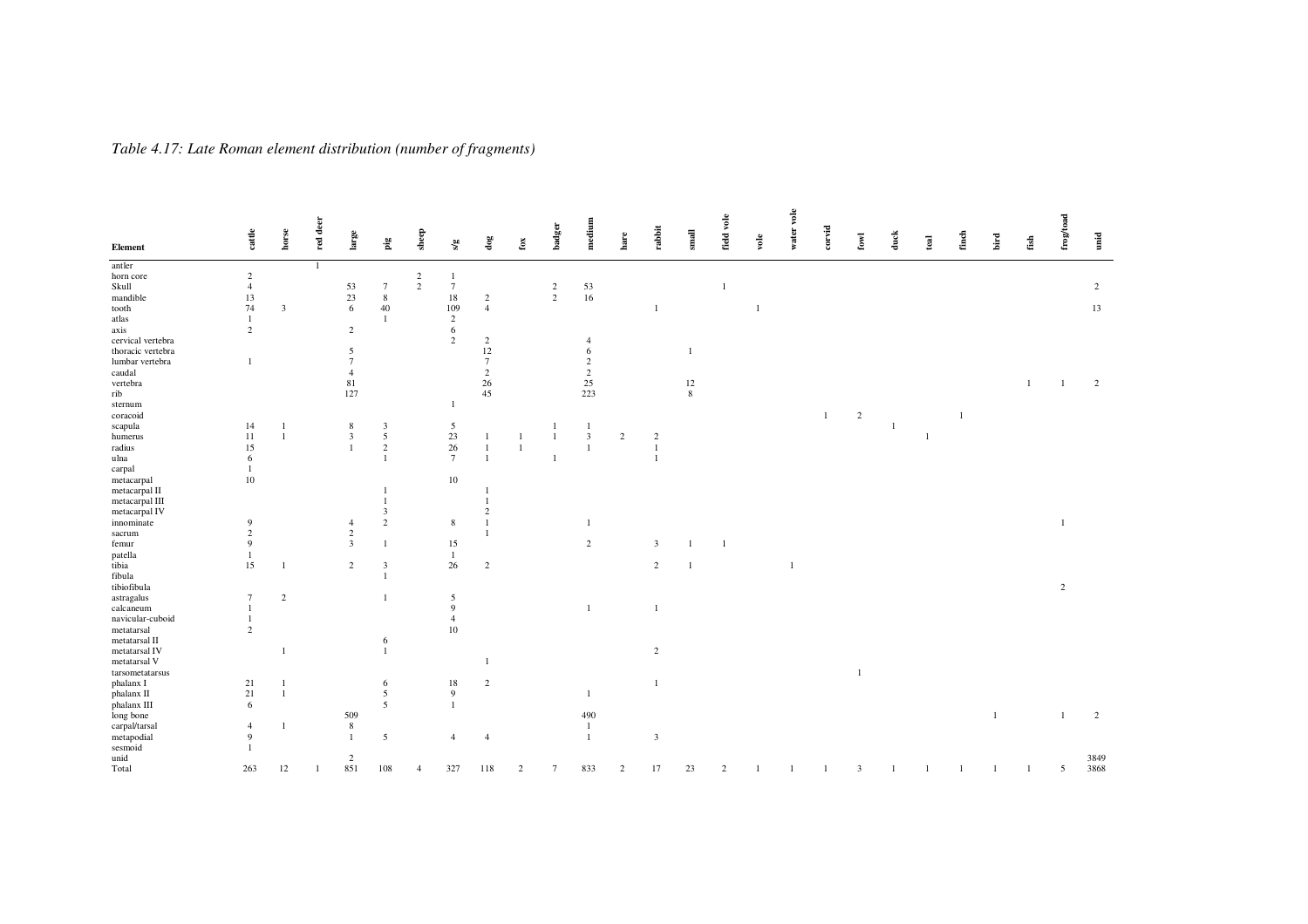| <b>Species</b>    | Cattle         | Horse        | Large mammal            | Pig            | Sheep        | Sheep or goat  | Dog          | Medium mammal  | Rabbit         | Small mammal   | Water vole   | Teal         |
|-------------------|----------------|--------------|-------------------------|----------------|--------------|----------------|--------------|----------------|----------------|----------------|--------------|--------------|
| Skull             |                |              | 14                      |                | $\mathbf{1}$ |                |              |                |                |                |              |              |
| Maxilla           |                |              |                         |                |              |                |              | $\mathbf{1}$   |                |                |              |              |
| Mandible          | $\sqrt{2}$     |              | 5                       | $\overline{c}$ |              | $\mathfrak{Z}$ |              | 6              |                |                |              |              |
| Tooth             | 12             |              |                         | 6              |              | 32             | 1            |                | $\mathbf{1}$   |                |              |              |
| Atlas             | $\mathbf{1}$   |              |                         | $\mathbf{1}$   |              | $\mathbf{1}$   |              |                |                |                |              |              |
| Cervical vertebra |                |              |                         |                |              |                |              | $\mathfrak{2}$ |                |                |              |              |
| Thoracic vertebra |                |              | 1                       |                |              |                |              |                |                |                |              |              |
| Lumbar vertebra   |                |              | 3                       |                |              |                |              | $\mathbf{1}$   |                |                |              |              |
| Caudal vertebra   |                |              | $\mathbf{1}$            |                |              |                |              |                |                |                |              |              |
| Vertebra          |                |              | 30                      |                |              |                |              | 10             |                | $\,1\,$        |              |              |
| Rib               |                |              | 48                      |                |              |                |              | 38             |                | $\overline{2}$ |              |              |
| Scapula           | $\tau$         |              | $\overline{4}$          |                |              | $\overline{c}$ |              |                |                |                |              |              |
| Humerus           | 5              | $\mathbf{1}$ |                         | $\mathbf{1}$   |              |                |              |                | $\mathbf{1}$   |                |              | 1            |
| Radius            | 3              |              |                         |                |              | 9              |              |                |                |                |              |              |
| Ulna              | $\mathbf{1}$   |              |                         |                |              | 3              |              |                |                |                |              |              |
| Metacarpal        | $\mathbf{1}$   |              |                         |                |              | $\mathbf{1}$   |              |                |                |                |              |              |
| Metacarpal IV     |                |              |                         | 1              |              |                |              |                |                |                |              |              |
| Innominate        | $\overline{4}$ |              |                         | $\mathbf{1}$   |              | $\overline{4}$ |              |                |                |                |              |              |
| Sacrum            |                |              | $\mathfrak{2}$          |                |              |                |              |                |                |                |              |              |
| Femur             | 3              |              |                         | $\mathbf{1}$   |              | $\overline{c}$ |              |                | $\overline{2}$ | $\mathbf{1}$   |              |              |
| Patella           | $\mathbf{1}$   |              |                         |                |              |                |              |                |                |                |              |              |
| Tibia             | 9              |              | $\mathbf{1}$            |                |              | 8              |              |                | $\mathbf{1}$   |                | $\mathbf{1}$ |              |
| Astragalus        | $\mathbf{1}$   |              |                         |                |              |                |              |                |                |                |              |              |
| Calcaneus         | $\mathbf{1}$   |              |                         |                |              | $\sqrt{3}$     |              |                | $\mathbf{1}$   |                |              |              |
| Metatarsal        | $\overline{c}$ |              |                         |                |              | $\overline{3}$ |              |                |                |                |              |              |
| Metatarsal II     |                |              |                         | $\mathbf{1}$   |              |                |              |                |                |                |              |              |
| Metatarsal IV     |                |              |                         |                |              |                |              |                | $\overline{c}$ |                |              |              |
| Long bone         |                |              | 103                     |                |              |                |              | 86             |                |                |              |              |
| Carpal/tarsal     | 3              |              | $\overline{\mathbf{4}}$ |                |              |                |              |                |                |                |              |              |
| Metapodial        | $\overline{4}$ |              | $\mathbf{1}$            | $\mathbf{1}$   |              |                |              | $\mathbf{1}$   |                |                |              |              |
| Phalanx I         | $\tau$         |              |                         |                |              | 6              |              |                |                |                |              |              |
| Phalanx II        | 5              |              |                         |                |              | 1              |              |                |                |                |              |              |
| Phalanx III       | $\mathbf{1}$   |              |                         | $\overline{c}$ |              |                |              |                |                |                |              |              |
| Unidentified      |                |              | $\mathbf{1}$            |                |              |                |              |                |                |                |              |              |
| <b>Total</b>      | 73             | $\mathbf{1}$ | 218                     | 17             | $\mathbf{1}$ | 78             | $\mathbf{1}$ | 145            | 8              | 4              | $\mathbf{1}$ | $\mathbf{1}$ |

 $\overline{a}$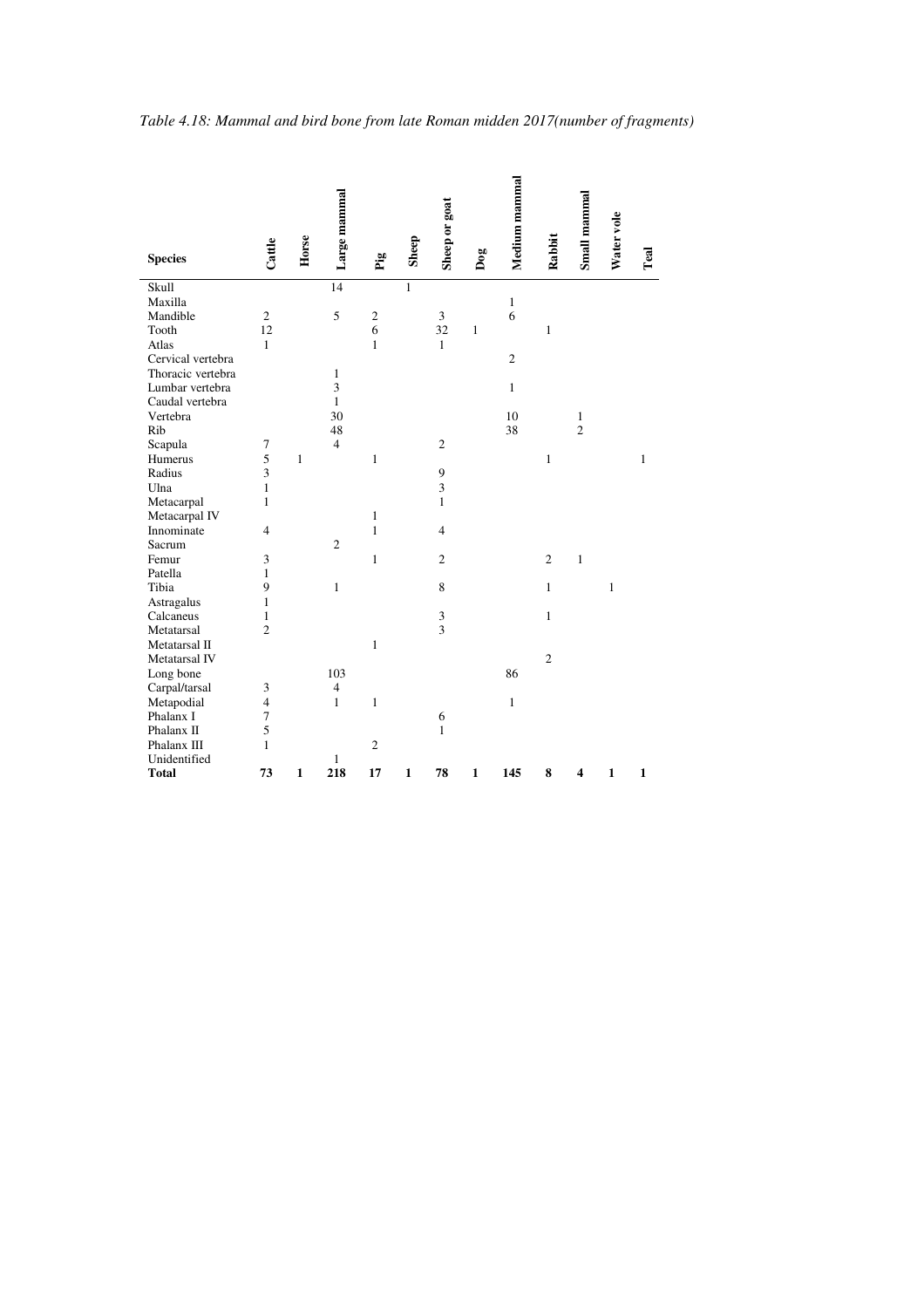|                   |                          |              | Large mammal |                | Sheep or goat  |                |                |                         |                | Medium mammal | Small mammal |              |      | Domestic fowl  |              |              |                |              |
|-------------------|--------------------------|--------------|--------------|----------------|----------------|----------------|----------------|-------------------------|----------------|---------------|--------------|--------------|------|----------------|--------------|--------------|----------------|--------------|
| <b>Element</b>    | Cattle                   | Horse        |              | Sheep          |                | Pig            | Dog            | $_{\rm FoX}$            | <b>Badger</b>  |               |              | Field vole   | Vole |                | Finch        | Corvid       | Frog or toad   | Unidentified |
| Horn core         | $\overline{2}$           |              |              | $\overline{2}$ |                |                |                |                         |                |               |              |              |      |                |              |              |                |              |
| Skull             | $\mathbf{1}$             |              | 5            | $\mathbf{1}$   | $\overline{c}$ | $\mathbf{1}$   |                |                         | $\overline{c}$ | 31            |              | $\mathbf{1}$ |      |                |              |              |                |              |
| Maxilla           |                          |              |              |                | $\mathbf{1}$   | $\overline{c}$ |                |                         |                | 3             |              |              |      |                |              |              |                |              |
| Mandible          | 1                        |              |              |                |                | $\overline{c}$ | $\mathfrak{2}$ |                         | $\overline{c}$ |               |              |              |      |                |              |              |                |              |
| Tooth             | 9                        | $\mathbf{1}$ |              |                | $\mathfrak{2}$ | 13             | $\sqrt{2}$     |                         |                |               |              |              |      |                |              |              |                |              |
| Cervical vertebra |                          |              |              |                |                |                | $\sqrt{2}$     |                         |                |               |              |              |      |                |              |              |                |              |
| Thoracic vertebra |                          |              | $\mathbf{1}$ |                |                |                | 12             |                         |                |               |              |              |      |                |              |              |                |              |
| Lumbar vertebra   |                          |              | $\mathbf{1}$ |                |                |                | $\overline{7}$ |                         |                |               |              |              |      |                |              |              |                |              |
| Caudal vertebra   |                          |              | $\sqrt{2}$   |                |                |                | $\mathbf{2}$   |                         |                |               |              |              |      |                |              |              |                |              |
| Vertebra          |                          |              | 10           |                |                |                | 26             |                         |                | $\sqrt{2}$    | $\,1\,$      |              |      |                |              |              | $\mathbf{1}$   |              |
| Rib               |                          |              | 25           |                |                |                | 45             |                         |                | 31            |              |              |      |                |              |              |                |              |
| Coracoid          |                          |              |              |                |                |                |                |                         |                |               |              |              |      | $\mathfrak{2}$ | 1            | $\mathbf{1}$ |                |              |
| Scapula           | 5                        |              |              |                | $\mathbf{1}$   |                |                |                         | $\mathbf{1}$   |               |              |              |      |                |              |              |                |              |
| Humerus           | $\mathbf{1}$             |              | $\mathbf{2}$ |                | 5              | $\mathbf{1}$   | $\mathbf{1}$   | $\mathbf{1}$            | $\mathbf{1}$   |               |              |              |      |                |              |              |                |              |
| Radius            | 3                        |              |              |                | 5              | $\overline{2}$ | $\mathbf{1}$   | $\mathbf{1}$            |                |               |              |              |      |                |              |              |                |              |
| Ulna              |                          |              |              |                |                | $\mathbf{1}$   | $\mathbf{1}$   |                         | $\mathbf{1}$   |               |              |              |      |                |              |              |                |              |
| Metacarpal        | 3                        |              |              |                | 3              |                |                |                         |                |               |              |              |      |                |              |              |                |              |
| Metacarpal II     |                          |              |              |                |                |                | $\mathbf{1}$   |                         |                |               |              |              |      |                |              |              |                |              |
| Metacarpal III    |                          |              |              |                |                |                | $\mathbf{1}$   |                         |                |               |              |              |      |                |              |              |                |              |
| Metacarpal IV     |                          |              |              |                |                |                | $\overline{c}$ |                         |                |               |              |              |      |                |              |              |                |              |
| Innominate        | 1                        |              | $\mathbf{1}$ |                | $\overline{c}$ |                | $\mathbf{1}$   |                         |                |               |              |              |      |                |              |              | $\mathbf{1}$   |              |
| Sacrum            | $\mathbf{1}$             |              |              |                |                |                | $\mathbf{1}$   |                         |                |               |              |              |      |                |              |              |                |              |
| Femur             | 4                        |              |              |                | 9              |                |                |                         |                |               |              | $\mathbf{1}$ |      |                |              |              |                |              |
| Patella           |                          |              |              |                | $\mathbf{1}$   |                |                |                         |                |               |              |              |      |                |              |              |                |              |
| Tibia             | $\mathbf{1}$             | $\mathbf{1}$ | $\mathbf{1}$ |                | 6              | $\mathbf{1}$   | $\mathbf{1}$   |                         |                |               | $\mathbf{1}$ |              |      |                |              |              |                |              |
| Tibiofibula       |                          |              |              |                |                |                |                |                         |                |               |              |              |      |                |              |              | $\overline{2}$ |              |
| Astragalus        | $\overline{2}$           | $\mathbf{1}$ |              |                | $\mathbf{1}$   | $\mathbf{1}$   |                |                         |                |               |              |              |      |                |              |              |                |              |
| Calcaneus         |                          |              |              |                | $\overline{c}$ |                |                |                         |                |               |              |              |      |                |              |              |                |              |
| Navicular-cuboid  |                          |              |              |                | $\,1\,$        |                |                |                         |                |               |              |              |      |                |              |              |                |              |
| Metatarsal        |                          |              |              |                | $\sqrt{2}$     |                |                |                         |                |               |              |              |      |                |              |              |                |              |
| Long bone         |                          |              | 57           |                |                |                |                |                         |                | 36            |              |              |      |                |              |              | $\mathbf{1}$   |              |
| Metapodial        | $\overline{\mathbf{c}}$  |              |              |                |                |                | 4              |                         |                |               |              |              |      |                |              |              |                |              |
| Phalanx I         | $\overline{\mathcal{L}}$ |              |              |                | $\mathbf{1}$   | $\mathbf{1}$   | $\overline{c}$ |                         |                |               |              |              |      |                |              |              |                |              |
| Phalanx II        | $\overline{c}$           | 1            |              |                | $\overline{c}$ | $\mathbf{1}$   |                |                         |                | 1             |              |              |      |                |              |              |                |              |
| Phalanx III       | $\mathbf{1}$             |              |              |                |                | $\overline{2}$ |                |                         |                |               |              |              |      |                |              |              |                |              |
| Sesmoid           | $\mathbf{1}$             |              |              |                |                |                |                |                         |                |               |              |              |      |                |              |              |                |              |
| Unidentified      |                          |              |              |                |                |                |                |                         |                |               |              |              |      |                |              |              |                | 726          |
| <b>Total</b>      | 44                       | 4            | 105          | 3              | 46             | 28             | 114            | $\overline{\mathbf{c}}$ | 7              | 104           | $\mathbf{2}$ | $\mathbf{2}$ | 1    | $\mathbf 2$    | $\mathbf{1}$ | $\mathbf{1}$ | 5              | 726          |
|                   |                          |              |              |                |                |                |                |                         |                |               |              |              |      |                |              |              |                |              |

*Table 4.19: Mammal, bird and microfauna remains from late Roman fills of the hillfort ditch*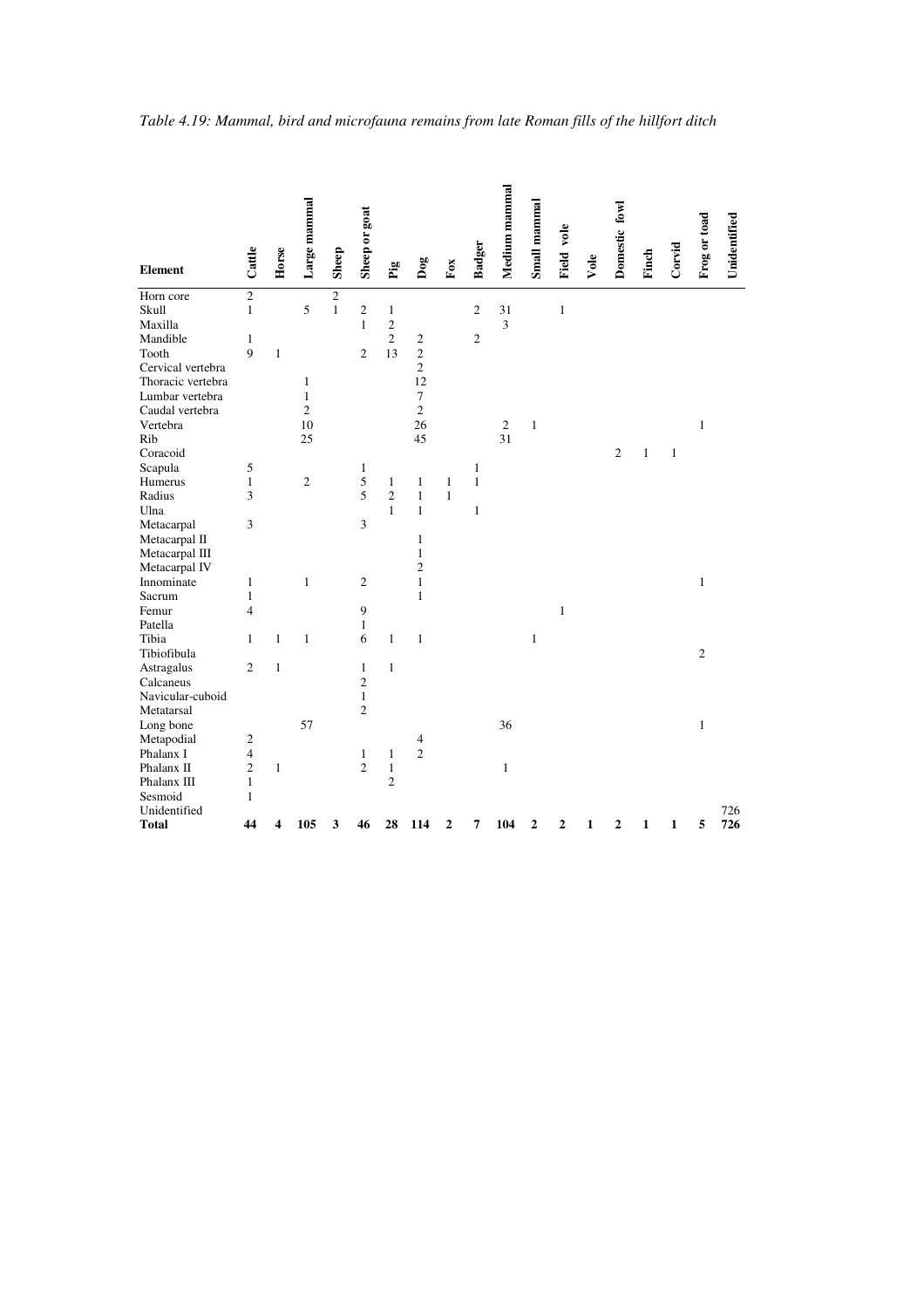*Table 4.20: Comparison of material from late Roman midden (2017) and late Roman hillfort ditch deposits* 

| Condition           | Midden<br>(2017) | Ditch<br>(1004, 1010, 1011) | Ditch (excluding articulated deposit)<br>1014) |
|---------------------|------------------|-----------------------------|------------------------------------------------|
| Excellent           | $0\%$            | 2%                          | 3%                                             |
| Good                | 14%              | 29%                         | 22%                                            |
| Moderate            | 49%              | 17%                         | 16%                                            |
| Poor                | 34%              | 40%                         | 45%                                            |
| Very poor           | $4\%$            | 12%                         | 14%                                            |
| Number of fragments | 1671             | 1197                        | 1065                                           |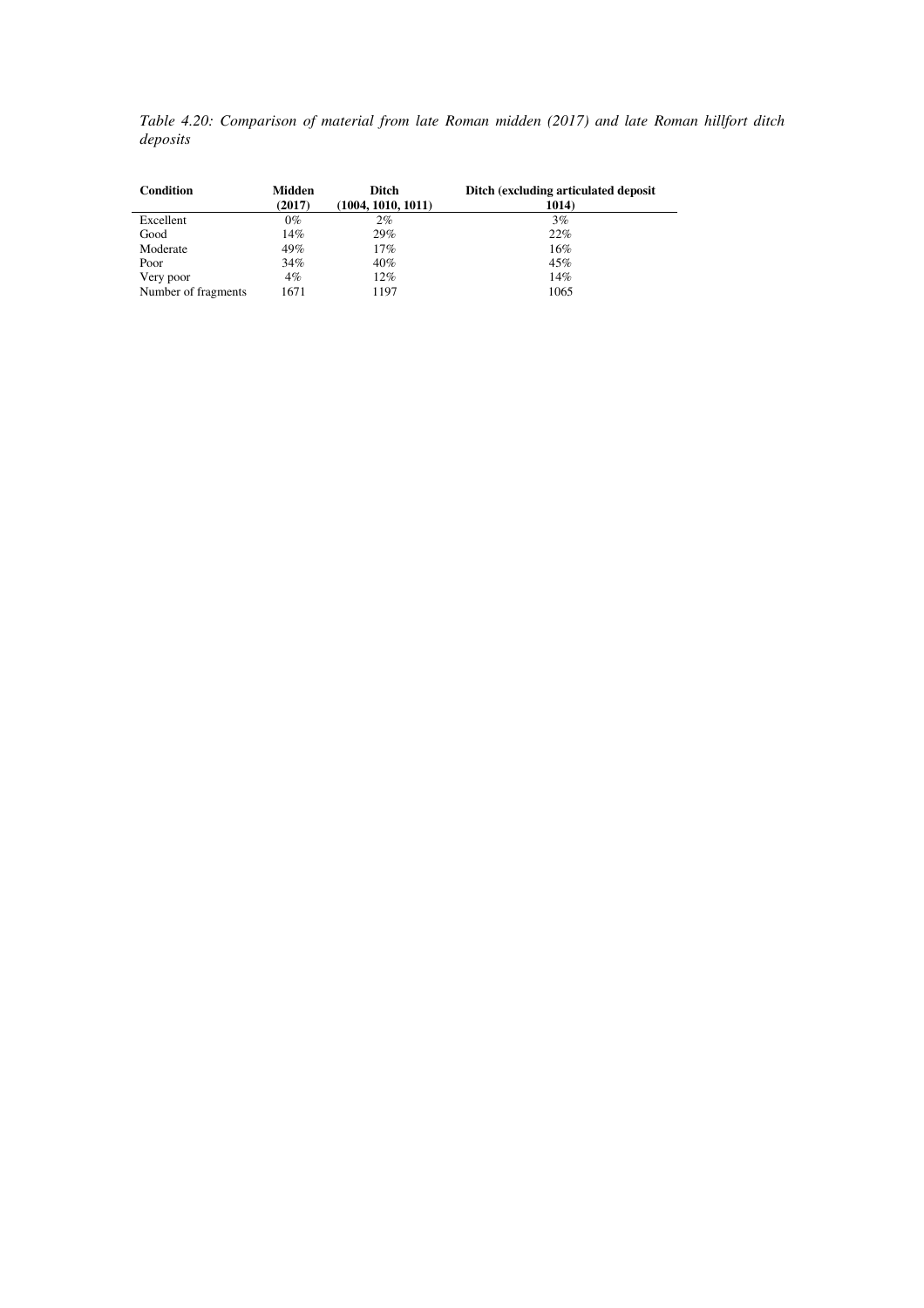|                   |               |              | Large mammal   |                |                | Medium mammal | Small mammal | Domestic fowl |                |
|-------------------|---------------|--------------|----------------|----------------|----------------|---------------|--------------|---------------|----------------|
| <b>Element</b>    | Cattle        | Horse        |                | Pig            | Sheep/goat     |               |              |               | Unidentified   |
| Skull             |               |              |                |                |                | $\mathbf{1}$  |              |               |                |
| Mandible          |               |              |                | 1              |                | 6             |              |               |                |
| Tooth             | $\frac{5}{2}$ | $\mathbf{1}$ | $\mathbf{1}$   | $\mathbf{1}$   | 3              |               |              |               | 5              |
| Axis              |               |              |                |                | $\overline{4}$ |               |              |               |                |
| Cervical vertebra |               |              |                |                | $\overline{2}$ | $\mathbf{1}$  |              |               |                |
| Thoracic vertebra |               |              |                |                |                | $\mathbf{1}$  |              |               |                |
| Lumbar vertebra   |               |              | 1              |                |                |               |              |               |                |
| Vertebra          |               |              | $\frac{2}{7}$  |                |                | $\mathbf{1}$  |              |               | $\overline{2}$ |
| Rib               |               |              |                |                |                | 46            | $\mathbf{1}$ |               |                |
| Sternum           |               |              |                |                | $\mathbf{1}$   |               |              |               |                |
| Scapula           |               |              | $\mathbf{1}$   |                |                | $\mathbf{1}$  |              |               |                |
| Humerus           |               |              |                | $\overline{2}$ | 8              | $\mathbf{1}$  |              |               |                |
| Radius            | 5             |              | $\mathbf{1}$   |                |                | 1             |              |               |                |
| Ulna              | $\mathbf{1}$  |              |                |                |                |               |              |               |                |
| Innominate        | $\mathbf{1}$  |              | $\mathbf{1}$   |                | $\mathbf{1}$   | $\mathbf{1}$  |              |               |                |
| Femur             |               |              |                |                |                | $\mathbf{1}$  |              |               |                |
| Tibia             |               |              |                |                | $\mathbf{1}$   |               |              |               |                |
| Tarsometatarsus   |               |              |                |                |                |               |              | $\mathbf{1}$  |                |
| Astragalus        | $\mathbf{1}$  |              |                |                | $\mathbf{1}$   |               |              |               |                |
| Calcaneus         |               |              |                |                | $\overline{2}$ |               |              |               |                |
| Phalanx I         | 3             |              |                | 1              |                |               |              |               |                |
| Phalanx II        |               |              |                | $\mathbf{1}$   | $\mathbf{1}$   |               |              |               |                |
| Long bone         |               |              | $\overline{4}$ |                |                | 13            |              |               |                |
| Metapodial        | 1             |              |                | 1              | 1              |               |              |               |                |
| Unidentified      |               |              |                |                |                |               |              |               | 458            |
| <b>Total</b>      | 19            | $\mathbf{1}$ | 18             | 7              | 25             | 74            | 1            | $\mathbf{1}$  | 465            |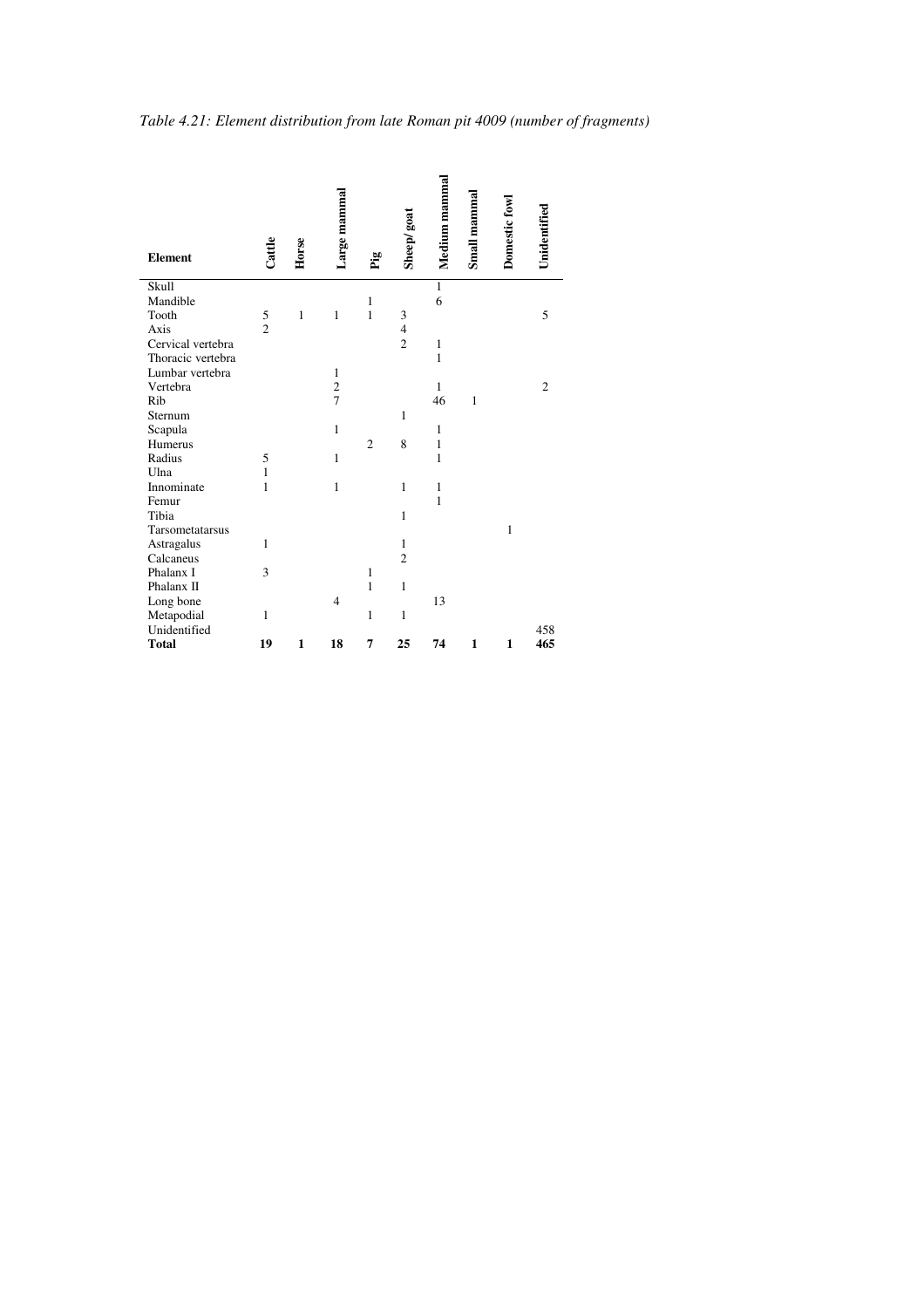| <b>Element</b>    | Cattle         | Large mammal | Sheep or goat           | Pig            | Medium mammal  | Small mammal | Duck | Bird         | Unidentified |
|-------------------|----------------|--------------|-------------------------|----------------|----------------|--------------|------|--------------|--------------|
| Horn core         |                |              | 1                       |                |                |              |      |              |              |
| Skull             | 1              | 6            | 3                       |                | $\mathbf{1}$   |              |      |              |              |
| Maxilla           |                |              |                         | 4              |                |              |      |              |              |
| Mandible          |                | 1            | 3                       |                | $\overline{c}$ |              |      |              |              |
| Tooth             | 6              |              | 10                      | 5              |                |              |      |              | 4            |
| Atlas             |                |              | $\mathbf{1}$            |                |                |              |      |              |              |
| Thoracic vertebra |                | $\mathbf{1}$ |                         |                | $\overline{4}$ |              |      |              |              |
| Lumbar vertebra   |                | $\mathbf{1}$ |                         |                | $\mathbf{1}$   |              |      |              |              |
| Vertebra          |                | 15           |                         |                | 7              |              |      |              |              |
| Rib               |                | 12           |                         |                | 57             | $\mathbf{1}$ |      |              |              |
| Scapula           |                | 3            |                         |                |                |              | 1    |              |              |
| Humerus           |                |              | 2                       |                | $\mathbf{1}$   |              |      |              |              |
| Radius            |                |              | $\overline{\mathbf{3}}$ |                |                |              |      |              |              |
| Ulna              | 1              |              | $\mathbf{1}$            |                |                |              |      |              |              |
| Metacarpal        |                |              | $\overline{4}$          |                |                |              |      |              |              |
| Metacarpal IV     |                |              |                         | $\overline{2}$ |                |              |      |              |              |
| Innominate        | $\overline{2}$ |              |                         |                |                |              |      |              |              |
| Femur             |                |              | 2                       |                | $\mathbf{1}$   |              |      |              |              |
| Tibia             | 1              |              | $\overline{c}$          |                |                |              |      |              |              |
| Fibula            |                |              |                         | $\mathbf{1}$   |                |              |      |              |              |
| Astragalus        | $\mathbf{1}$   |              | $\mathbf{1}$            |                |                |              |      |              |              |
| Calcaneus         |                |              |                         |                | $\mathbf{1}$   |              |      |              |              |
| Navicular-cuboid  |                |              | 3                       |                |                |              |      |              |              |
| Metatarsal II     |                |              |                         | $\overline{4}$ |                |              |      |              |              |
| Metatarsal IV     |                |              |                         | $\mathbf{1}$   |                |              |      |              |              |
| Long bone         |                | 53           |                         |                | 68             |              |      | $\mathbf{1}$ |              |
| Carpal/tarsal     |                | $\mathbf{1}$ |                         |                |                |              |      |              |              |
| Metapodial        | 1              |              | $\mathbf{2}$            | $\mathbf{1}$   |                |              |      |              |              |
| Phalanx I         | $\overline{c}$ |              | 6                       | 3              |                |              |      |              |              |
| Phalanx II        | $\overline{c}$ |              | 3                       | $\overline{c}$ |                |              |      |              |              |
| Phalanx III       | 1              |              | $\mathbf{1}$            | $\mathbf{1}$   |                |              |      |              |              |
| Unidentified      |                |              |                         |                |                |              |      |              | 240          |
| <b>Total</b>      | 18             | 93           | 48                      | 24             | 143            | 1            | 1    | 1            | 244          |

*Table 4.22: Element distribution from late Roman pit 3067 (number of fragments)*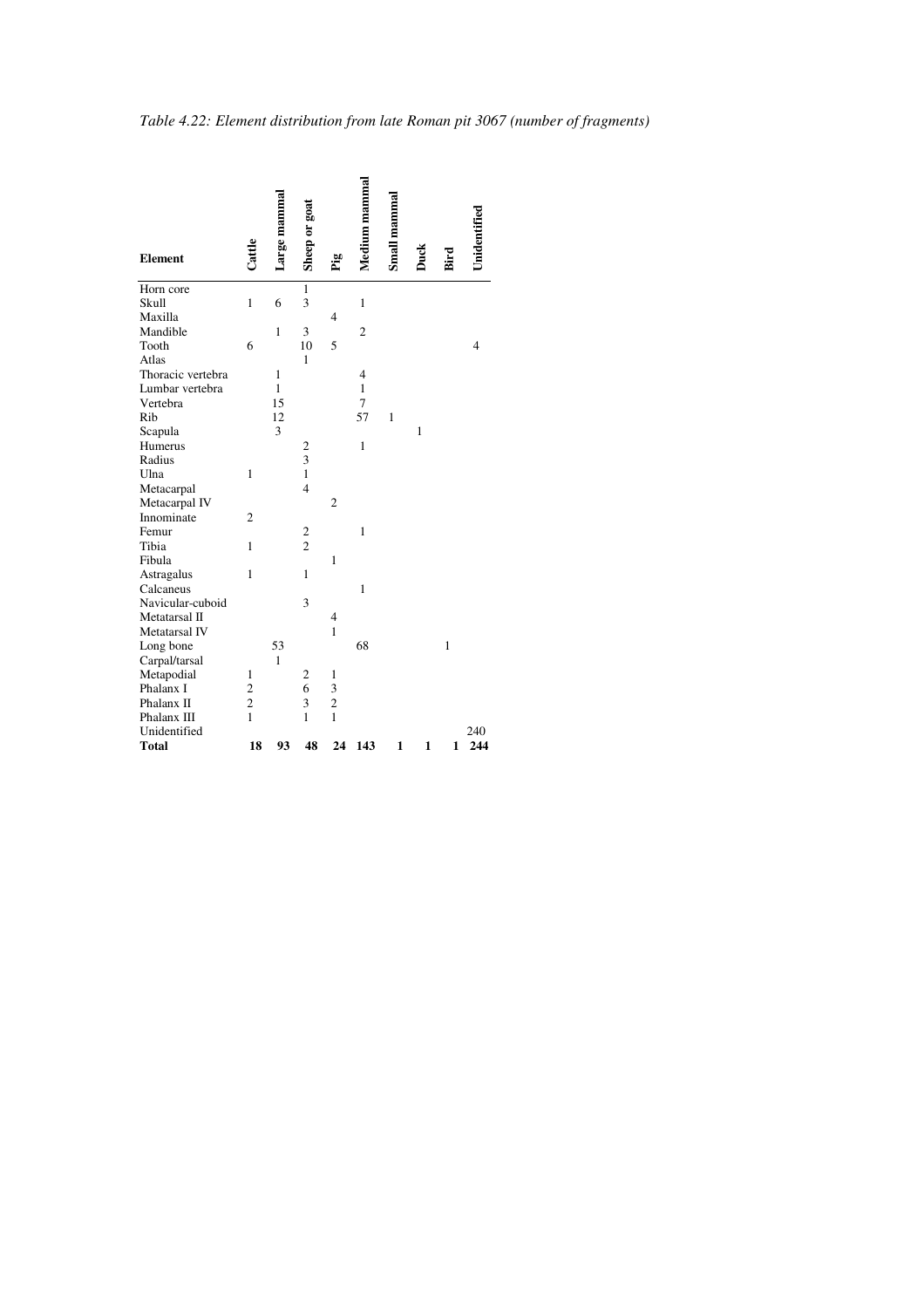| Element          | Cattle | Horse | Large<br>mammal | <b>Pig</b> | Sheep or<br>goat | Medium<br>mammal | Duck | <b>Small</b><br>mammal | <b>Unidentifi</b><br>ed |
|------------------|--------|-------|-----------------|------------|------------------|------------------|------|------------------------|-------------------------|
| Skull            |        |       |                 |            |                  |                  |      |                        |                         |
| Tooth            |        |       |                 |            |                  |                  |      |                        |                         |
| Vertebra         |        |       | 3               |            |                  |                  |      |                        |                         |
| Rib              |        |       | 23              |            |                  |                  |      |                        |                         |
| Scapula          |        |       |                 |            |                  |                  |      |                        |                         |
| Radius           |        |       |                 |            |                  |                  |      |                        |                         |
| Carpo-metacarpus |        |       |                 |            |                  |                  |      |                        |                         |
| Metacarpal       |        |       |                 |            | $\overline{c}$   |                  |      |                        |                         |
| Femur            |        |       |                 |            |                  |                  |      |                        |                         |
| Flat bone        |        |       | 4               |            |                  |                  |      |                        |                         |
| Long bone        |        |       |                 |            |                  |                  |      |                        |                         |
| Indeterminate    |        |       | 6               |            |                  | 4                |      |                        |                         |
| <b>Total</b>     | 3      | 1     | 37              | 1          | 5                | 9                |      | 1                      |                         |

| Table 4.23: Element representation from broadly Romano-British deposits (number of fragments) |  |  |  |
|-----------------------------------------------------------------------------------------------|--|--|--|
|                                                                                               |  |  |  |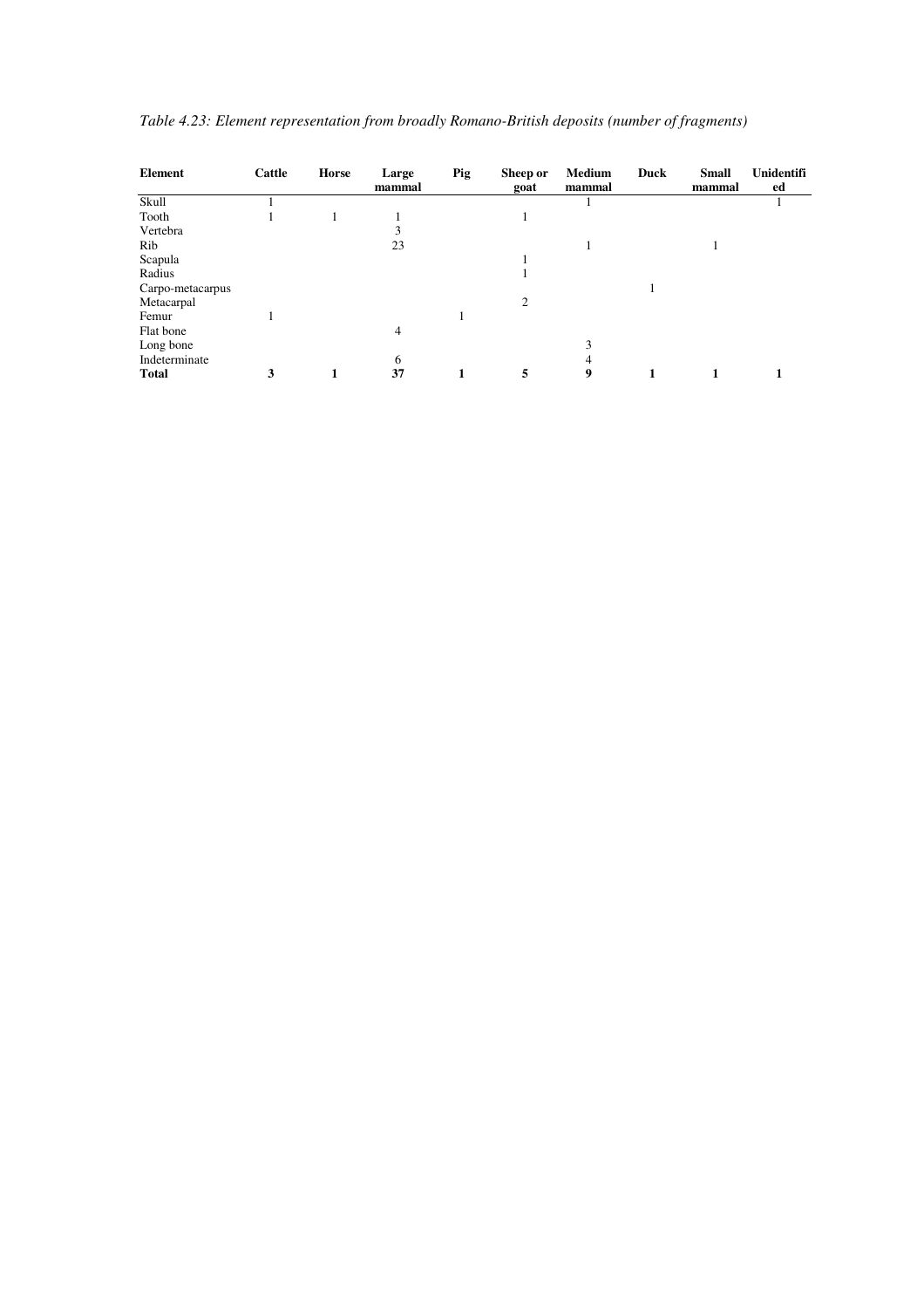| <b>Element</b>    | Cattle                  | Horse          | Large mamma    | Pig            | Sheep        | Sheep or goat  | $\log$         | Medium mammal  | Unidentified |
|-------------------|-------------------------|----------------|----------------|----------------|--------------|----------------|----------------|----------------|--------------|
| Horn core         | $\mathbf{1}$            |                |                |                | 1            |                |                |                |              |
| Skull             | $\mathbf{1}$            |                | 6              | 1              |              |                |                | $\overline{c}$ |              |
| Mandible          | 3                       |                | $\overline{4}$ | $\mathbf{1}$   |              | $\overline{4}$ | $\mathbf{1}$   |                |              |
| Tooth             | 31                      | 3              | 6              | 8              |              | 30             | $\mathbf{1}$   |                | $\mathbf{1}$ |
| Atlas             | $\mathbf{1}$            |                |                | 1              |              |                |                |                |              |
| Axis              | 1                       |                |                |                |              |                |                |                |              |
| Thoracic vertebra |                         |                |                |                |              |                |                | $\mathbf{1}$   |              |
| Lumbar vertebra   |                         |                | 3              |                |              |                |                |                |              |
| Caudal vertebra   |                         |                | 1              |                |              |                |                |                |              |
| Vertebra          |                         |                | $\overline{c}$ |                |              |                |                |                |              |
| Rib               |                         |                | 33             |                |              |                |                | 41             |              |
| Humerus           | $\mathbf{1}$            |                |                | 1              |              | $\mathbf{1}$   |                | $\mathbf{1}$   |              |
| Radius            | $\mathbf{1}$            |                |                | $\mathbf{1}$   |              | 4              |                |                |              |
| Ulna              | $\mathbf{1}$            |                |                |                |              | $\mathbf{1}$   |                |                |              |
| Metacarpal        | 3                       |                |                |                |              | $\mathbf{1}$   |                |                |              |
| Innominate        | 3                       |                | $\mathbf{1}$   |                |              | 5              |                | $\mathbf{1}$   |              |
| Femur             | $\overline{c}$          |                | $\overline{c}$ | $\mathbf{1}$   |              | $\overline{4}$ |                | $\overline{c}$ |              |
| Patella           |                         |                | $\mathbf{1}$   |                |              |                |                |                |              |
| Tibia             | $\overline{\mathbf{c}}$ |                | $\overline{2}$ |                |              | 3              |                |                |              |
| Astragalus        |                         | 1              |                | 1              |              |                |                |                |              |
| Calcaneus         | $\frac{2}{3}$           |                |                | $\overline{4}$ |              |                |                |                |              |
| Navicular-cuboid  | $\mathbf{1}$            |                |                |                |              |                |                |                |              |
| Metatarsal        | $\mathbf{1}$            |                |                |                |              | 3              |                |                |              |
| Metatarsal III    |                         |                |                | $\mathbf{1}$   |              |                |                |                |              |
| Long bone         |                         |                | 168            |                |              |                |                | 183            |              |
| Carpal/tarsal     | $\mathbf{1}$            |                | 3              |                |              |                |                |                |              |
| Metapodial        | 7                       |                |                | $\mathbf{1}$   |              |                |                |                |              |
| Phalanx I         | 1                       | $\overline{c}$ |                | $\overline{c}$ |              | 1              |                |                |              |
| Phalanx II        | 7                       |                |                | $\overline{c}$ |              | 1              |                |                |              |
| Phalanx III       | 1                       |                | $\mathbf{1}$   |                |              |                |                |                |              |
| Unidentified      |                         |                |                |                |              |                |                |                | 650          |
| <b>Total</b>      | 75                      | 6              | 233            | 25             | $\mathbf{1}$ | 58             | $\overline{2}$ | 231            | 651          |

*Table 4.24: Roman to medieval element representation (number of fragments)*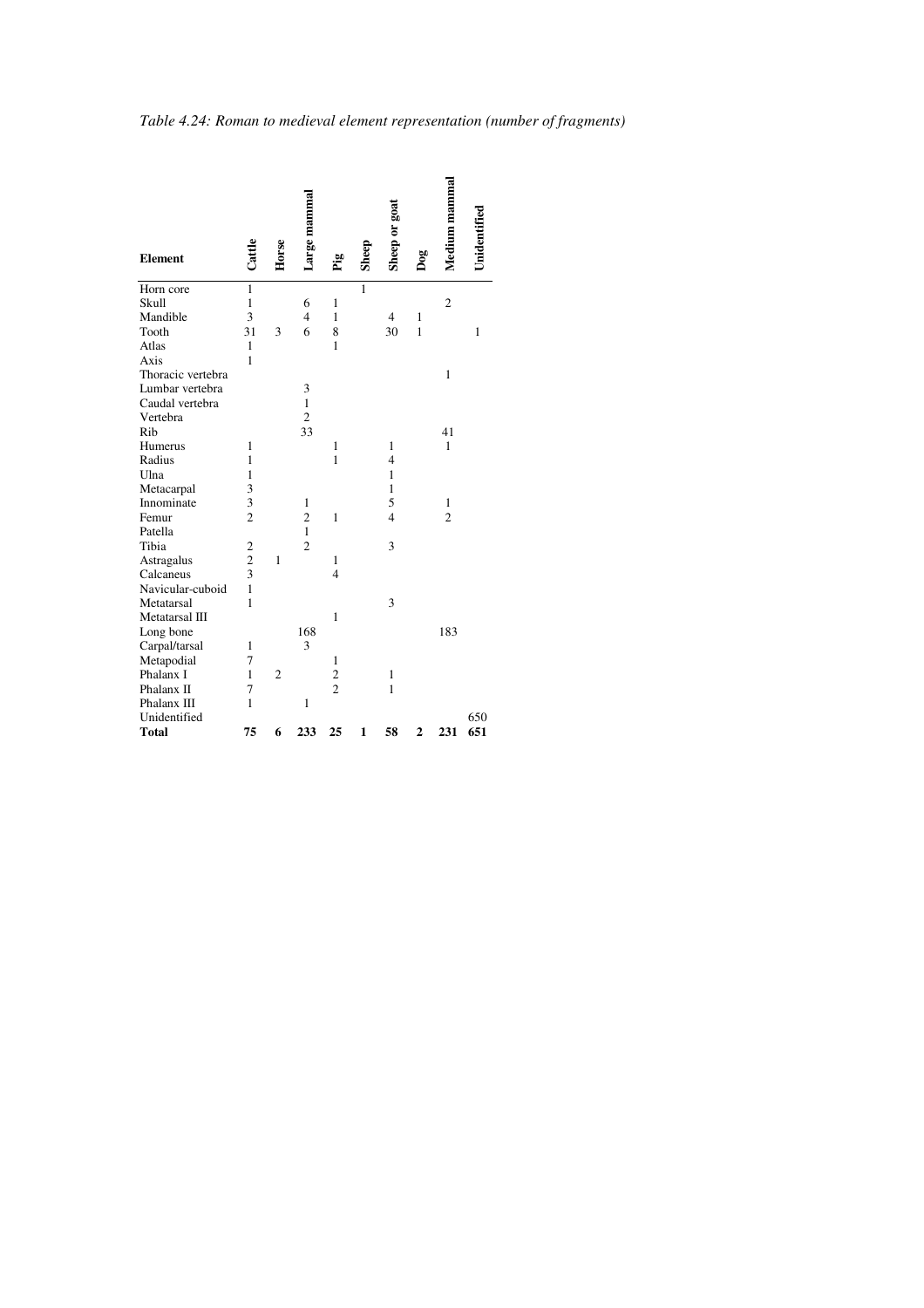|                   |                |              |                |              | Large mammal   |                | Sheep or goat            |     | Medium mammal            |                | Small mammal   |                |                   |                |              | Domestic fowl |                |                |              |
|-------------------|----------------|--------------|----------------|--------------|----------------|----------------|--------------------------|-----|--------------------------|----------------|----------------|----------------|-------------------|----------------|--------------|---------------|----------------|----------------|--------------|
|                   |                |              | Red deer       |              |                |                |                          |     |                          | Rabbit         |                |                | <b>Field vole</b> |                | Rodent       |               |                | Frog/toad      | Unidentified |
| <b>Element</b>    | Cattle         | Horse        |                | Deer         |                | Pig            |                          | Dog |                          |                |                | Mouse          |                   | Vole           |              |               | Bird           |                |              |
| Antler            |                |              | $\overline{3}$ | $\mathbf{1}$ |                |                |                          |     |                          |                |                |                |                   |                |              |               |                |                |              |
| Horn core         |                |              |                |              |                |                | 3                        |     |                          |                |                |                |                   |                |              |               |                |                | $\tau$       |
| Skull             | $\mathbf{1}$   |              |                |              | 26             |                | 6                        |     | 9                        | $\,1$          |                |                | $\mathbf{1}$      |                |              |               |                |                | 13           |
| Maxilla           | $\mathbf{1}$   |              |                |              |                | $\mathbf{1}$   | 3                        |     |                          |                |                | $\mathbf{1}$   |                   |                |              |               |                |                |              |
| Mandible          | 6              |              |                |              | $\mathfrak{2}$ | 3              | 35                       |     | 10                       |                |                | $\overline{c}$ |                   | $\sqrt{2}$     |              |               |                |                | 5            |
| Tooth             | 95             | 6            |                |              | 28             | 18             | 120                      |     | $\mathbf{1}$             |                |                |                |                   |                |              |               |                |                | 74           |
| Hyoid             |                |              |                |              |                |                |                          |     | $\mathbf{1}$             |                |                |                |                   |                |              |               |                |                |              |
| Atlas             | $\,1\,$        |              |                |              |                | $\overline{4}$ |                          |     |                          |                |                |                |                   |                |              |               |                |                |              |
| Axis              | $\mathbf{1}$   |              |                |              |                |                | 5                        |     |                          |                |                |                |                   |                |              |               |                |                |              |
| Cervical vertebra |                |              |                |              |                |                | 3                        |     | $\mathfrak{2}$           |                |                |                |                   |                |              |               |                |                |              |
| Thoracic vertebra |                |              |                |              | 6              |                | $\overline{c}$           |     | 10                       |                |                |                |                   |                |              |               |                |                |              |
| Lumbar vertebra   |                |              |                |              | $\overline{4}$ |                | $\mathbf{1}$             |     | $\overline{4}$           |                |                |                |                   |                |              |               |                |                |              |
| Caudal vertebra   |                |              |                |              |                |                |                          |     | 3                        |                |                |                |                   |                |              |               |                |                |              |
| Vertebra          |                |              |                |              | 18             |                |                          |     | 24                       |                | 3              |                |                   |                |              |               |                |                | 26           |
| Rib               |                |              |                |              | 31             |                |                          |     | 189                      |                | 12             |                |                   |                |              |               |                |                | $\mathbf{1}$ |
| Sternum           |                |              |                |              | $\mathbf{1}$   |                | 4                        |     | $\mathfrak{Z}$           |                |                |                |                   |                |              |               |                |                |              |
| Coracoid          |                |              |                |              |                |                |                          |     |                          |                |                |                |                   |                |              |               | $\mathbf{1}$   |                |              |
| Scapula           | $\mathbf{1}$   |              |                |              | 4              | $\mathbf{1}$   | $\overline{4}$           | 1   | 11                       |                |                |                |                   |                |              |               |                |                | 3            |
| Humerus           | $\mathbf{1}$   |              |                |              | $\overline{c}$ | 5              | 11                       |     |                          |                |                | $\mathbf{1}$   |                   | $\mathbf{1}$   |              |               |                | $\mathfrak{2}$ |              |
| Radius            | 3              |              |                |              |                | $\mathbf{1}$   | 14                       |     | $\mathfrak{2}$           |                | $\mathbf{1}$   | $\overline{c}$ |                   |                |              |               | $\mathbf{1}$   |                |              |
| Ulna              | $\mathbf{1}$   |              |                |              | $\overline{c}$ | 6              | 9                        |     | $\overline{2}$           |                |                | $\overline{c}$ |                   | $\mathbf{1}$   |              |               |                |                |              |
| Radio-ulna        |                |              |                |              |                |                |                          |     |                          |                |                |                |                   |                |              |               |                | $\sqrt{2}$     |              |
| Metacarpal        | 5              |              |                |              | $\mathbf{1}$   |                | 9                        |     |                          |                |                |                |                   |                |              |               |                |                |              |
| Metacarpal IV     |                |              |                |              |                | 3              |                          |     |                          |                |                |                |                   |                |              |               |                |                |              |
| Metacarpal V      |                |              |                |              |                | $\mathbf{1}$   |                          |     |                          |                |                |                |                   |                |              |               |                |                |              |
| Innominate        | 3              | $\mathbf{1}$ |                |              | 7              | $\mathbf{1}$   | 11                       |     | 5                        | $\mathbf{1}$   |                | $\mathbf{1}$   |                   | $\overline{2}$ |              |               |                |                |              |
| Sacrum            |                |              |                |              |                |                |                          |     | $\mathbf{1}$             |                |                |                |                   |                |              |               |                |                |              |
| Femur             | 3              |              |                |              | $\mathfrak{2}$ |                | 8                        |     |                          |                |                | $\mathfrak{2}$ |                   |                | $\mathbf{1}$ | 3             |                | $\mathbf{1}$   |              |
| Patella           | $\mathbf{1}$   |              |                |              | $\mathbf{1}$   |                |                          |     |                          |                |                |                |                   |                |              |               |                |                |              |
| Tibia             | 5              |              |                |              | $\overline{4}$ | $\overline{c}$ | 15                       |     | $\mathfrak{2}$           | $\overline{c}$ |                | $\mathfrak{2}$ |                   | $\,1\,$        |              |               |                |                |              |
| Fibula            | $\mathfrak{2}$ |              |                |              |                |                |                          |     |                          |                |                |                |                   |                |              |               |                |                |              |
| Tibio-fibula      |                |              |                |              |                |                |                          |     |                          |                |                |                |                   |                |              |               |                | $\mathbf{1}$   |              |
| Tibiotarsus       |                |              |                |              |                |                |                          |     |                          |                |                |                |                   |                |              | $\,1$         |                |                |              |
| Astragalus        | 9              |              |                |              |                | $\mathbf{1}$   | $\overline{\mathcal{A}}$ |     |                          |                |                |                |                   |                |              |               |                |                |              |
| Calcaneus         | 6              |              |                |              | $\mathbf{1}$   | $\overline{c}$ | 5                        |     |                          |                |                |                |                   |                |              |               |                |                |              |
| Navicular cuboid  | $\overline{4}$ |              |                |              |                | $\mathbf{1}$   |                          |     |                          |                |                |                |                   |                |              |               |                |                |              |
| Metatarsal        | 3              |              |                |              |                |                | 8                        |     | $\mathbf{1}$             |                |                |                |                   |                |              |               |                |                |              |
| Metatarsal II     |                |              |                |              |                | $\mathbf{2}$   |                          |     |                          |                |                |                |                   |                |              |               |                |                |              |
| Metatarsal III    |                |              |                |              |                | 6              |                          |     |                          |                |                |                |                   |                |              |               |                |                |              |
| Metatarsal IV     |                |              |                |              |                | 3              |                          |     |                          |                |                |                |                   |                |              |               |                |                |              |
| Long bone         |                |              |                |              | 209            |                |                          |     | 408                      |                | 11             |                |                   |                |              |               | $\overline{c}$ |                | 5            |
| Carpal/tarsal     | 1              |              |                |              | 10             |                |                          |     | $\overline{\mathcal{A}}$ |                |                |                |                   |                |              |               |                |                |              |
| Metapodial        | 3              |              |                |              | $\mathfrak{2}$ | $\overline{4}$ | 3                        |     | $\mathfrak{2}$           |                | $\overline{4}$ | 6              |                   |                |              |               |                |                |              |
| Phalanx I         | $\,$ 8 $\,$    |              |                |              |                | 11             | 9                        |     | $\mathbf{1}$             |                |                |                |                   |                |              |               |                |                |              |
| Phalanx II        | $\tau$         |              |                |              |                | 5              | $\overline{c}$           |     |                          |                |                |                |                   |                |              |               |                |                |              |
| Phalanx III       | $\overline{4}$ |              |                |              |                | $\mathbf{1}$   | $\overline{\mathbf{c}}$  |     |                          |                |                |                |                   |                |              |               |                |                |              |
| Unidentified      |                |              |                |              | $\mathbf{1}$   |                | 3                        |     |                          |                | $\mathbf{1}$   |                |                   |                |              |               | $\mathbf{1}$   |                | 2609         |
| <b>Total</b>      | 175            | 7            | 3              | 1            | 362            | 82             | 299                      | 1   | 695                      |                | 32             | 19             | 1                 | 7              | $\mathbf{1}$ | 4             | 5              | 6              | 2743         |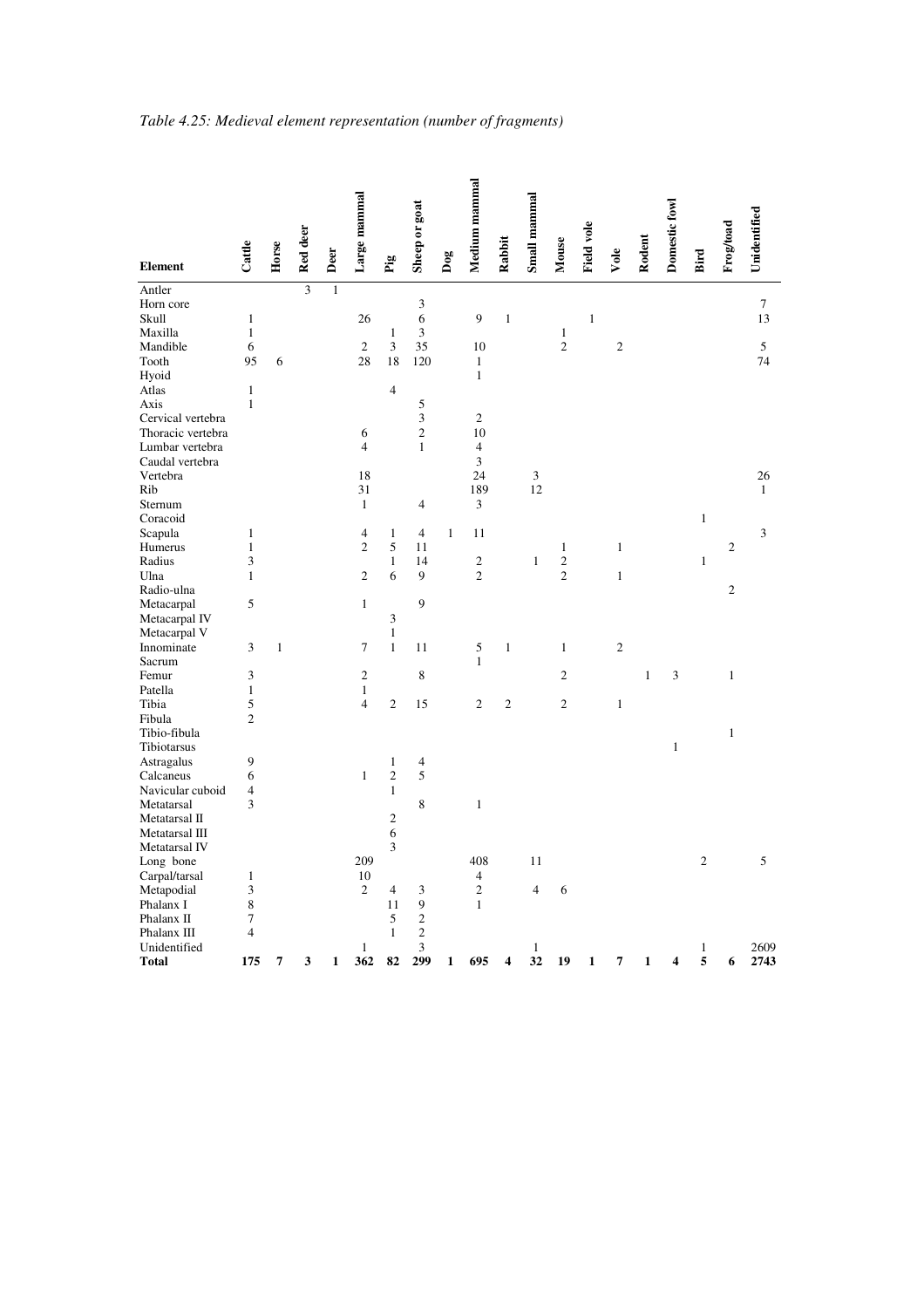|                   |                |              | Large mammal   |                |                |              |              | Medium mammal  | Domestic fowl  |                |                | Small mammal |              |
|-------------------|----------------|--------------|----------------|----------------|----------------|--------------|--------------|----------------|----------------|----------------|----------------|--------------|--------------|
|                   |                |              |                |                |                |              |              |                |                |                |                |              |              |
|                   | Cattle         | Horse        |                |                | Sheep or goat  | Roe deer     | Badger       |                |                | Hare           | Rabbit         |              | Unidentified |
| <b>Element</b>    |                |              |                | Èg             |                |              |              |                |                |                |                |              |              |
| Horn core         |                |              |                |                |                |              |              |                |                |                |                |              |              |
| Skull             |                |              |                |                |                |              |              | 9              |                |                |                |              |              |
| Maxilla           |                |              |                |                |                |              |              |                |                | $\mathbf{1}$   |                |              |              |
| Mandible          | 5              |              |                |                | $\mathbf{1}$   |              |              |                |                |                |                |              |              |
| Tooth             | 13             | 3            |                | $\overline{4}$ | 17             |              |              |                |                |                |                |              |              |
| Thoracic vertebra |                |              |                |                |                |              |              | 1              |                |                |                |              |              |
| Lumbar vertebra   |                |              | 3              |                |                |              |              | $\mathbf{1}$   |                |                | $\mathbf{1}$   | $\mathbf{1}$ |              |
| Vertebra          |                |              | 5              |                |                |              |              |                |                |                |                |              |              |
| Rib               |                |              | 13             |                |                |              |              | 16             |                |                |                | $\mathbf{1}$ |              |
| Coracoid          |                |              |                |                |                |              |              |                | 1              |                |                |              |              |
| Scapula           | 1              |              |                | 3              |                |              |              | $\overline{2}$ |                |                |                |              |              |
| Humerus           | $\mathbf{1}$   | $\mathbf{1}$ | $\mathbf{1}$   | 3              | $\frac{2}{4}$  |              |              |                | $\mathbf{1}$   |                |                |              |              |
| Radius            |                |              |                |                |                | $\mathbf{1}$ | 1            |                |                |                |                |              |              |
| Ulna              |                |              |                |                |                |              | $\mathbf{1}$ |                |                |                |                |              |              |
| Metacarpal        | $\overline{4}$ |              |                |                | $\mathbf{1}$   |              |              |                |                |                |                |              |              |
| Innominate        |                |              |                |                | $\overline{2}$ |              |              |                |                |                |                |              |              |
| Femur             | $\overline{c}$ |              |                |                | $\mathbf{1}$   |              | 1            |                |                |                |                | $\mathbf{1}$ |              |
| Tibia             |                |              |                | $\overline{4}$ | 5              |              |              | 1              |                |                | 1              |              |              |
| Astragalus        | $\overline{c}$ |              |                |                |                |              |              |                |                |                |                |              |              |
| Calcaneus         | $\overline{2}$ |              |                |                |                |              |              |                |                |                |                |              |              |
| Navicular-cuboid  | $\mathbf{1}$   |              |                |                |                |              |              |                |                |                |                |              |              |
| Metatarsal        | $\mathbf{1}$   |              |                |                | $\mathbf{1}$   |              |              |                |                |                |                |              |              |
| Metatarsal IV     |                |              |                |                |                |              |              |                |                | $\mathbf{1}$   |                |              |              |
| Long bone         |                |              | 54             |                |                |              |              | 37             |                |                |                |              |              |
| Carpal/tarsal     | $\mathbf{1}$   |              |                |                |                |              |              |                |                |                |                |              |              |
| Metapodial        |                |              |                |                | 1              |              |              |                |                |                |                |              |              |
| Phalanx I         | $\mathbf{1}$   |              |                | $\overline{c}$ | $\mathbf{1}$   |              |              |                |                |                |                |              |              |
| Unidentified      |                |              | $\overline{c}$ |                |                |              |              |                |                |                |                |              | 171          |
| <b>Total</b>      | 34             | 4            | 78             | 16             | 36             | $\mathbf{1}$ | 3            | 67             | $\overline{2}$ | $\overline{2}$ | $\overline{2}$ | 3            | 171          |

*Table 4.26: Post-medieval animal bone assemblage (number of fragments)*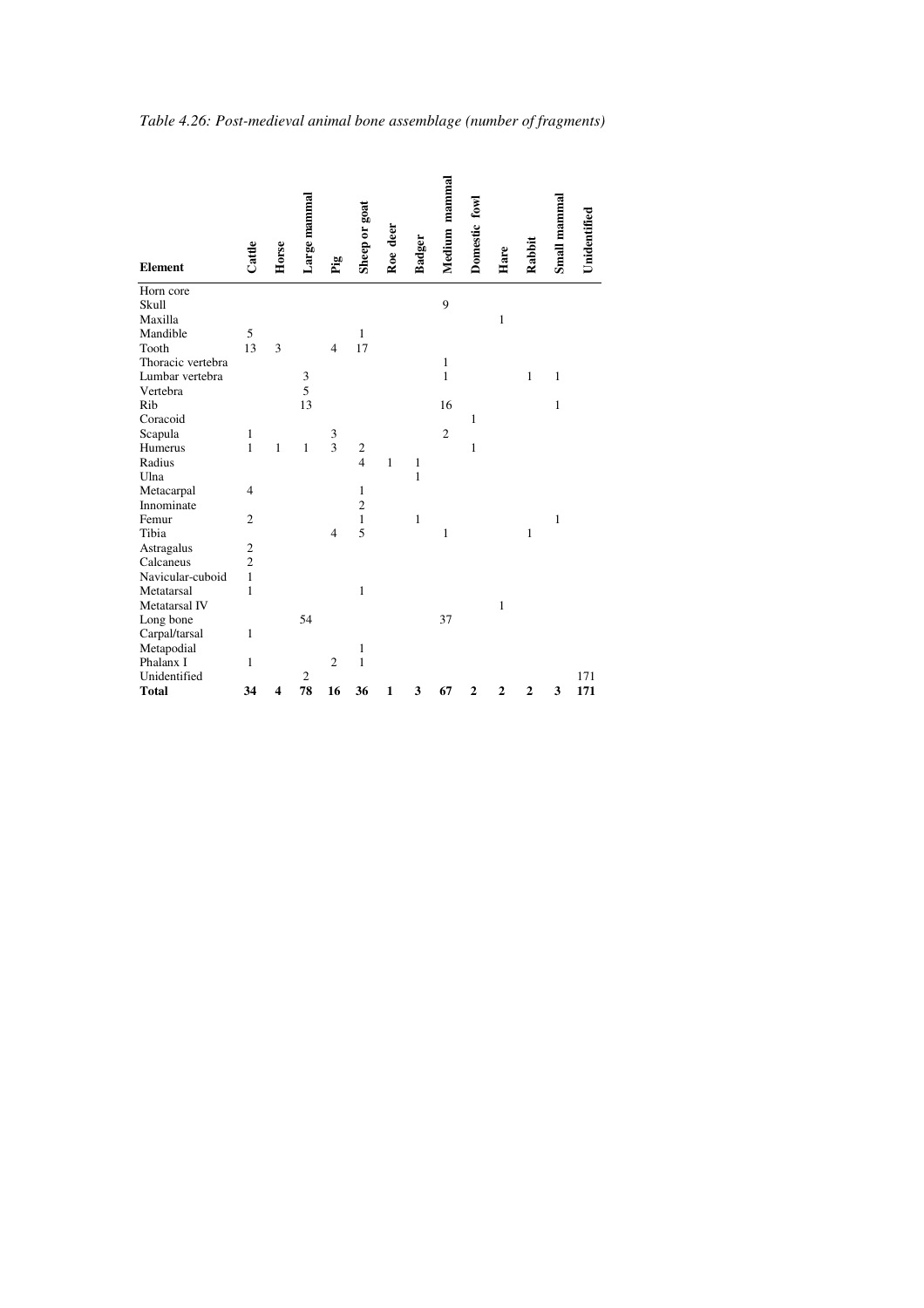| Age-at-death      | <b>Early Iron Age</b> | <b>Middle Iron Age</b> | <b>Late Roman</b> | <b>Roman to medieval</b> | <b>Medieval</b> |  |
|-------------------|-----------------------|------------------------|-------------------|--------------------------|-----------------|--|
| Foetal or neonate |                       |                        |                   |                          |                 |  |
| 1-3 months        |                       |                        |                   |                          |                 |  |
| $1-10$ months     |                       |                        |                   |                          |                 |  |
| $3-10$ months     |                       |                        |                   |                          |                 |  |
| $10-20$ months    |                       |                        |                   |                          |                 |  |
| $20-34$ months    |                       |                        |                   |                          | 15              |  |
| 3-5 years         |                       |                        |                   |                          |                 |  |
| 3-8 years         |                       |                        |                   |                          |                 |  |
| 5-8 years         |                       |                        |                   |                          |                 |  |
| <b>Total</b>      | 28                    |                        |                   |                          |                 |  |

|  | Table 4.27: Sheep/goat age-at-death from mandibular tooth wear, numbers of mandibles |  |
|--|--------------------------------------------------------------------------------------|--|
|  |                                                                                      |  |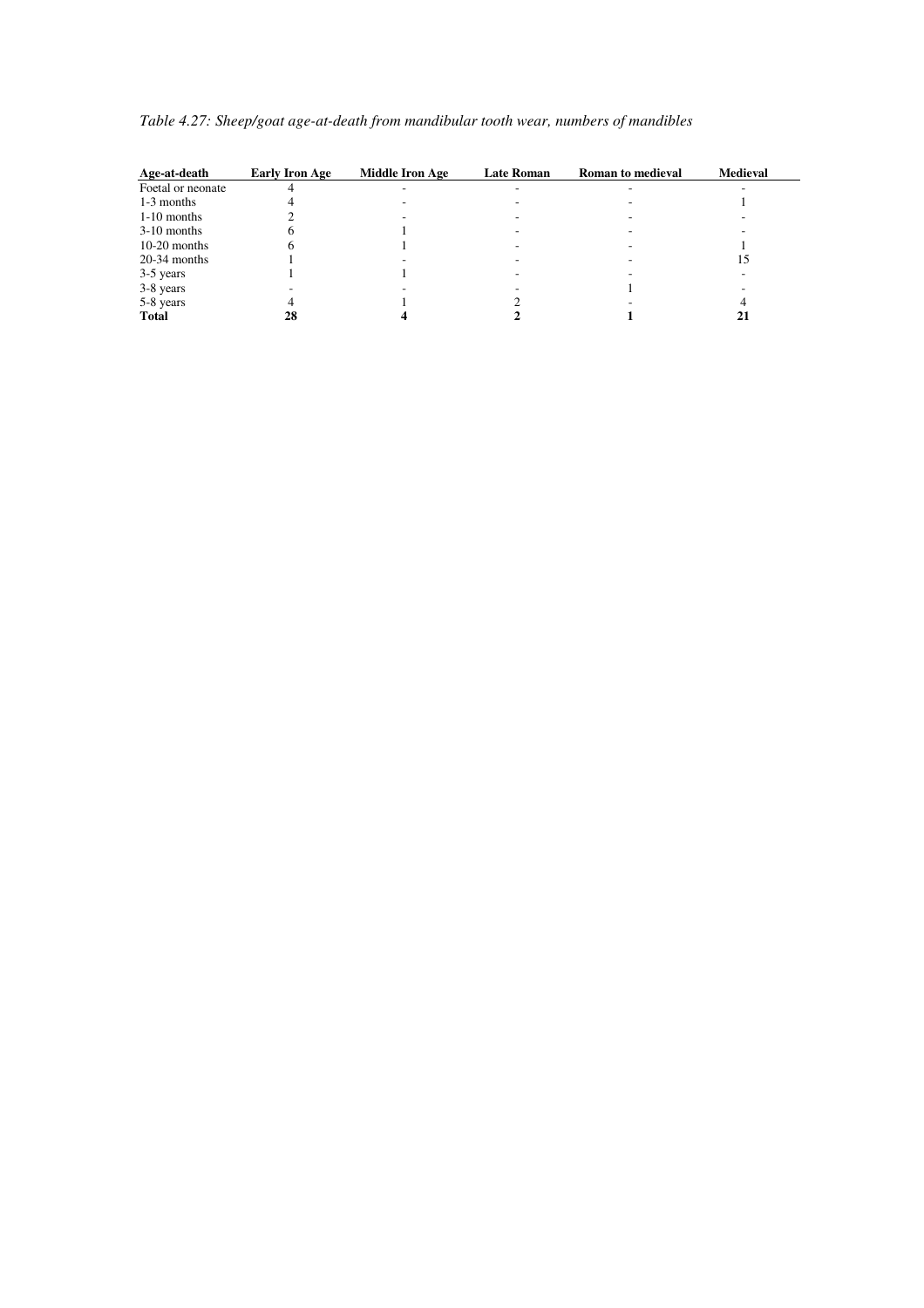| Age -at-death        |  | Early Iron Age Middle Iron Age Late Roman Roman to medieval |
|----------------------|--|-------------------------------------------------------------|
| $\leq 1$ month       |  |                                                             |
| 1-8 months           |  |                                                             |
| 8-18 months          |  |                                                             |
| $18-30$ months       |  |                                                             |
| $30-36$ months       |  |                                                             |
| Young adult          |  |                                                             |
| Young adult - adult  |  |                                                             |
| Young adult - senile |  |                                                             |
| Adult - senile       |  |                                                             |
| Old adult            |  |                                                             |
| Senile               |  |                                                             |
| <b>Total</b>         |  |                                                             |

*Table 4.28: Cattle age-at-death from mandibular tooth wear, numbers of mandibles*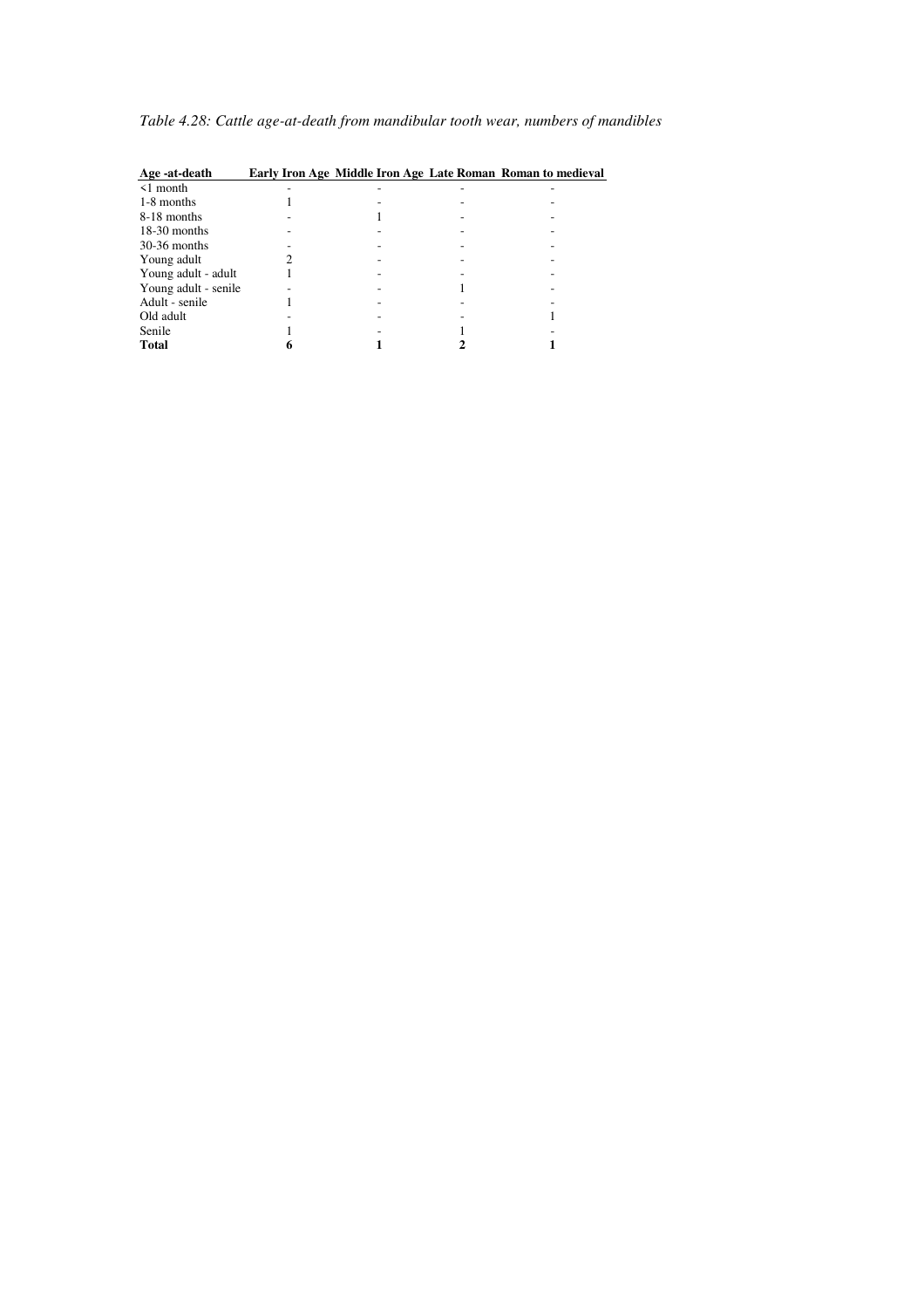*Table 4.29: Pig age-at-death from mandibular tooth wear, numbers of mandibles* 

| Age-at-death       | <b>Early Iron Age</b> | <b>Late Roman</b> |
|--------------------|-----------------------|-------------------|
| Neonatal           |                       |                   |
| Juvenile           |                       |                   |
| Immature           | 2                     | 3                 |
| Sub-adult          | 10                    |                   |
| Sub-adult to adult |                       |                   |
| Adult              |                       |                   |
| <b>Total</b>       | 20                    |                   |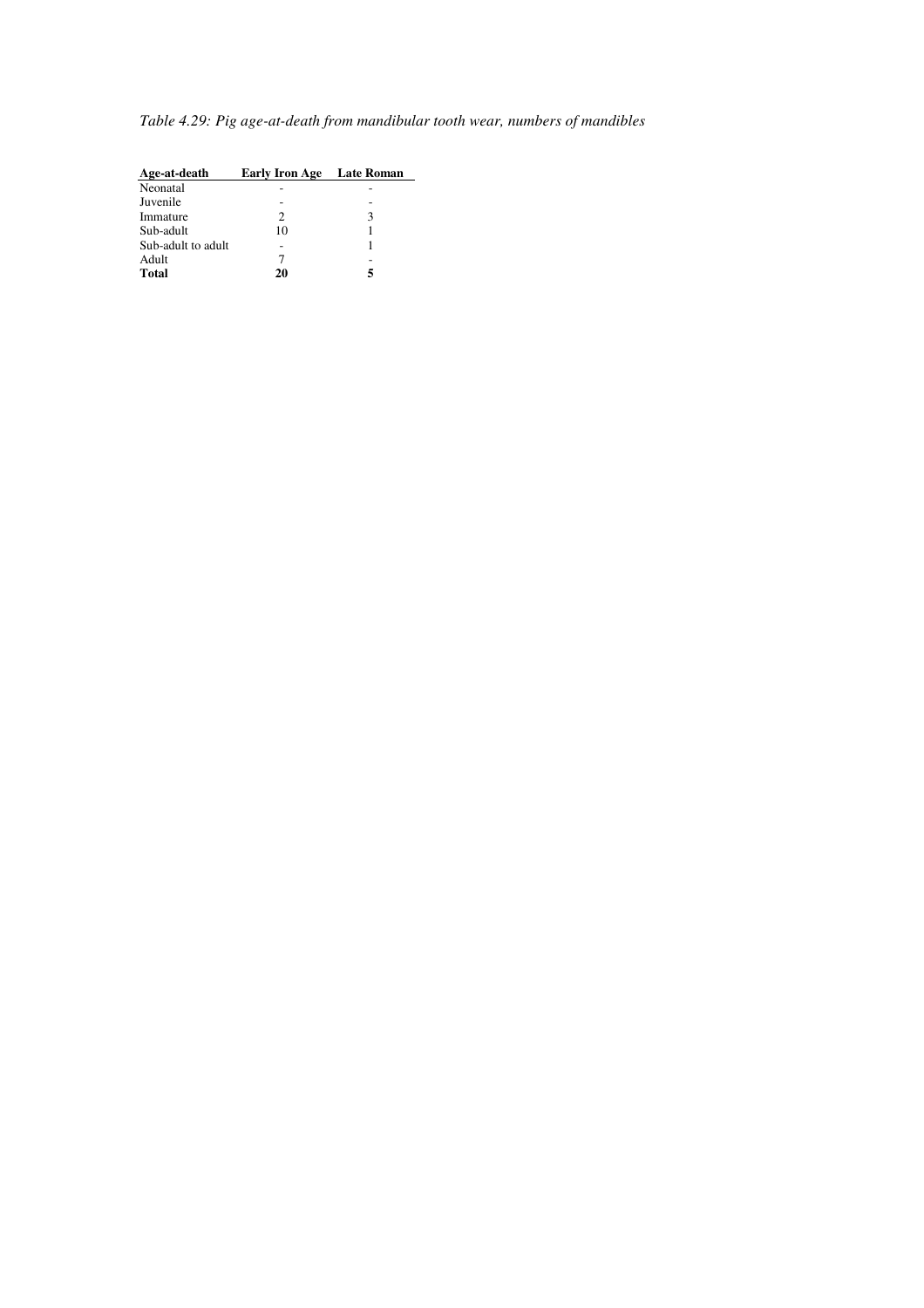## *Table 4.30: Sex of pigs*

| <b>Period</b>         | Context | Pit<br>3006 | <b>Side</b>  | <b>Element</b>    | Male         | <b>Female</b>  |
|-----------------------|---------|-------------|--------------|-------------------|--------------|----------------|
| Early Iron Age        | 3018    |             | $\mathbb{R}$ | Mandibular canine |              |                |
| Early Iron Age        | 3018    |             | $\mathbb{R}$ | Canine            |              |                |
| Early Iron Age        | 3018    |             | R            | Canine            |              |                |
| Early Iron Age        | 3007    | ✓           | $\mathbb{R}$ | Mandibular canine |              |                |
| Early Iron Age        | 3018    |             | L            | Canine            |              |                |
| Early Iron Age        | 3018    |             | L            | Mandibular canine |              |                |
| Early Iron Age        | 3024    |             | $\mathsf{R}$ | Canine            |              |                |
| Early Iron Age        | 3024    |             | ÷.           | Maxillary canine  |              |                |
| Early Iron Age        | 3034    |             | $\mathbb{R}$ | Mandible          |              |                |
| Early Iron Age        | 3034    |             | L            | Maxillary canine  | ✓            |                |
| Early Iron Age        | 3040    | ✓           | $\mathbb{R}$ | Mandibular canine | ✓            |                |
| Early Iron Age        | 3040    | ✓           | $\mathbb{R}$ | Mandibular canine |              |                |
| Early Iron Age        | 3040    | ✓           | $\mathbb{R}$ | Mandibular canine |              | ✓              |
| Early Iron Age        | 3046    |             | L            | Mandibular canine | ✓            |                |
| Early Iron Age        | 3046    |             | $\mathbb{R}$ | Mandibular canine | ✓            |                |
| Early Iron Age        | 3050    |             | $\mathbb{R}$ | Mandibular canine | ✓            |                |
| Early Iron Age        | 3061    | ✓           | $\mathbb{R}$ | Mandibular canine | ✓            |                |
| Early Iron Age total  | ä,      |             |              |                   | 10           | 7              |
| Middle Iron Age       | 3014    |             | L            | Tooth             |              | ✓              |
| Middle Iron Age       | 3054    |             | L            | Mandibular canine |              | ✓              |
| Middle Iron Age total |         |             |              |                   | $\mathbf{0}$ | $\overline{2}$ |
| Late Roman            | 1004    |             | L            | Mandibular canine |              |                |
| Late Roman            | 1011    |             | $\mathbb{R}$ | Mandibular canine |              | ✓              |
| Late Roman            | 1011    |             | L            | Mandibular canine | ✓            |                |
| Late Roman            | 3122    |             | L            | Maxillary canine  |              |                |
| Late Roman            | 3055    |             | $\mathbb{R}$ | Mandibular canine | ✓            |                |
| Late Roman total      |         |             |              |                   | 3            | $\overline{2}$ |
| Medieval              | 3130    |             | L            | Mandibular canine | ✓            |                |
| Medieval total        |         |             |              |                   | 1            | $\Omega$       |
| Total                 |         |             |              |                   | 14           | 11             |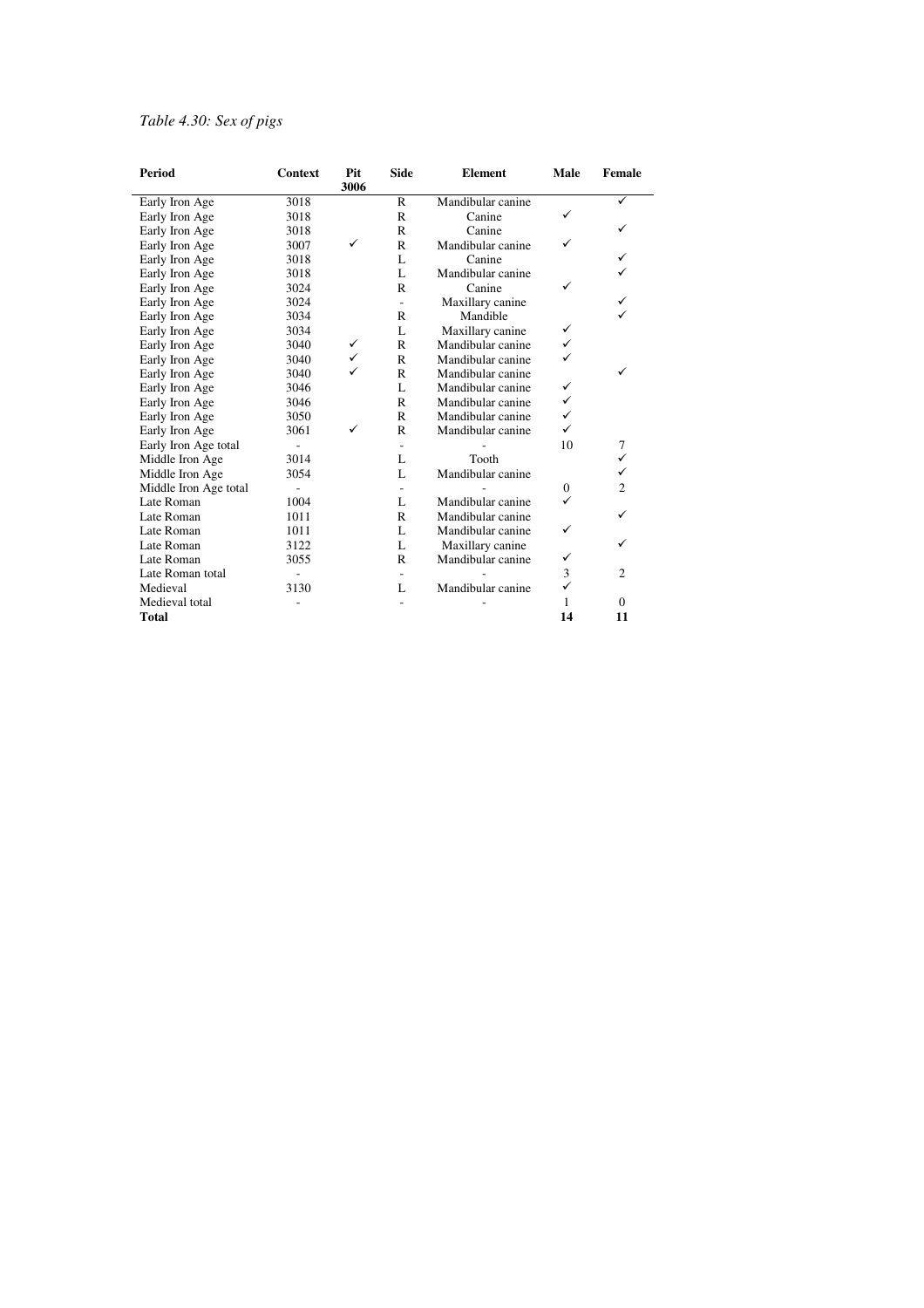*Table 4.31: Bone fusion data for dog elements* 

| Period     |      | <b>Context Element</b> | Proximal | <b>Distal</b> | Age-at-death    |
|------------|------|------------------------|----------|---------------|-----------------|
| Late Roman | 1004 | Humerus                |          | Fused         | $>8-9$ months   |
| Late Roman | 1011 | 3rd metacarpal         | Fused    | L             | >7 months       |
| Late Roman | 1011 | 4th metacarpal         | Fused    | Fused         | >8 months       |
| Late Roman | 1011 | 1st phalanx            | Fused    | Fused         | $>7$ months     |
| Late Roman | 1011 | 2nd metacarpal         | Fused    |               | Born            |
| Late Roman | 1011 | 4th metacarpal         | Fused    | ٠             | <b>Born</b>     |
| Late Roman | 1011 | Pelvis                 | Fused    |               | $> 6$ months    |
| Late Roman | 1011 | Metapodial             | Fused    |               | Born            |
| Late Roman | 1011 | 1st phalanx            | Fused    | Fused         | Born            |
| Late Roman | 1014 | Cervical               | Fused    | Fused         | $>3-6$ months   |
| Late Roman | 1014 | Cervical               | Fused    | Fused         | $>3-6$ months   |
| Late Roman | 1014 | Lumbar                 | Fused    | Fused         | $>3-6$ months   |
| Late Roman | 1014 | Thoracic               | Fused    | Fused         | $>3-6$ months   |
| Late Roman | 1014 | Caudal                 | Fused    | Fused         | $>3-6$ months   |
| Late Roman | 1014 | Radius                 | Fused    |               | $>11-12$ months |
| Late Roman | 1014 | Ulna                   | Fused    | ä,            | $>9-10$ months  |
| Late Roman | 2016 | 5th metatarsal         | Fused    | Fused         | $>10$ months    |
| Medieval   | 3130 | Scapula                | Fused    |               | $>6-7$ months   |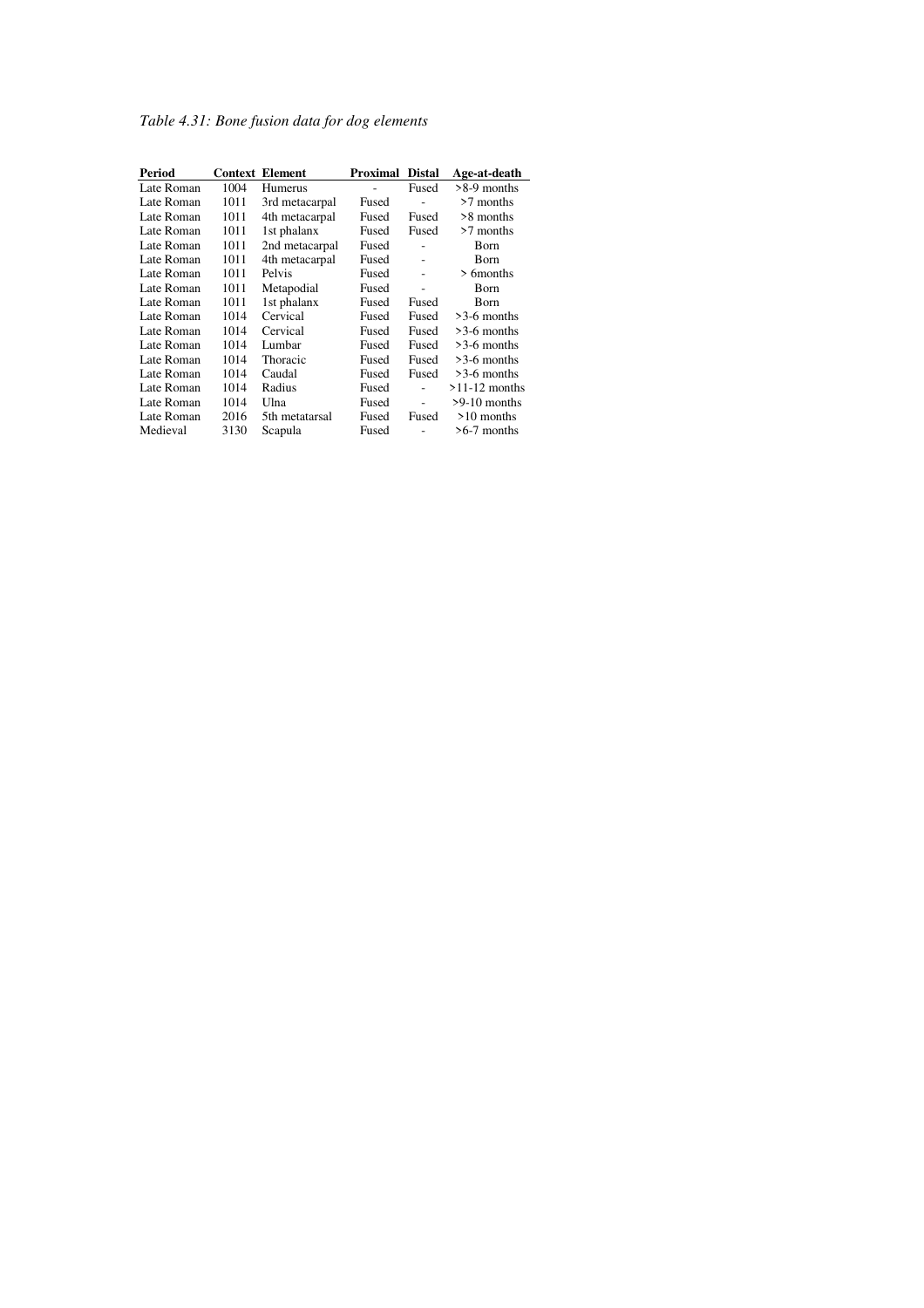*Table 4.32: Bone measurement data following von den Driesch (1976). Measurements marked \* are from slightly abraded bones* 

| <b>Phase</b>                     | <b>Context Species</b> |                  | <b>Element</b>           | <b>Notes</b>                                          |
|----------------------------------|------------------------|------------------|--------------------------|-------------------------------------------------------|
| Late Bronze Age                  | 6036                   | Cattle           | Phalanx II               | GL=35.2 Bp=25.7 SD=19.7 Bd=22.1                       |
| Late Bronze Age                  | 6027                   | Pig              | Metacarpal III           | $Bp=18.1$                                             |
| Early Iron Age                   | 3018                   | Cattle           | Astragalus               | GLm=62, GLl=57, Dm=34, Bd=27                          |
| Early Iron Age                   | 3018                   | Cattle           | Astragalus               | GLm=60, GLI=54, Dm=32, Dp=29                          |
| Early Iron Age                   | 3040                   | Cattle           | Astragalus               | GLI=56, GLm=61, DI=35, Dm=34, Bd=30                   |
| Early Iron Age                   | 3046                   | Cattle           | Astragalus               | GLI=58, GLm=63, DI=36, Dm=35, Bd=30                   |
| Early Iron Age                   | 3024                   | Cattle           | Humerus                  | $SD=33$ , $BT=70$                                     |
| Early Iron Age                   | 3024<br>3046           | Cattle           | Metacarpal               | $Bp=53, SD=29$<br>$Bp=55$                             |
| Early Iron Age<br>Early Iron Age | 3046                   | Cattle<br>Cattle | Metacarpal<br>Metacarpal | GL=190, Bp=50, SD=27, Dd=23, Bd=51                    |
| Early Iron Age                   | 6017                   | Cattle           | Metacarpal               | $Bp=51.8 \text{ D}p=32.5$                             |
| Early Iron Age                   | 3018                   | Cattle           | Metatarsal               | GL=195, Bp=43, SD=22, Dd=21, Bd=51                    |
| Early Iron Age                   | 3046                   | Cattle           | Metatarsal               | $Bp=45$ , $SD=23$                                     |
| Early Iron Age                   | 3046                   | Cattle           | Metatarsal               | GL=210, Bp=38, SD= 22, Dd=27, Bd=47                   |
| Early Iron Age                   | 3061                   | Cattle           | Metatarsal               | GL=217, Bp=45, SD=24, Dd=25, Bd=54                    |
| Early Iron Age                   | 6004                   | Cattle           | Metatarsal               | $Bp=42.6$                                             |
| Early Iron Age                   | 3007                   | Cattle           | Phalanx I                | GL=56, Bp=28, SD=25, Bd=27                            |
| Early Iron Age                   | 3007                   | Cattle           | Phalanx I                | $Bp=27$ , $Bd=27$                                     |
| Early Iron Age                   | 3018                   | Cattle           | Phalanx I                | GL=56, Bp=32, SD=27, Bd=30                            |
| Early Iron Age                   | 3034                   | Cattle           | Phalanx I                | $GL=57$ , Bp=26, Bd=25                                |
| Early Iron Age                   | 3040                   | Cattle           | Phalanx I                | $GL=54$ , Bp=25, Bd=23                                |
| Early Iron Age                   | 3040                   | Cattle           | Phalanx I                | GL=55, Bp=26, Bd=23                                   |
| Early Iron Age                   | 3024                   | Cattle           | Phalanx II               | $GL=40$ , Bp=31, Bd=26                                |
| Early Iron Age                   | 3024                   | Cattle           | Phalanx II               | $GL=37$ , Bp=30, Bd=25                                |
| Early Iron Age                   | 3040                   | Cattle<br>Cattle | Phalanx II<br>Phalanx II | $GL=34$ , Bp=28, Bd=22                                |
| Early Iron Age<br>Early Iron Age | 3040<br>3050           | Cattle           | Phalanx II               | $GL=37$ , Bp=26, Bd=22<br>$GL=33$ , $Bp=27$ , $Bd=22$ |
| Early Iron Age                   | 6017                   | Cattle           | Phalanx II               | GL=36.4 Bp=28.4 SD=23.0 Bd=23.3                       |
| Early Iron Age                   | 3034                   | Cattle           | Phalanx III              | $DLS=43$ , $Ld=32$ , $MBS=11$                         |
| Early Iron Age                   | 3040                   | Cattle           | Phalanx III              | $MBS=20$                                              |
| Early Iron Age                   | 3024                   | Cattle           | Radius                   | $Bp=74, Bfp=65$                                       |
| Early Iron Age                   | 3040                   | Cattle           | Radius                   | GL=243, Bp=68, BFp=61, SD=33, Bd=60, BFd=54           |
| Early Iron Age                   | 6021                   | Cattle           | Radius                   | $Bp=81.7*$ BFp=74.3*                                  |
| Early Iron Age                   | 6021                   | Cattle           | Radius                   | Bp=76.6 BFp=72.1 SD=37.5                              |
| Early Iron Age                   | 3040                   | Cattle           | Scapula                  | GLP=61, LG=47, BG=43                                  |
| Early Iron Age                   | 6017                   | Cattle           | Scapula                  | $SLC = 59.1$ GLP=72.1* LG=59.9*                       |
| Early Iron Age                   | 3034                   | Cattle           | Tibia                    | $Bd=59$                                               |
| Early Iron Age                   | 3034                   | Cattle           | Tibia                    | $Bd = 56$                                             |
| Early Iron Age                   | 3039                   | Cattle           | Tibia                    | $Bp=89$                                               |
| Early Iron Age                   | 3046                   | Cattle           | Tibia                    | $Bd=64$                                               |
| Early Iron Age                   | 3065                   | Cattle           | Tibia                    | $Bd=59$                                               |
| Early Iron Age<br>Early Iron Age | 3040<br>3018           | Dog<br>Dog       | Mandible<br>Tooth        | $M1, L=21B=10$<br>Lower M1 GL=23, $B=10$              |
| Early Iron Age                   | 3018                   | Dog              | Tooth                    | Lower M2 GL= $11, B=8$                                |
| Early Iron Age                   | 3024                   | Dog              | Tooth                    | Upper M1, $GL=20$ , $B=11$                            |
| Early Iron Age                   | 3024                   | Dog              | Tooth                    | $GL=23, B=10$                                         |
| Early Iron Age                   | 3061                   | Dog              | Tooth                    | Lower canine, GL=44                                   |
| Early Iron Age                   | 3024                   | Horse            | Phalanx I                | GL=81, Bp=56, BFp=51, SD=34, Bd=47, BFd=44            |
| Early Iron Age                   | 3040                   | Horse            | Tibia                    | $Bd=61$                                               |
| Early Iron Age                   | 3018                   | Pig              | Astragalus               | GLm=35, GLI=33, Dm=18 Bd=16                           |
| Early Iron Age                   | 3024                   | Pig              | Astragalus               | $GLm=40$ , $Lm=21$ ,                                  |
| Early Iron Age                   | 3024                   | Pig              | Astragalus               | GLm=45, GLI=42, Dm=24, DI=28 Bd=22                    |
| Early Iron Age                   | 3024                   | Pig              | Humerus                  | $Bd=36$ , $BT=30$                                     |
| Early Iron Age                   | 3034                   | Pig              | Humerus                  | SD=16, Bd=39, BT=33                                   |
| Early Iron Age                   | 3024                   | Pig              | Metatarsal II            | $GL=56$ , $Bd=10$                                     |
| Early Iron Age                   | 6017                   | Pig              | Metatarsal II            | $GL=60.0$                                             |
| Early Iron Age                   | 6004                   | Pig              | Phalanx I<br>Phalanx II  | Glpe-37, Bp-15, Bd-16                                 |
| Early Iron Age<br>Early Iron Age | 3061<br>3024           | Pig<br>Pig       | Radius                   | $GL=19$ , $Bp=15$ , $Bd=14$<br>$Bp=24$                |
| Early Iron Age                   | 3034                   | Pig              | Radius                   | $Bp=28$                                               |
| Early Iron Age                   | 6021                   | Pig              | Radius                   | $Bp=31.4$                                             |
| Early Iron Age                   | 6021                   | Pig              | Radius                   | Bp=30.1 SD=17.6                                       |
| Early Iron Age                   | 3007                   | Pig              | Scapula                  | GLP=35, L=29, B=25                                    |
| Early Iron Age                   | 6021                   | Pig              | Scapula                  | SLC=22.0 GCP=33.9 LG=28.6                             |
| Early Iron Age                   | 1007                   | Pig              | Tibia                    | $Bd=26$                                               |
| Early Iron Age                   | 3018                   | Pig              | Tibia                    | $Bd=32$                                               |
| Early Iron Age                   | 3061                   | Raven            |                          | Carpo-metacarpus GL=68, Bp=15, Did=16                 |
| Early Iron Age                   | 3061                   | Raven            | Carpo-metacarpus Bp=16   |                                                       |
| Early Iron Age                   | 3061                   | Raven            | Femur                    | GL=66, Bp=14, SD=6, Bd=14, Dd=11                      |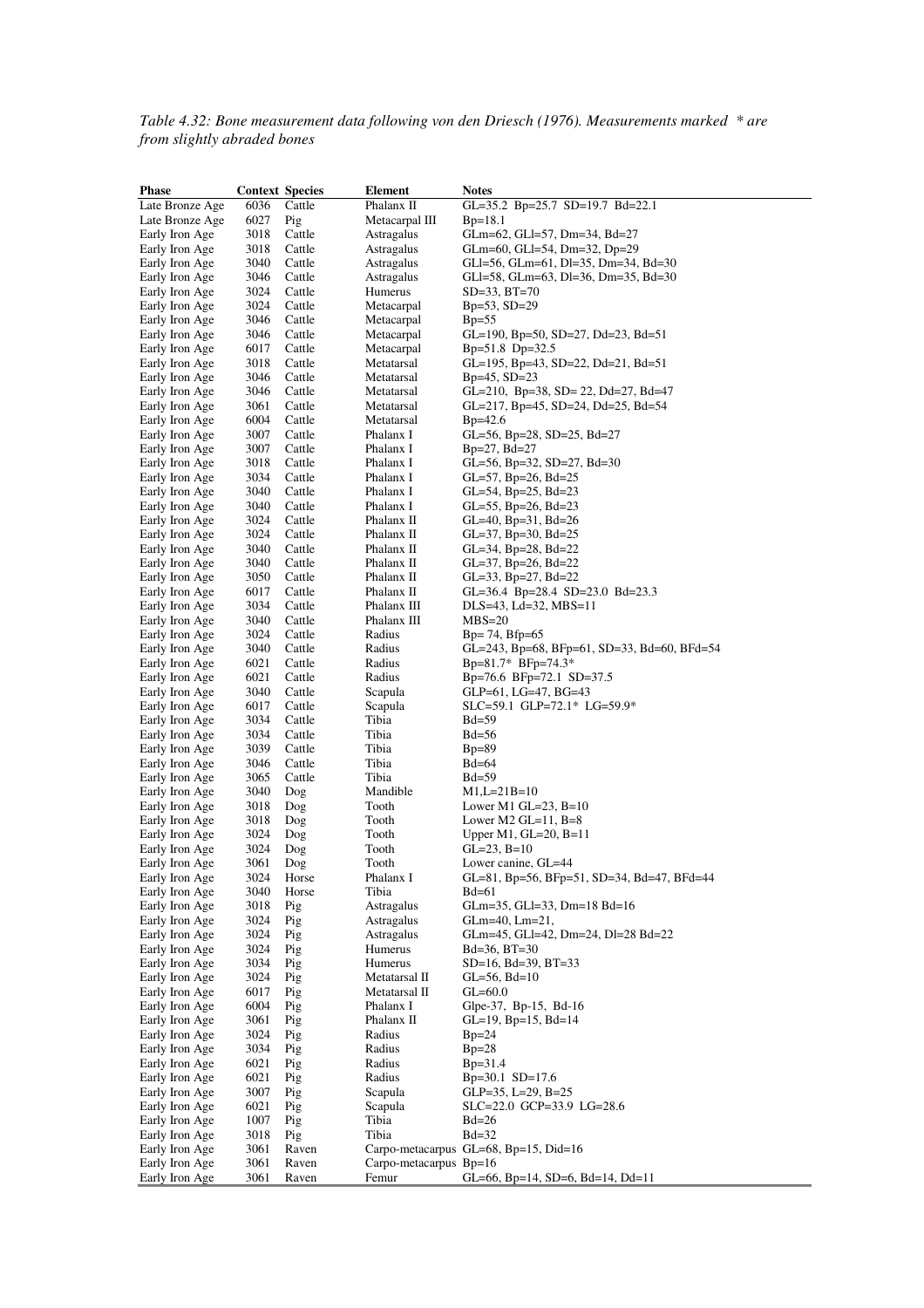| Phase          | <b>Context Species</b> |            | Element          | <b>Notes</b>                                  |
|----------------|------------------------|------------|------------------|-----------------------------------------------|
| Early Iron Age | 3061                   | Raven      | Femur            | $Bd=14$ , $Dd=11$                             |
| Early Iron Age | 3061                   | Raven      | Humerus          | $Bd=20$                                       |
| Early Iron Age | 3061                   | Raven      | Radius           | $Did=9$                                       |
| Early Iron Age | 3061                   | Raven      | Scapula          | $Dic=16$                                      |
| Early Iron Age | 3061                   | Raven      | Tarso-metatarsus | $Bp=14$                                       |
| Early Iron Age | 3061                   | Raven      | Tibio-tarsus     | $Dip=19$                                      |
| Early Iron Age | 3061                   | Raven      | Tibio-tarsus     | $Bd=13$ , $Did=11$                            |
| Early Iron Age | 3061                   | Raven      | Ulna             | GL=112, Bp=14, Dip=14, SC=7, Did=13           |
| Early Iron Age | 3061                   | Raven      | Ulna             | $GL^*=113$ , Bp=14, Dip=16, SD=6, Did=12      |
| Early Iron Age | 3061                   | roe deer   | Metacarpal       | $Bp=20, \leq 317$                             |
| Early Iron Age | 3061                   | Sheep      | Metacarpal       | $Dd=9$ , $Bd=21$                              |
| Early Iron Age | 3018                   | Sheep      | Metatarsal       | $Bd=20$                                       |
| Early Iron Age | 3040                   | Sheep      | Metatarsal       | GL=131, Bp=18, SD=9, Dd=11, Bd=21             |
| Early Iron Age | 3040                   | Sheep      | Metatarsal       | GL=124, Bp=17, SD=9, Dd=10, Bd=20             |
| Early Iron Age | 3040                   | Sheep      | Metatarsal       | $Dd=9$ , $Bd=20$                              |
| Early Iron Age | 3018                   | Sheep/goat | Astragalus       | $GLI=25$ , $DI=16$ , $Bd=12$                  |
| Early Iron Age | 3040                   | Sheep/goat | Astragalus       | GLI=23, GLm=23, Dm=14, DI=13, Bd=11           |
| Early Iron Age | 3040                   | Sheep/goat | Astragalus       | GLI=23, GLm=24, Dm=14, DI=14, Bd=12           |
| Early Iron Age | 3040                   | Sheep/goat | Astragalus       | GLI=24, GLm=25, DI=14, Dm=14, Bd=12           |
| Early Iron Age | 3059                   | Sheep/goat | Astragalus       | GLI= 23, GLm=24, DI=13, Dm=15, Bd=12          |
| Early Iron Age | 3061                   | Sheep/goat | Astragalus       | GLm=25, GLI=24, Dm=13, DI=14, Bd=12           |
| Early Iron Age | 6004                   | Sheep/goat | Astragalus       | GLI-25.6, GLm-24.3, Dl-14.0, Dm-14.9, Bd-16.0 |
| Early Iron Age | 3040                   | Sheep/goat | Calcaneum        | $GL=52$ , $GB=18$                             |
| Early Iron Age | 3040                   | Sheep/goat | Calcaneum        | $GL=50$ ,                                     |
| Early Iron Age | 3061                   | Sheep/goat | Calcaneum        | $GL=47, GB=15$                                |
| Early Iron Age | 3040                   | Sheep/goat | Femur            | $SD=12$ , $Bd=32$                             |
| Early Iron Age | 3034                   | Sheep/goat | Humerus          | GL=127, GLC= 114, SD=12, Bd=27, BT=26         |
| Early Iron Age | 3034                   | Sheep/goat | Humerus          | $Bd=23, BT=23$                                |
| Early Iron Age | 3040                   | Sheep/goat | Humerus          | GL=129, GLC=115, Bp=33, SD=11, Bd=25, BT=24   |
| Early Iron Age | 3040                   | Sheep/goat | Humerus          | $Bd=26$ , $BT=24$                             |
| Early Iron Age | 3040                   | Sheep/goat | Humerus          | $Bd=27, BT=27$                                |
| Early Iron Age | 3040                   | Sheep/goat | Humerus          | Bd=28, BT=28                                  |
| Early Iron Age | 3050                   | Sheep/goat | Humerus          | $Bp=28, BT=27$                                |
| Early Iron Age | 3061                   | Sheep/goat | Humerus          | $Bd=26, BT=24$                                |
| Early Iron Age | 3061                   | Sheep/goat | Humerus          | $Bd=25, BT=25$                                |
| Early Iron Age | 6017                   | Sheep/goat | Humerus          | $Bd = 26.5$                                   |
| Early Iron Age | 3036                   | Sheep/goat | Metacarpal       | $Bp=23$                                       |
| Early Iron Age | 3038                   | Sheep/goat | Metacarpal       | $Bp=19$                                       |
| Early Iron Age | 3040                   | Sheep/goat | Metacarpal       | $Bp=20$                                       |
| Early Iron Age | 3040                   | Sheep/goat | Metacarpal       | $Bp=19$                                       |
| Early Iron Age | 3040                   | Sheep/goat | Metacarpal       | $Dd=9$ , $Bd=21$                              |
| Early Iron Age | 3046                   | Sheep/goat | Metacarpal       | $Bp=21, SD=12$                                |
| Early Iron Age | 3050                   | Sheep/goat | Metacarpal       | $GL=115$ , Bp=19, Dd=10, Bd=21                |
| Early Iron Age | 3061                   | Sheep/goat | Metacarpal       | $Bp=21$                                       |
| Early Iron Age | 3061                   | Sheep/goat | Metacarpal       | $Bp=22$ , SD=15, Dd=12, Bd=25                 |
| Early Iron Age | 1017                   | Sheep/goat | Metapodial       | $Dd=7$ , $Bd=20$                              |
| Early Iron Age | 3061                   | Sheep/goat | Metatarsal       | $Bp=12$                                       |
| Early Iron Age | 2028                   | Sheep/goat | Phalanx I        | $GL=33$ , $Bp=11$ , $Bd=10$                   |
| Early Iron Age | 3018                   | Sheep/goat | Phalanx I        | $GL=33$ , $Bp=10$ , $Bd=10$                   |
| Early Iron Age | 3018                   | Sheep/goat | Phalanx I        | GL=32, Bp=10, Bd=9                            |
| Early Iron Age | 3034                   | Sheep/goat | Phalanx I        | $GL=33$ , $Bp=11$ , $Bd=10$                   |
| Early Iron Age | 3036                   | Sheep/goat | Phalanx I        | $GL=32$ , Bp=10, Bd=9                         |
| Early Iron Age | 3039                   | Sheep/goat | Phalanx I        | $GL=34$ , Bp=10, Bd=9                         |
| Early Iron Age | 3040                   | Sheep/goat | Phalanx I        | $GL=30$ , $Bp=11$ , $Bd=10$                   |
| Early Iron Age | 3040                   | Sheep/goat | Phalanx I        | $GL=30$ , Bp=10, Bd=9                         |
| Early Iron Age | 3040                   | Sheep/goat | Phalanx I        | $GL=30$ , $Bp=10$ , $Bd=9$                    |
| Early Iron Age | 3040                   | Sheep/goat | Phalanx I        | $GL=32$ , Bp=11, Bd=10                        |
| Early Iron Age | 3040                   | Sheep/goat | Phalanx I        | $GL=33$ , $Bp=11$ , $Bd=10$                   |
| Early Iron Age | 3040                   | Sheep/goat | Phalanx I        | $GL=30$ , $Bp=10$ , $Bd=10$                   |
| Early Iron Age | 3040                   | Sheep/goat | Phalanx I        | $GL=31$ , Bp=10, Bd=9                         |
| Early Iron Age | 3040                   | Sheep/goat | Phalanx I        | $GL=33$ , Bp=11, Bd=10                        |
| Early Iron Age | 3050                   | Sheep/goat | Phalanx I        | $GL=36$ , $Bp=13$ , $Bd=12$                   |
| Early Iron Age | 3061                   | Sheep/goat | Phalanx I        | $Bd=10$                                       |
| Early Iron Age | 3061                   | Sheep/goat | Phalanx I        | $GL=32$ , Bp=10, Bd=9                         |
| Early Iron Age | 3036                   | Sheep/goat | Phalanx II       | $GL=18$ , $Bp=10$ , $Bd=8$                    |
| Early Iron Age | 3036                   | Sheep/goat | Phalanx II       | GL=21, Bp=9, Bd=7                             |
| Early Iron Age | 3040                   | Sheep/goat | Phalanx II       | $GL=24$ , $Bp=11$ , $Bd=8$                    |
| Early Iron Age | 3061                   | Sheep/goat | Phalanx II       | $GL=19$ , $Bp=10$ , $Bd=9$                    |
| Early Iron Age | 3061                   | Sheep/goat | Phalanx II       | $GL=18$ , Bp=10, Bd=8                         |
| Early Iron Age | 3061                   | Sheep/goat | Phalanx II       | $GL=19$ , Bp=9, Bd=7                          |
| Early Iron Age | 3040                   | Sheep/goat | Phalanx III      | $DLS=25$ , $Ld=19$ , $MBS=5$                  |
| Early Iron Age | 3018                   | Sheep/goat | Radius           | $Bd=25$ , $BFp=20$                            |
| Early Iron Age | 3040                   | Sheep/goat | Radius           | $GL^*$ =142, Bp=27, BFp=24, Bd=25             |
| Early Iron Age | 3040                   | Sheep/goat | Radius           | $Bp=28, BFp=25$                               |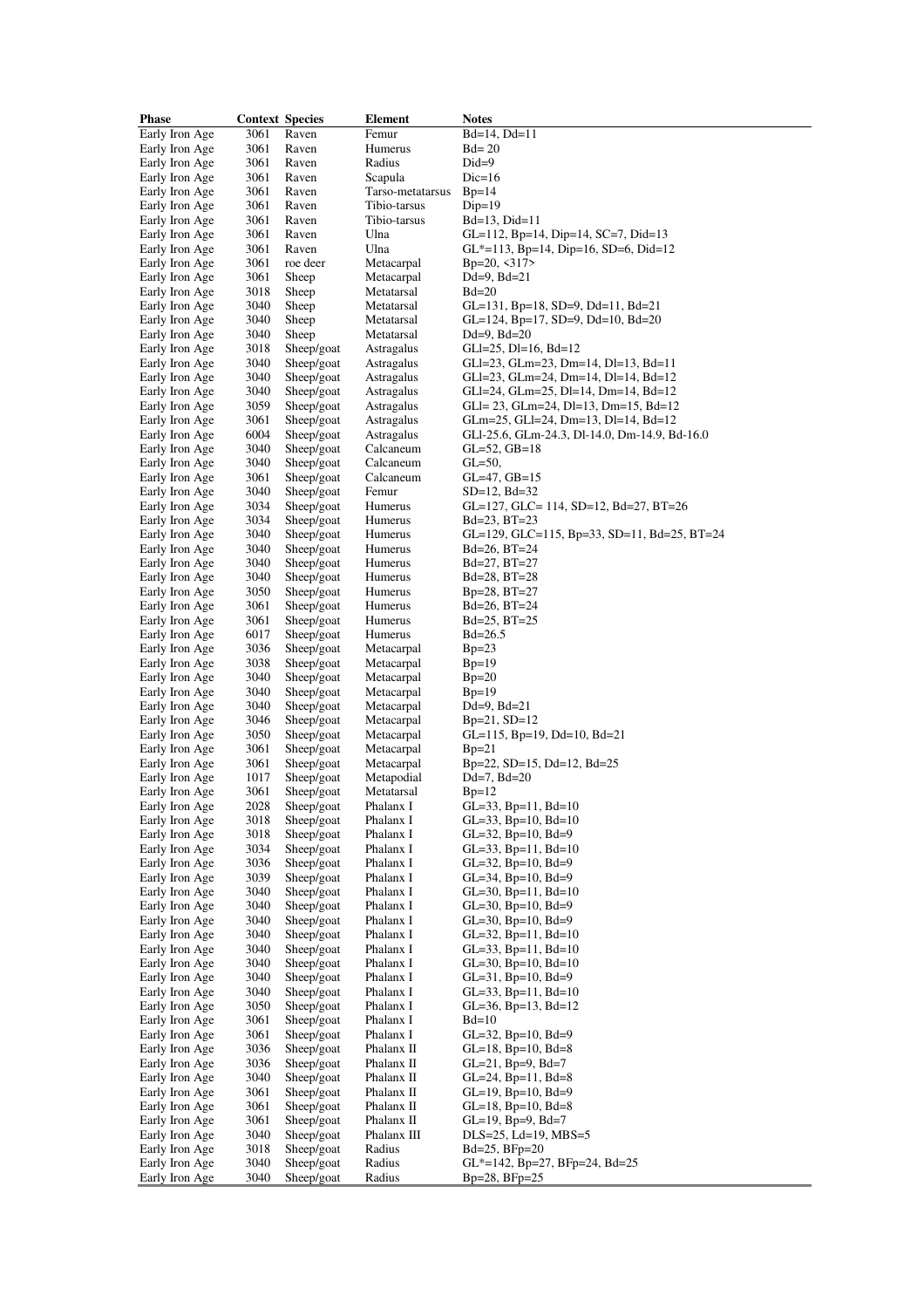| <b>Phase</b>             | <b>Context Species</b> |            | Element                           | <b>Notes</b>                                         |
|--------------------------|------------------------|------------|-----------------------------------|------------------------------------------------------|
| Early Iron Age           | 3040                   | Sheep/goat | Radius                            | Bp=28, BFp=26, SD=13                                 |
| Early Iron Age           | 3046                   | Sheep/goat | Radius                            | $Bp=27, BFp=24$                                      |
| Early Iron Age           | 3059                   | Sheep/goat | Radius                            | Juv, Bp=29, BFp=26                                   |
| Early Iron Age           | 3034                   | Sheep/goat | Scapula                           | $GLP=27$ , $LG=21$ , $BG=17$ , $SLC=12$              |
| Early Iron Age           | 3034                   | Sheep/goat | Scapula                           | GLP=29, LG=23, BG=18, SLC=17                         |
| Early Iron Age           | 3040                   | Sheep/goat | Scapula                           | $GLP=29$ , $LG=23$ , $BG=17$                         |
| Early Iron Age           | 3040                   | Sheep/goat | Scapula                           | Ld*=80, HS=129, DHA=136 SLC=16, GLP=27, LG=21, BG=18 |
|                          | 3050                   |            |                                   |                                                      |
| Early Iron Age           |                        | Sheep/goat | Scapula                           | SLC=17, GLP=28, LG=21, BG=17                         |
| Early Iron Age           | 3034                   | Sheep/goat | Tibia                             | $Bd=24$                                              |
| Early Iron Age           | 3034                   | Sheep/goat | Tibia                             | $Bd=21$                                              |
| Early Iron Age           | 3036                   | Sheep/goat | Tibia                             | $Bp=35$                                              |
| Early Iron Age           | 3040                   | Sheep/goat | Tibia                             | $SD=12$ , $Bd=24$                                    |
| Early Iron Age           | 3040                   | Sheep/goat | Tibia                             | $Bd=23$                                              |
| Early Iron Age           | 3040                   | Sheep/goat | Tibia                             | GL= 190, Bp=36, SD=12, Bd=23                         |
| Early Iron Age           | 3040                   | Sheep/goat | Tibia                             | $Bd=23$                                              |
| Early Iron Age           | 3040                   | Sheep/goat | Tibia                             | $SD=13$ , $Bd=24$                                    |
| Early Iron Age           | 3040                   | Sheep/goat | Tibia                             | $Bp=36$                                              |
| Early Iron Age           | 3040                   | Sheep/goat | Tibia                             | $Bd=23$                                              |
| Early Iron Age           | 3040                   | Sheep/goat | Tibia                             | $Bp=35*$                                             |
| Early Iron Age           | 3059                   | Sheep/goat | Tibia                             | $SD = 13$ , $Bd = 22$                                |
| Early Iron Age           | 6004                   | Sheep/goat | Tibia                             | $Bd = 23.1$                                          |
| Early Iron Age           | 3040                   | Sheep/goat | Ulna                              | $BPC=14$                                             |
| Early Iron Age           | 3040                   | Sheep/goat | Ulna                              | $SDO=21$ , $DPA=23$ , $BPC=17$                       |
| Early Iron Age           | 3040                   | Sheep/goat | Ulna                              | $BPC=15$ , $SDO=18$ , $DPA=22$                       |
| Early Iron Age           | 3040                   | weasel     | Femur                             | $GL=27$ , Bp=3, SD=2, Bd=5                           |
| Middle Iron Age          | 3112                   | Cattle     | Metacarpal                        | $Bd=46$                                              |
|                          | 3005                   | Cattle     | Phalanx I                         |                                                      |
| Middle Iron Age          |                        |            |                                   | $GL=51$ , Bp=25, Bd=23                               |
| Middle Iron Age          | 3112                   | Cattle     | Phalanx I                         | $GL=56$ , Bp=26, Bd=25                               |
| Middle Iron Age          | 3016                   | Cattle     | Phalanx II                        | $GL=25$ , Bp=17, Bd=14                               |
| Middle Iron Age          | 3030                   | Cattle     | Phalanx II                        | $GL=31$ , Bp=24, Bd=18                               |
| Middle Iron Age          | 3112                   | Cattle     | Tibia                             | $Bd = 55$                                            |
| Middle Iron Age          | 3020                   | Horse      | Tibia                             | $Bd=56$                                              |
| Middle Iron Age          | 3030                   | Pig        | Metacarpal IV                     | $GL=70$ , $Bd=15$                                    |
| Middle Iron Age          | 3030                   | Sheep      | Metatarsal                        | $GL=131$ , Bp=18, SD=9, Dd=9, Bd=21                  |
| Middle Iron Age          | 3020                   | Sheep/goat | Calcaneum                         | $GL=48$ , $GB=13$                                    |
| Middle Iron Age          | 3159                   | Sheep/goat | Humerus                           | $Bd=27, BT=25$                                       |
| Middle Iron Age          | 3003                   | Sheep/goat | Metacarpal                        | $Bp=18$                                              |
| Middle Iron Age          | 3020                   | Sheep/goat | Metacarpal                        | $Bp=19$ , $SD=10$ , $Dd=8$                           |
| Middle Iron Age          | 3030                   | Sheep/goat | Metatarsal                        | $Bp=16$                                              |
| Middle Iron Age          | 3003                   | Sheep/goat | Phalanx I                         | $GL=31$ , $Bp=11$ , $Bd=10$                          |
| Middle Iron Age          | 3041                   | Sheep/goat | Radius                            | $Bp=27, Bfp=25$                                      |
| Middle Iron Age          | 3003                   | Sheep/goat | Scapula                           | $GLP=30$ , $LG=24$ , $SLC=18$                        |
| Middle Iron Age          | 3052                   | Sheep/goat | Scapula                           | GLP=27, BG=28, LG=22, SLC=18                         |
| Early Roman              | 1006                   | Cattle     | Humerus                           | $BT=69$                                              |
| Early Roman              | 1006                   | Cattle     | Ulna                              | $DPA=52$ , $SDO=46$                                  |
| Early Roman              | 1006                   | Pig        | Astragalus                        | $GLm=27$ , $GLI=26$ , $Dm=16$ , $DI=15$              |
| Early Roman              | 1016                   | Pig        | Phalanx I                         | $GL=37$ , $BP=15$ , $Bd=14$                          |
| Early Roman              | 1016                   | Pig        | Phalanx II                        | GL=21, Bp=15, Bd=12, $\langle$ 114>                  |
| Early Roman              | 1016                   | Pig        | Phalanx III                       | $DLS=23$ , $MBS=5$ , $Ld=18$                         |
| Early Roman              | 1006                   | Sheep/goat | Humerus                           | $BT=27$                                              |
| Early Roman              | 1016                   | Sheep/goat | Phalanx I                         | $GL=33$ , $Bp=10$ , $Bd=10$                          |
| Early Roman              | 1016                   | Sheep/goat | Phalanx I                         | $GL=32$ , $Bp=11$ , $Bd=10$                          |
| Early Roman              | 1016                   | Sheep/goat | Radius                            | $Bp=27, BFp=25$                                      |
| Late Roman               | 1011                   | Cattle     | Astragalus                        | GLm=64, GLl=60, Dm=35, Dl=35, Bd=29                  |
| Late Roman               | 2004                   | Cattle     | Astragalus                        | GLm=57, GLI=52, Dm=31, DI=30, Dp=27                  |
| Late Roman               | 2017                   | Cattle     | Astragalus                        | GLm=67, GLI=61, Dm=37, Dl=38, Bd=31                  |
| Late Roman               | 1011                   | Cattle     | Metacarpal                        | $DD=27$ , $Bd=52$                                    |
| Late Roman               | 3107                   | Cattle     | Metacarpal                        | $Bd = *58$                                           |
| Late Roman               | 2005                   | Cattle     | Phalanx I                         | $GL=56$ , Bp=24, Bd=23                               |
| Late Roman               | 2017                   | Cattle     | Phalanx I                         | $GL=53$ , $Bp=25$ ,                                  |
| Late Roman               | 3069                   | Cattle     | Phalanx I                         | $Bd=24$                                              |
| Late Roman               | 3122                   | Cattle     | Phalanx I                         | $GL=58$ , Bp=25, Bd=23                               |
| Late Roman               | 2017                   | Cattle     | Phalanx II                        |                                                      |
| Late Roman               | 2017                   | Cattle     | Phalanx II                        | $GL=38$ , Bp=31, Bd=26                               |
| Late Roman               |                        |            | Phalanx II                        | $GL=38$ Bp=38, Bd=23                                 |
|                          | 2017                   | Cattle     |                                   | $Bp=26$ , $Bd=20$                                    |
| Late Roman               | 3021                   | Cattle     | Phalanx II                        | $GL=39$ , $Bp=27$ , $Bd=23$                          |
| Late Roman               | 3105                   | Cattle     | Phalanx II                        | $GL^*=37$ , Bd=*25, Bp=28                            |
| Late Roman               | 3107                   | Cattle     | Phalanx II                        | $Bp=25$                                              |
| Late Roman               | 1011                   | Cattle     | Phalanx III                       | $DLS=46$ , $Ld=38$ , $MBS=13$                        |
| Late Roman               | 3011                   | Cattle     | Phalanx III                       | $DLS=70, MBS=19, Ld=51$                              |
| Late Roman<br>Late Roman | 3119                   | Cattle     | Tibia                             | $Bp=84$                                              |
| Late Roman               | 4010<br>1011           | D. fowl    | Tarso-metatarsus<br>Metacarpal IV | GL=77.5 Bp=12.8 SC=6.4 Bd=13.7                       |
| Late Roman               | 2016                   | Dog<br>Dog | Metatarsal V                      | $GL=67$ , $Bd=7$<br>$GL=53$ , $BP=8$ , $Bd=7$        |
|                          |                        |            |                                   |                                                      |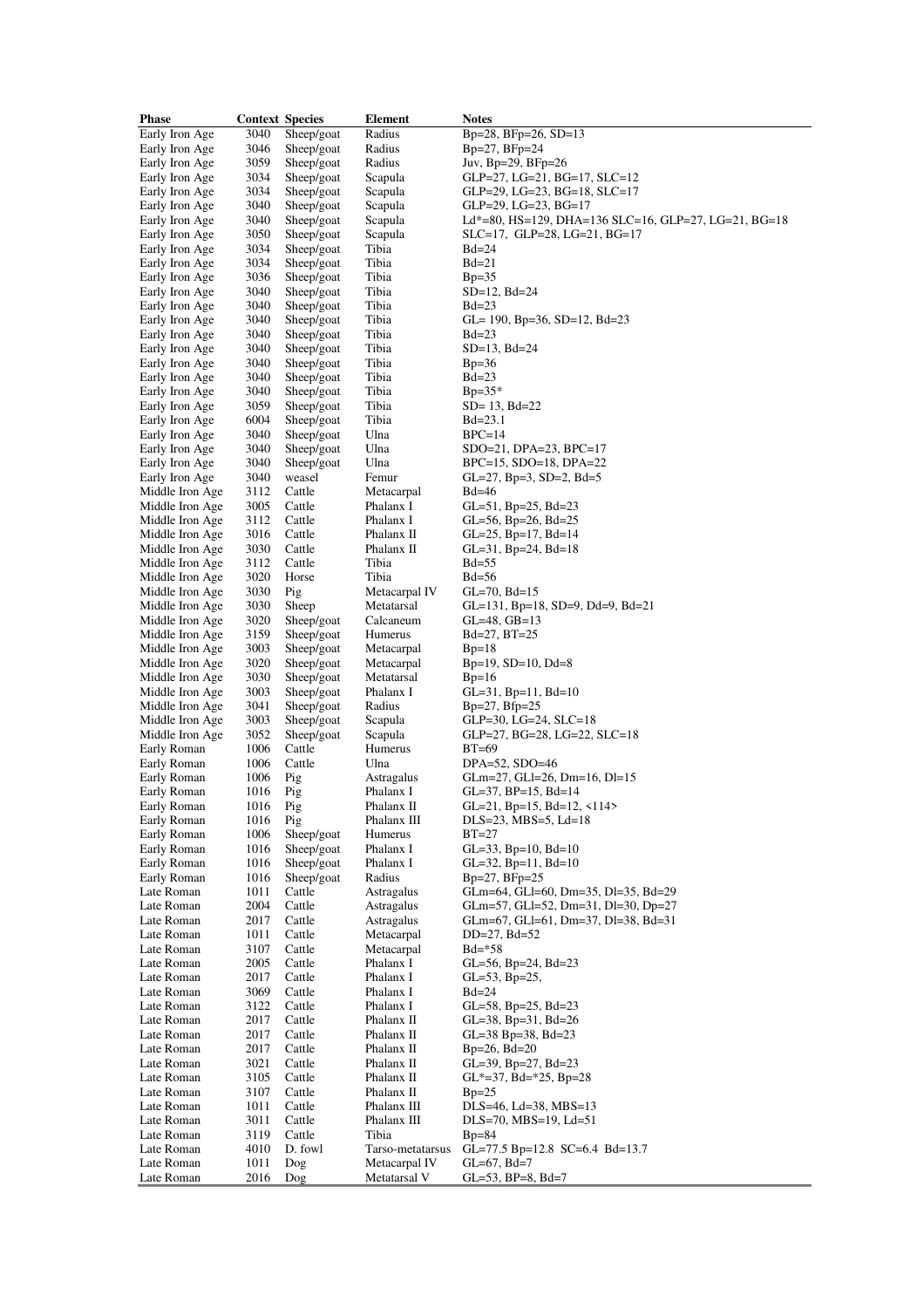| Phase          | <b>Context Species</b> |            | Element     | <b>Notes</b>                                             |
|----------------|------------------------|------------|-------------|----------------------------------------------------------|
| Late Roman     | 1011                   | Dog        | Phalanx I   | GL=19, Bd=7                                              |
| Late Roman     | 1014                   | Dog        | Radius      | $Bp=19$                                                  |
| Late Roman     | 2017                   | Dog        | Tooth       | $M1$ L=22, B=9                                           |
| Late Roman     | 1014                   | Dog        | Ulna        | $DPA=26, BPC=17$                                         |
| Late Roman     | 1011                   | Horse      | Astragalus  | GH=56, LmT=56, GB=58                                     |
| Late Roman     | 3122                   | Horse      | Astragalus  | GH=49, LmT=48, GB=51, BFd=44                             |
| Late Roman     | 2016                   | Horse      | Phalanx I   | $BP=50, BFp=45$                                          |
| Late Roman     | 1011                   | Pig        | Astragalus  | GLm=40, GLI=37, Dm=20, DI=23, Bd=18                      |
| Late Roman     | 3073                   | Pig        | Phalanx II  | $GL=21$ , Bp=14, Bd=12                                   |
| Late Roman     | 3122                   | Pig        | Phalanx II  | $GL=27$ , Bp=20, Bd=20                                   |
| Late Roman     | 4010                   | Pig        | Phalanx II  | Bp 26.1, Gl 33.4, SD 20.5, Bd 20.2 some damage           |
| Late Roman     | 1011                   | Pig        | Phalanx III | $DLS=27$ , $Ld=24, MBS=13$                               |
| Late Roman     | 2017                   | Pig        | Phalanx III | $DLS=29, MBS=12, Ld=28$                                  |
| Late Roman     | 3085                   | Pig        | Phalanx III | $DLS=26$ , $Ld=24$ , $MBS=11$                            |
| Late Roman     | 3107                   | Pig        | Scapula     | GLP=*31, GL=26*, GB=21*                                  |
| Late Roman     | 3119                   | Sheep/goat | Astragalus  | GLm=23, GLm=25, Dm=13, Dl=14, Bd=12                      |
| Late Roman     | 3049                   | Sheep/goat | Astragalus  | GLm=25, GLI=24, DI=15, Dm=14, Bd=12                      |
| Late Roman     | 1004                   | Sheep/goat | Humerus     | $BT=26$                                                  |
| Late Roman     | 3021                   | Sheep/goat | Humerus     | $Bd=23, BT=23$                                           |
| Late Roman     | 3129                   | Sheep/goat | Humerus     | $Bd=30, BT=27$                                           |
| Late Roman     | 4010                   | Sheep/goat | Humerus     | Bd=26.4 BT=26.2                                          |
| Late Roman     | 3085                   | Sheep/goat | Metacarpal  | $Bd=23$                                                  |
| Late Roman     | 3107                   | Sheep/goat | Metatarsal  | Dd=10, Bd=20                                             |
| Late Roman     | 2017                   | Sheep/goat | Phalanx I   | $GL=33$ , Bp=12, Bd=10                                   |
| Late Roman     | 2017                   | Sheep/goat | Phalanx I   | $GL=35$ , Bp=11, Bd=11                                   |
| Late Roman     | 2017                   | Sheep/goat | Phalanx I   | $GL=31$ , Bp=10, Bd=9                                    |
| Late Roman     | 3085                   | Sheep/goat | Phalanx I   | $GL=33$ , Bp=10, Bd=9                                    |
| Late Roman     | 3085                   | Sheep/goat | Phalanx I   | $GL=33$ , Bp=12, Bd=10                                   |
| Late Roman     | 3122                   | Sheep/goat | Phalanx I   | $Bd=10$                                                  |
| Late Roman     | 3085                   | Sheep/goat | Phalanx II  | $GL=19$ , $Bp=12$ , $Bd=9$                               |
| Late Roman     | 3085                   | Sheep/goat | Phalanx II  | $GL=19$ , $Bp=10$ , $Bd=8$                               |
| Late Roman     | 1011                   | Sheep/goat | Radius      | $Bp=34, BFp=30$                                          |
| Late Roman     | 2017                   | Sheep/goat | Radius      | $GL=145$ , Bp=28, BFp=27, SD=15, Bd=26                   |
| Late Roman     | 2017                   | Sheep/goat | Radius      | $Bp=26, BFp=24$                                          |
| Late Roman     | 3011                   | Sheep/goat | Radius      | GL=141, Bp=25, Bfp=23, SD=13, Bd=24                      |
| Late Roman     | 3055                   | Sheep/goat | Radius      | $Bp=27, BFp=24$                                          |
| Late Roman     | 3085                   | Sheep/goat | Radius      | Bp=31, BFp=28                                            |
| Late Roman     | 3122                   | Sheep/goat | Radius      | $Bp=29$ , $BFp=25$                                       |
| Late Roman     | 3158                   | Sheep/goat | Scapula     | GLP=30, LG=23, BG=18                                     |
| Late Roman     | 2017                   | Sheep/goat | Tibia       | $Bd=22$                                                  |
| Late Roman     | 2017                   | Sheep/goat | Tibia       | $Bd=22$                                                  |
| Roman-Medieval | 3028                   | Cattle     | Metacarpal  | GL=167, Bp=45, SD=24, Dd=20, Bd=45                       |
| Roman-Medieval | 3028                   | Pig        | Calcaneum   | $GL=70$ , $GB=21$                                        |
| Roman-Medieval | 3028                   | Pig        | Phalanx II  | $GL=24$ , Bp=16, Bd=13                                   |
| Roman-Medieval | 3028                   | Pig        | Phalanx II  | $GL=23$ , Bp=14, Bd=12                                   |
| Roman-Medieval | 3096                   | Sheep/goat | Metacarpal  | $Bp=17$                                                  |
| Roman-Medieval | 3028                   | Sheep/goat | Phalanx I   | $GL=32$ , $Bp=11$ , $Bd=10$                              |
| Roman-Medieval | 3062                   | Sheep/goat | Phalanx II  | $GL=20$ , $Bp=11$ , $Bd=8$                               |
| Medieval       | 3044                   | Cattle     | Astragalus  | GLI=69.8, GLm=63.8, DI=40.7, Bd=43.3                     |
| Medieval       | 3076                   | Cattle     | Astragalus  | GLI=64.6, GLm=59.2, DI=35.8, Dm=28.8, Bd=42.3            |
| Medieval       | 3130                   | Cattle     | Astragalus  | GLm=57, GLI=53, DI=31, Dm=30, Bd=26                      |
| Medieval       | 3130                   | Cattle     | Astragalus  | GLI=59, GLm=65, DI=35, Dm=36, Bd=28                      |
| Medieval       | 3130                   | Cattle     | Astragalus  | $GLm=67$ , $GLl=61$                                      |
| Medieval       | 4004                   | Cattle     | Astragalus  | GLI-61, GLm-55, DI-34, Dm-33, Bd-37 condition quite poor |
| Medieval       | 4036                   | Cattle     | Metacarpal  | Bp=51.9 SD=30.1                                          |
| Medieval       | 3130                   | Cattle     | Phalanx I   | $Bd=23$                                                  |
| Medieval       | 3130                   | Cattle     | Phalanx I   | GL=55, Bp=33, Bp=30                                      |
| Medieval       | 3043                   | Cattle     | Phalanx I   | Glpe=50.7, Bp=27.5, SD=22.0, Bd=25.4                     |
| Medieval       | 3043                   | Cattle     | Phalanx II  | GL=32.5, Bp=23.1, SD=19.4, Bd=18.0                       |
| Medieval       | 4018                   | Cattle     | Phalanx II  | GL-41.5, Bp-30.4, SD-24.1, Bd-24.5                       |
| Medieval       | 6012                   | Cattle     | Phalanx II  | GL=32.3 Bp=24.4 SD=19.6 Bd=20.8                          |
| Medieval       | 3130                   | Dog        | Scapula     | GLP=32, SLC=26, LG=26, BG=19                             |
| Medieval       | 3045                   | Pig        | Phalanx II  | $GL=23$ , Bp=17, Bd=15                                   |
| Medieval       | 3022                   | Pig        | Phalanx II  | GL=20.3, Bp=15.9, SD=13.7, Bd=14.2                       |
| Medieval       | 3045                   | Pig        | Radius      | $Bp=27$                                                  |
| Medieval       | 4017                   | Pig        | Tibia       | Bd=31.0 Dd=26.1                                          |
| Medieval       | 6030                   | Sheep/goat | Astragalus  | GLI=27.1 GLm=25.6 DI=15.0 Bd=17.4                        |
| Medieval       | 3130                   | Sheep/goat | Calcaneum   | $GL=54$                                                  |
| Medieval       | 6024                   | Sheep/goat | Calcaneum   | $GB = 19.8$                                              |
| Medieval       | 3022                   | Sheep/goat | Humerus     | BT=27.4, Bd=28.5 slight damage                           |
| Medieval       | 3075                   | Sheep/goat | Humerus     | $Bd=25.5$ , $BT=24.5$                                    |
| Medieval       | 6024                   | Sheep/goat | Humerus     | Bd=28.6 BT=27.4                                          |
| Medieval       | 4040                   | Sheep/goat | Metacarpal  | $\epsilon$ Bp=20.6 Dp=15.1                               |
| Medieval       | 6024                   | Sheep/goat | Metacarpal  | $Bp=20.1$ $Dp=14.8$                                      |
|                |                        |            |             |                                                          |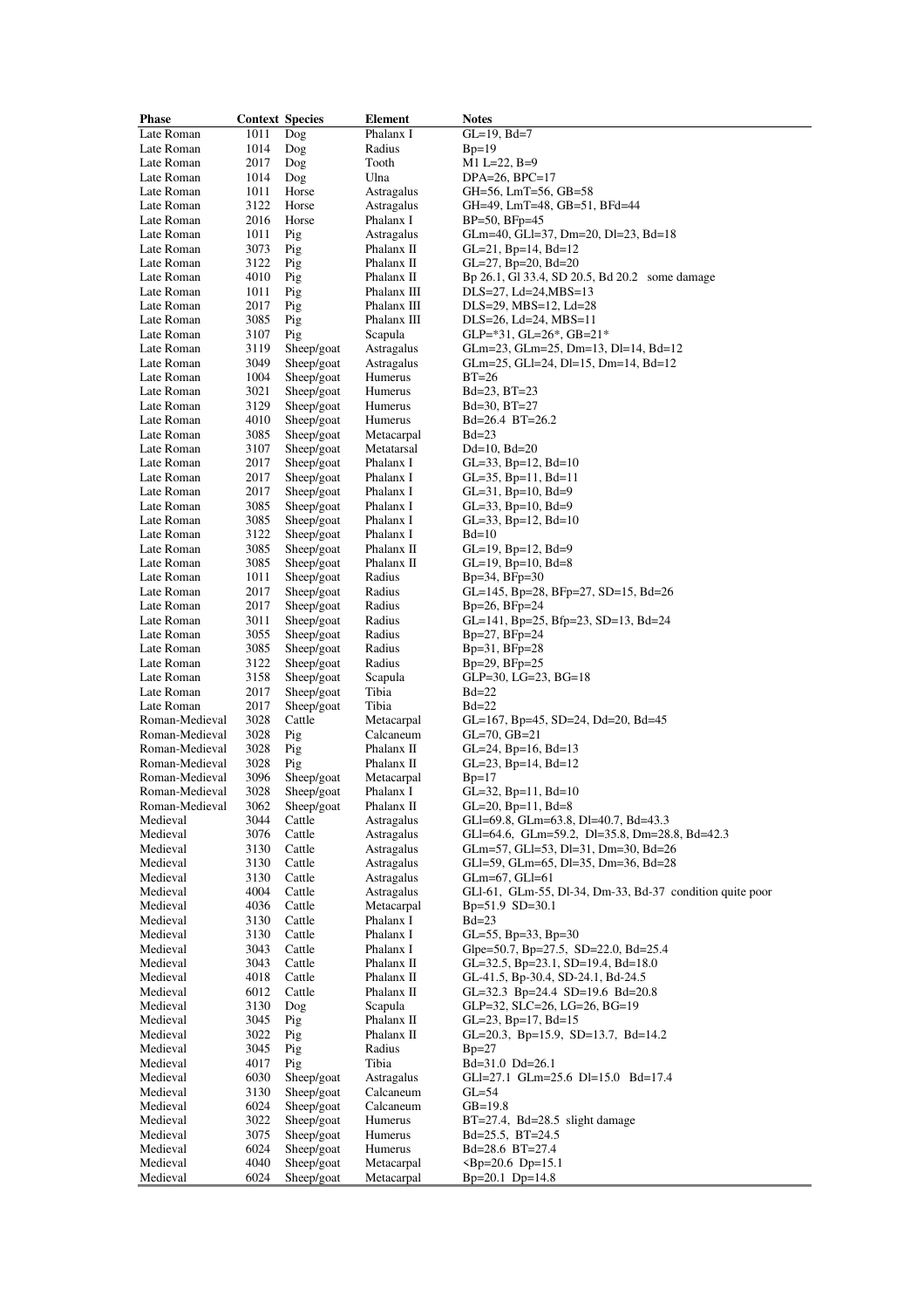| <b>Phase</b>  | <b>Context Species</b> |                       | <b>Element</b> | <b>Notes</b>                                  |
|---------------|------------------------|-----------------------|----------------|-----------------------------------------------|
| Medieval      | 6030                   | Sheep/goat            | Metacarpal     | $Bp=19.8$ $Dp=15.1$                           |
| Medieval      | 1005                   | Sheep/goat            | Metatarsal     | $Bp=17, SD=10$                                |
| Medieval      | 3022                   | Sheep/goat            | Metatarsal     | $Bp=16.0$                                     |
| Medieval      | 4040                   | Sheep/goat            | Metatarsal     | $Bp=18.9 \text{ D}p=18.0$                     |
| Medieval      | 3022                   | Sheep/goat            | Phalanx I      | $Bd=9.2$                                      |
| Medieval      | 3076                   | Sheep/goat            | Phalanx I      | Glpe=32.5, Bp=13.4, SD=10.0, Bd=12.8          |
| Medieval      | 6024                   | Sheep/goat            | Phalanx I      | Glpe= $35.2$ Bp= $12.9$ Sd= $10.1$ Bd= $12.1$ |
| Medieval      | 6030                   | Sheep/goat            | Phalanx I      | GLPe=37.4 Bp=11.7 SD=9.1 Bd=10.7              |
| Medieval      | 3022                   | Sheep/goat            | Phalanx II     | $Bd=10.7$                                     |
| Medieval      | 6012                   | Sheep/goat            | Phalanx II     | Glpe=22.3 Bp=10.3 SD=7.4 Bd=8.4               |
| Medieval      | 3130                   | Sheep/goat            | Radius         | $Bd=24$                                       |
| Medieval      | 4017                   | Sheep/goat            | Radius         | $SD=16.0$ $Bd=27.5$                           |
| Medieval      | 6024                   | Sheep/goat            | Radius         | SD=15.2 Bd=25.4 BFd=21.4                      |
| Medieval      | 6024                   | Sheep/goat            | Radius         | $Bp=26.0$ $BFp=23.9$                          |
| Medieval      | 4040                   | Sheep/goat            | Scapula        | $SLC=18.0$ GLP=28.4 LG=21.5 Bg=16.9           |
| Medieval      | 4040                   | Sheep/goat            | Scapula        | GLP=28.8 LG=22.2 Bg=18.9                      |
| Medieval      | 3130                   | Sheep/goat            | Tibia          | $Bp=22$                                       |
| Medieval      | 6024                   | Sheep/goat            | Tibia          | $SD=14.8$ Bd=24.7                             |
| Post-medieval | 1003                   | Badger                | Femur          | $Bp=31$                                       |
| Post-medieval | 4000                   | Cattle                | Astragalus     | GLm-54.9, Dm-28.0, Dl-33.7, Bd-36.7           |
| Post-medieval | 5002                   | Cattle                | Phalanx I      | SD-21.3, Bd-24.6                              |
| Post-medieval | 2001                   | domestic fowl Humerus |                | GL=62, Bp=17, SC=7, Bd=14                     |
| Post-medieval | 3023                   | Sheep/goat            | Metatarsal     | $Bp=17.1$ , $Dp=16.9$                         |
|               |                        |                       |                |                                               |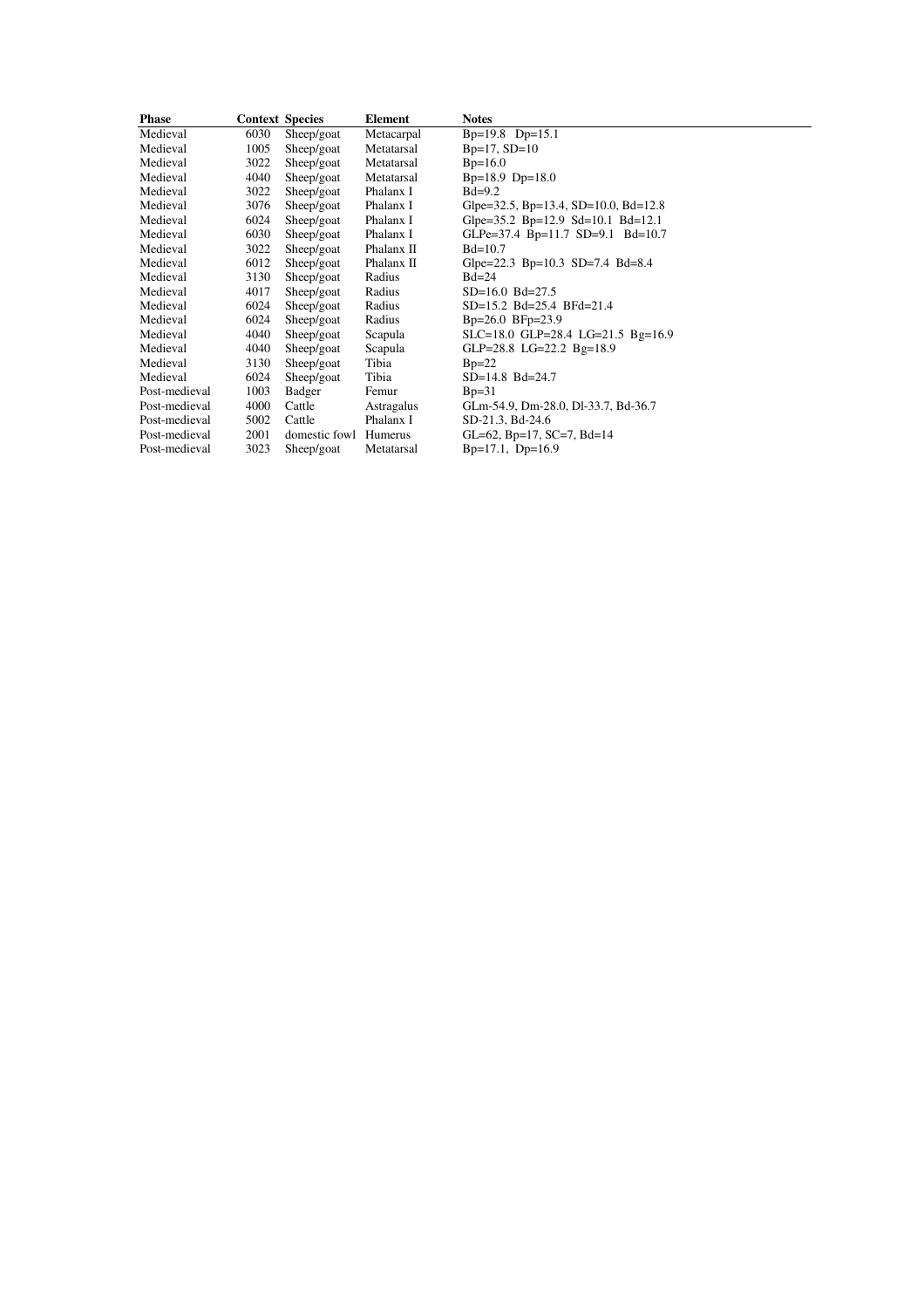*Table 4.33: Frequency of cattle sheep and pig bones as a percentage of their sum for each phase. Calculated using MNI (minimum number of individuals) and NISP (number of identified specimens)* 

|                               | Cattle      |            | Sheep or goat |            | Pig         |            | <b>Total</b> |     |  |
|-------------------------------|-------------|------------|---------------|------------|-------------|------------|--------------|-----|--|
| <b>Phase</b>                  | <b>NISP</b> | <b>MNI</b> | <b>NISP</b>   | <b>MNI</b> | <b>NISP</b> | <b>MNI</b> | <b>NISP</b>  | MNI |  |
| Late Bronze Age               | 20(44%)     |            | $16(36\%)$    |            | $9(20\%)$   |            | 45           | 4   |  |
| Early Iron Age, exc. Pit 3006 | 369(45%)    | $7(30\%)$  | 252 (30%)     | 6(26%)     | 206(25%)    | 10(43%)    | 827          | 23  |  |
| Early Iron Age                | 495 (34%)   | $11(20\%)$ | 647 (45%)     | 25(46%)    | 306 $(21%)$ | 18 (33%)   | 1448         | 54  |  |
| Middle Iron Age               | $62(30\%)$  |            | 116 (55%)     |            | 32(15%)     |            | 210          | 9   |  |
| Early Roman                   | 8(27%)      |            | $9(30\%)$     |            | 13(43%)     | 2          | 30           | 5   |  |
| Late Roman                    | 263(37%)    |            | 331 (47%)     | 10         | 108(16%)    |            | 702          | 16  |  |
| Roman to medieval             | 75 (40%)    |            | 59 (48%)      | 3          | 25(13%)     | 3          | 159          | 8   |  |
| Medieval                      | 175 (31%)   | 4          | 299 (54%)     | 6          | 82 (15%)    |            | 556          | 14  |  |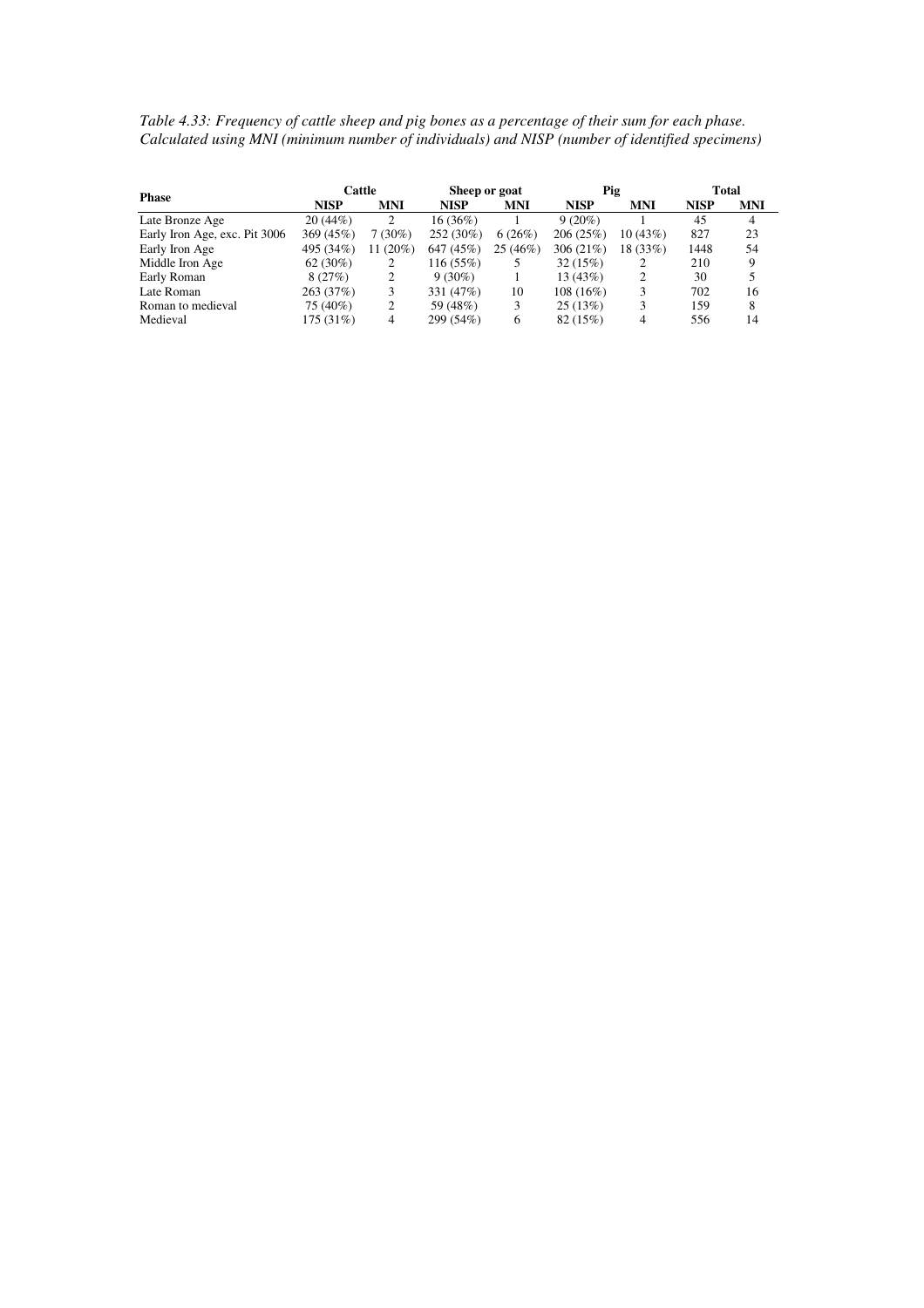#### *Table 4.34: Oyster shell*

| <b>Phase</b>              | No. | Weight $(g)$ |
|---------------------------|-----|--------------|
| Late Iron Age/early Roman |     |              |
| Late Roman                | 16  | 150          |
| Roman/medieval            |     |              |
| Medieval                  | 5   | 27           |
| Total                     | 23  | 186          |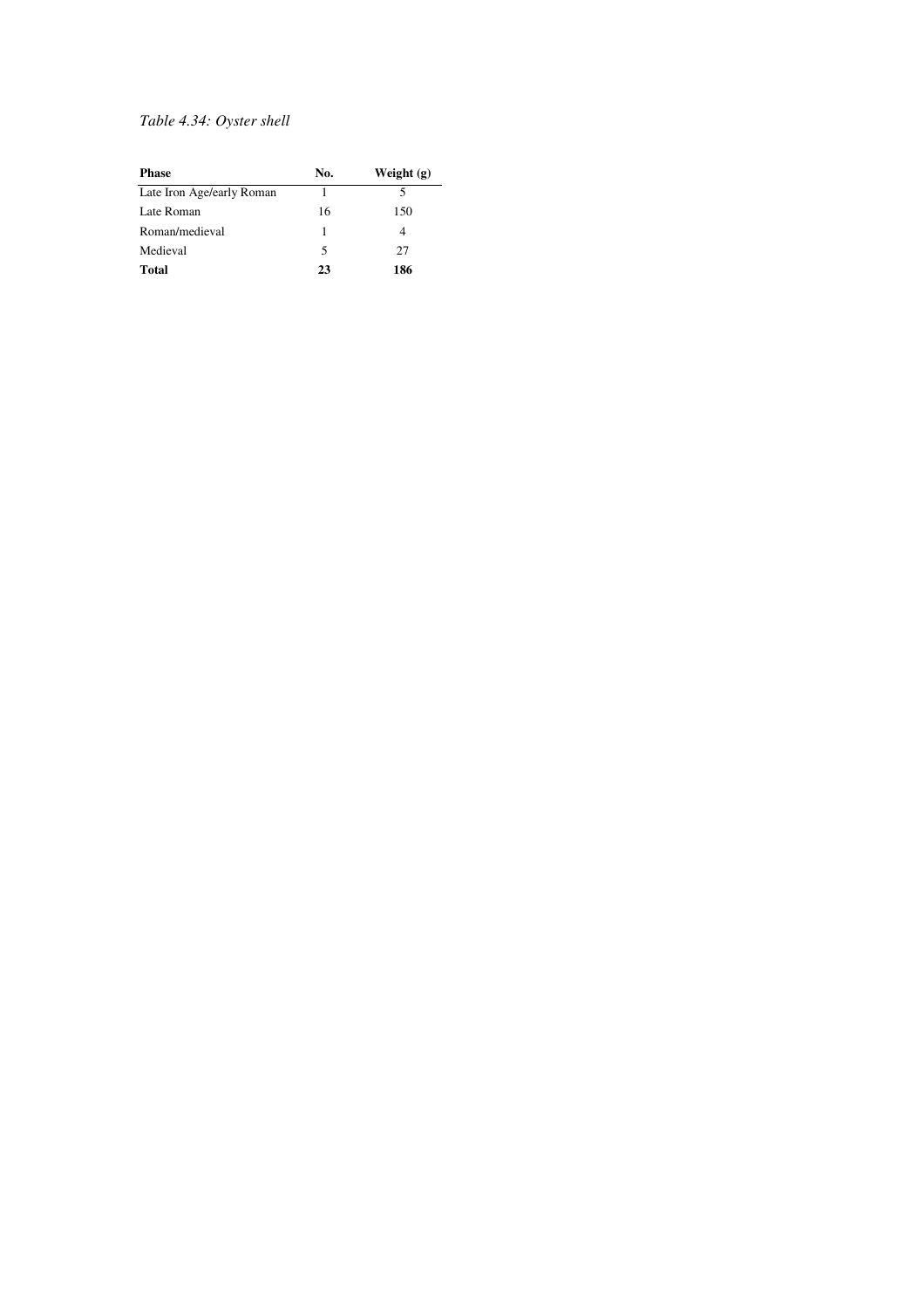*Table 4.35: Snails from late Bronze Age enclosure ditch 3017. Key to habitats: W: woodland; O: open country; I: intermediate; B: burrowing. Abundance of C. Acicula shown as +: present; ++: common* 

|                            | Context<br><b>Sample</b> |                |     |                | 3082 3121 3081 3118 3050 3050 3072 3065 3065 |                |                             |                          |                |                | 3065                     | 3048                     | 3048           | 3048                     | 3048                     | 3024                     | 3024           |
|----------------------------|--------------------------|----------------|-----|----------------|----------------------------------------------|----------------|-----------------------------|--------------------------|----------------|----------------|--------------------------|--------------------------|----------------|--------------------------|--------------------------|--------------------------|----------------|
|                            |                          | 318            | 319 | 321            | 320                                          | 322            | 338                         | 323                      | 325            | 327            | 329                      | 331                      | 332            | 333                      | 334                      | 335                      | 336            |
|                            | Date                     |                |     |                |                                              |                | LBA LBA LBA LBA EIA EIA EIA |                          |                | EIA EIA EIA    |                          |                          | EIA EIA EIA    |                          |                          | EIA EIA                  | <b>EIA</b>     |
| Pomatias elegans           | $\mathbf{I}$             |                |     | $\overline{c}$ | 1                                            | L.             | $\overline{2}$              | $\sim$                   | $\overline{2}$ | 5              | $\overline{4}$           | $\overline{2}$           | 3              | $\mathbf{1}$             | $\overline{2}$           |                          |                |
| Carychium tridentatum      | W                        |                |     |                |                                              |                | 100                         |                          |                |                |                          |                          |                |                          |                          |                          |                |
| Carychium sp.              | W                        |                |     | 3              | 19                                           | 5              | L.                          | 5                        | 13             | $\overline{4}$ | $\mathbf{1}$             | 21                       | 6              | 31                       | 9                        | $\overline{c}$           |                |
| Cochlicopa sp.             | L                        |                |     |                |                                              | 1              | 6                           |                          |                | 5              | $\overline{\phantom{a}}$ | 18                       | $\overline{4}$ | 25                       |                          | 5                        |                |
| Vertigo pygmaea            | O                        |                |     |                |                                              | ÷              |                             |                          |                |                |                          | ÷                        |                | $\mathbf{1}$             | 4                        | $\overline{c}$           |                |
| Pupilla muscorum           | O                        |                |     | $\mathbf{1}$   | ÷.                                           |                | $\overline{2}$              |                          |                |                | 1                        | ÷,                       | 3              | $\overline{\phantom{a}}$ | $\mathbf{1}$             | 17                       |                |
| Vallonia costata           | $\Omega$                 |                |     |                |                                              | 1              |                             |                          |                |                |                          | $\mathfrak{2}$           | 3              | 6                        | ÷.                       | $\overline{c}$           | 5              |
| Vallonia excentrica        | $\Omega$                 |                |     | $\overline{2}$ | ÷,                                           |                |                             |                          |                |                | $\mathbf{1}$             | L.                       | 5              | $\mathbf{1}$             | 4                        | 12                       | 18             |
| Vallonia sp.               | $\Omega$                 |                |     | $\overline{c}$ | $\overline{c}$                               |                | 1                           |                          |                | 1              |                          | L,                       | 6              | 19                       | 15                       | 29                       | 48             |
| Acanthinula aculeata       | W                        |                |     |                |                                              |                |                             | 1                        |                |                | $\mathbf{1}$             | 3                        | ÷              |                          |                          |                          |                |
| Ena obscura                | W                        |                |     |                |                                              |                |                             |                          |                |                |                          | 1                        | 1              |                          |                          |                          |                |
| Discus rotundatus          | W                        |                |     |                |                                              | L.             | 24                          | L.                       |                | 12             | $\mathfrak{2}$           | 20                       | 25             | 12                       | 6                        | 1                        |                |
| Vitrina sp.                | L                        |                |     |                |                                              | ä,             | 6                           |                          |                |                |                          | $\overline{\phantom{a}}$ |                | $\overline{c}$           |                          |                          |                |
| Vitrea sp.                 | L                        |                |     |                | 1                                            | ä,             | 43                          | $\mathbf{1}$             | $\mathbf{1}$   | $\overline{4}$ | 3                        | 29                       | $\overline{2}$ | 10                       | ÷                        | 4                        | $\overline{c}$ |
| Nesovitrea hammonis        | I                        |                |     |                |                                              |                |                             |                          | 1              |                |                          |                          | 1              |                          |                          |                          |                |
| Aegopinella pura           | W                        |                |     |                |                                              |                | 7                           | $\overline{\phantom{a}}$ | $\overline{4}$ | 5              | 10                       | 36                       | 12             | 5                        |                          |                          |                |
| Aegopinella nitidula       | W                        |                |     |                | 1                                            | L,             | 6                           | $\mathbf{1}$             | 7              | 12             | $\overline{4}$           | 17                       | 6              | 8                        |                          |                          |                |
| Oxychilus cellarius        | W                        | $\overline{2}$ |     |                | $\overline{c}$                               | $\mathbf{1}$   | 37                          | $\sim$                   | $\overline{2}$ | 16             | $\overline{2}$           | $\overline{a}$           | $\overline{2}$ | $\mathfrak{2}$           |                          | ÷,                       | $\mathfrak{2}$ |
| Limax or Deroceras sp.     | I                        |                | 1   |                |                                              |                | 9                           | $\mathbf{1}$             | 9              | 24             | 21                       | 14                       | 16             | 6                        | 3                        | 23                       |                |
| Cecelioides acicula        | B                        |                |     |                |                                              | $\ddot{}$      | $+$                         | $^{+}$                   | $+$            | $+$            | $^{++}$                  | $+$                      | $^{++}$        | $^{+}$                   | $^{++}$                  | $^{+}$                   | $\,^+$         |
| Cochlodina laminata        | W                        |                |     |                |                                              |                |                             | $\overline{\phantom{a}}$ |                | 1              | $\mathbf{1}$             | 1                        | $\mathbf{1}$   | 1                        | $\overline{\phantom{a}}$ |                          |                |
| Macrogastra rolphii        | W                        |                |     |                |                                              |                |                             |                          | 1              | 1              | 3                        | 3                        | 1              | $\overline{2}$           | 1                        |                          |                |
| Clausilia bidentata        | W                        |                |     |                | 1                                            | 1              |                             | 1                        | 1              | $\overline{2}$ | $\overline{a}$           | $\overline{2}$           | 4              | 1                        |                          | 1                        |                |
| Helicella itala            | Ι                        |                |     |                |                                              |                |                             |                          |                |                | 1                        | $\overline{\phantom{a}}$ | 1              | $\overline{\phantom{a}}$ |                          | $\overline{2}$           | 4              |
| Trichia hispida            | I                        |                |     |                | 1                                            | $\overline{a}$ | 12                          | 1                        | $\overline{4}$ | 3              | 3                        | 3                        | 6              | 18                       | $\overline{2}$           | $\overline{\mathcal{L}}$ | 8              |
| Trichia striolata          | I                        |                |     |                |                                              |                |                             |                          |                |                |                          | 1                        |                | ÷                        |                          |                          |                |
| Cepaea sp.                 | I                        |                |     |                |                                              | 1              | $\mathbf{1}$                |                          | 1              | 1              |                          |                          |                | $\overline{2}$           |                          |                          |                |
| Arianta or Cepaea sp.      | I                        |                |     |                |                                              |                |                             |                          | $\overline{2}$ |                |                          |                          |                |                          |                          |                          |                |
| Total excluding C. acicula |                          | 2              | 1   | 10             | 29                                           | 10             | 256                         | 11                       | 49             | 108            | 58                       | 173                      | 108            | 153                      | 47                       | 105                      | 87             |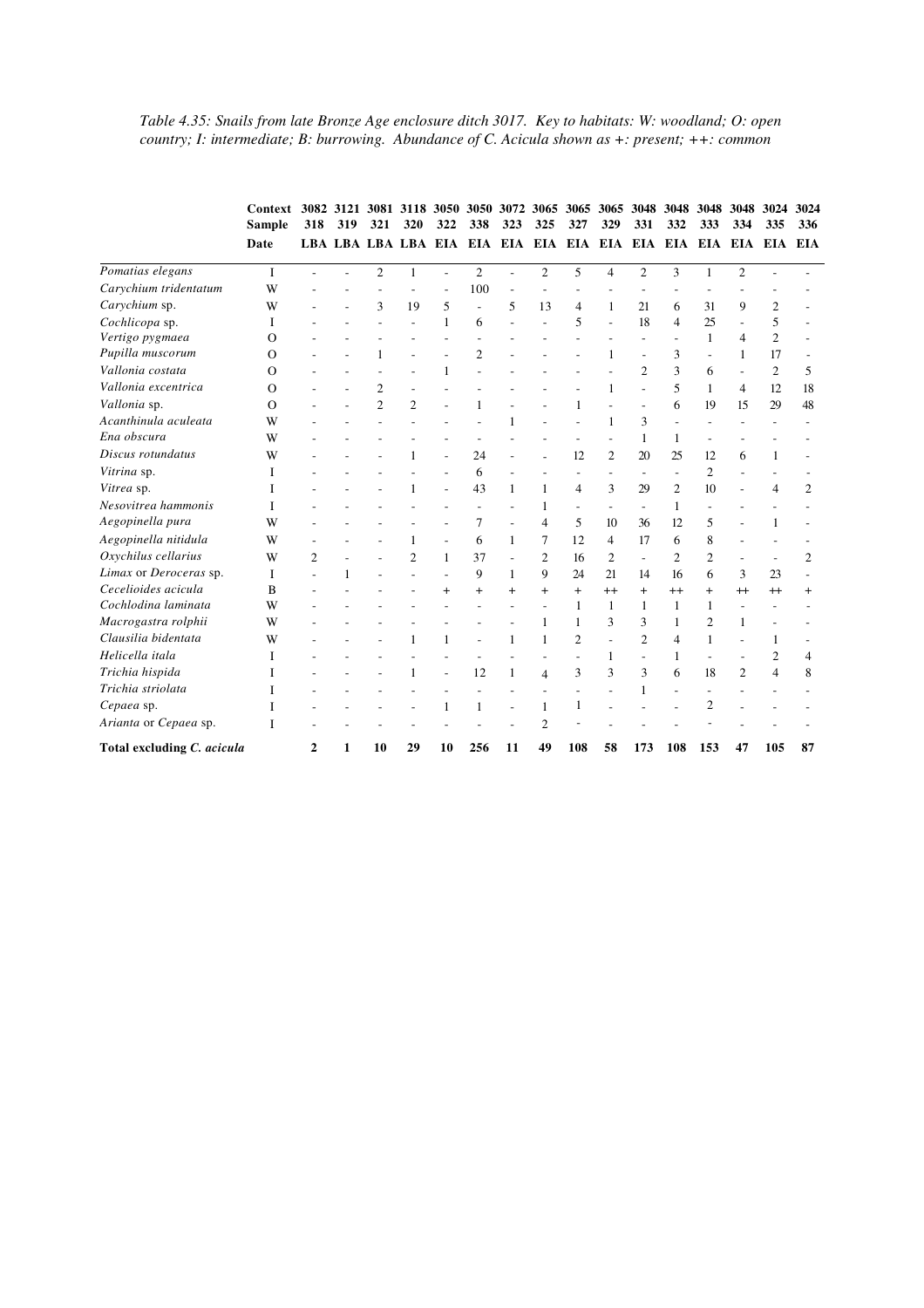|                            | <b>Context</b> | 6036 |                | 6036 6034 6027 6027 6021 6017 |                          |                          |                |              |
|----------------------------|----------------|------|----------------|-------------------------------|--------------------------|--------------------------|----------------|--------------|
|                            | <b>Sample</b>  | 614  | 615            | 616                           | 617                      | 619                      | 621            | 611          |
|                            | <b>Date</b>    |      |                | LBA LBA LBA LBA LBA           |                          |                          | EIA EIA        |              |
| Pomatias elegans           | $\mathbf{I}$   | L,   | $\overline{a}$ | L,                            | $\overline{7}$           | 15                       | $\overline{2}$ |              |
| Acicula fusca              | w              | L,   | $\overline{a}$ | L,                            | $\overline{a}$           | $\overline{2}$           | $\overline{a}$ |              |
| Carychium sp.              | W              | L    | $\overline{a}$ | 98                            | 202                      | 178                      | 106            |              |
| Cochlicopa sp.             | I              | L,   | $\overline{a}$ | 3                             | 17                       | 8                        | $\overline{2}$ |              |
| Vertigo pymgaea            | $\Omega$       | ٠    | $\overline{a}$ | $\overline{a}$                | $\overline{\phantom{0}}$ | $\overline{\phantom{a}}$ | L,             | 3            |
| Vallonia costata           | $\Omega$       |      |                | $\overline{a}$                | 4                        | 4                        | $\overline{a}$ | 1            |
| Vallonia excentrica        | O              |      |                | L,                            | 1                        | 1                        | $\overline{a}$ | 1            |
| Vallonia sp.               | $\Omega$       |      | L.             | 1                             | 1                        | 4                        | ÷              | 3            |
| Acanthinula aculeata       | W              |      | $\overline{a}$ | 1                             | 9                        | 12                       | 3              |              |
| Ena obscura                | W              |      | $\overline{a}$ | L,                            | 3                        | $\overline{2}$           |                |              |
| Punctum pygmaeum           | I              |      | -              | -                             | 3                        | ÷,                       |                |              |
| Discus rotundatus          | W              | ۰    | $\overline{a}$ | $\overline{a}$                | 24                       | 24                       | 6              |              |
| Vitrina pellucida          | I              |      | L.             | 1                             | 3                        | $\overline{2}$           | ÷              |              |
| Vitrea sp.                 | I              |      |                | 11                            | 92                       | 39                       | 19             |              |
| Nesovitrea hammonis        | I              | L,   | $\overline{a}$ | $\overline{\phantom{a}}$      | 11                       | $\overline{\phantom{a}}$ | ۰              |              |
| Aegopinella pura           | W              | 1    | L,             | 21                            | 27                       | 63                       | 13             |              |
| Aegopinella nitidula       | w              |      | $\overline{a}$ | 5                             | 32                       | 33                       | 11             |              |
| Oxychilus cellarius        | W              | ÷    | ٠              | 4                             | 9                        | 5                        | ÷.             |              |
| Limax or Deroceras sp.     | I              |      |                | 3                             | 12                       | 5                        | 10             | 7            |
| Euconulus fulvus           | W              |      |                | $\overline{a}$                | $\overline{a}$           | 1                        |                |              |
| Cecelioides acicula        | B              |      | L.             | $\ddot{}$                     | $^{++}$                  | $^{+}$                   |                | $\mathrm{+}$ |
| Cochclodina laminata       | W              |      | $\overline{a}$ | $\overline{a}$                | 1                        | $\overline{a}$           | 1              |              |
| Macrogastra rolphii        | W              |      | -              | $\overline{\phantom{0}}$      | $\overline{c}$           | 1                        |                |              |
| Clausilia bidentata        | W              | ۰    | ٠              | ٠                             | 3                        | 4                        | 1              |              |
| Helicella itala            | I              | ٠    | L.             | ٠                             | L,                       | 1                        |                |              |
| Trichia hispida            | Ī              |      | 1              | 6                             | 9                        | 13                       | 4              |              |
| Arianta arbustorum         | Ī              | 1    | -              | $\overline{\phantom{0}}$      | $\overline{\phantom{0}}$ | $\overline{\phantom{0}}$ | -              |              |
| Cepaea sp.                 | I              |      | L.             | 1                             | $\overline{2}$           | $\overline{c}$           | 2              |              |
| Arianta or Cepaea sp.      | Ī              | ٠    | $\overline{a}$ | 1                             | 1                        | 5                        | L.             |              |
| Total excluding C. acicula |                | 2    | 1              | 156                           | 475                      | 424                      | 180            | 15           |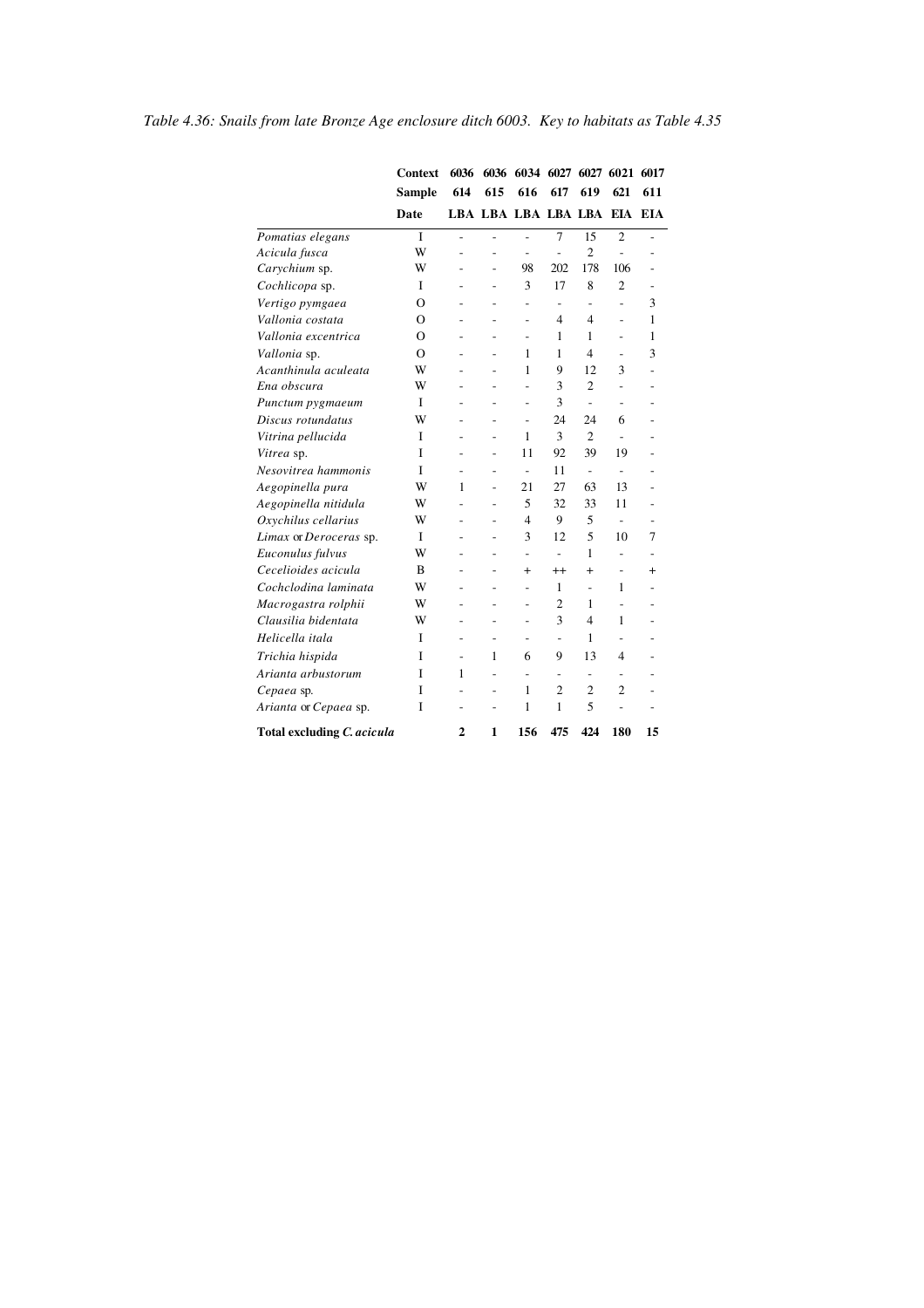#### *Table 4.37: Snails from the hillfort ditch. Key to habitats as Table 4.35. ER: late Iron Age/early Roman; LR: late Roman; PM: post-medieval*

|                            |                                                   |           |              |                          |                |                |                |                |                |                |                |                |                          |                          |                          |                          | 1002           |
|----------------------------|---------------------------------------------------|-----------|--------------|--------------------------|----------------|----------------|----------------|----------------|----------------|----------------|----------------|----------------|--------------------------|--------------------------|--------------------------|--------------------------|----------------|
|                            | Sample 103<br>Date EIA EIA EIA EIA EIA EIA EIA ER |           | 109          | 104                      | 105            | 106            | 107            | 108            | 111            | 112            | <b>1I3</b>     | 114            | 115                      | 116                      | 117                      | 118                      | 119            |
|                            |                                                   |           |              |                          |                |                |                |                |                | ER             | ER             | ER             | LR                       | LR                       | LR                       | LR                       | PM             |
| Pomatias elegans           | I                                                 | ÷,        |              |                          |                | L,             |                |                | $\overline{4}$ | $\overline{4}$ | ÷,             | $\mathbf{1}$   | $\overline{\phantom{a}}$ | $\overline{2}$           | 15                       | 3                        | $\overline{4}$ |
| Carychium sp.              | W                                                 | 1         |              |                          |                | $\overline{c}$ |                |                | 5              | 3              | 248            | 105            | 40                       | 82                       | 86                       | 7                        | $\mathfrak{2}$ |
| Cochlicopa sp.             | I                                                 |           |              |                          |                |                |                |                | $\mathbf{1}$   | 1              | 3              | 17             | 12                       | 27                       | 3                        | $\mathbf{1}$             | 1              |
| Truncatellina cylindrica   | O                                                 | 1         |              |                          |                |                |                |                | L,             |                | $\overline{a}$ | $\overline{a}$ | $\overline{\phantom{a}}$ | $\overline{\mathcal{L}}$ | $\overline{c}$           | $\overline{\phantom{a}}$ |                |
| Vertigo pygmaea            | O                                                 |           |              |                          |                |                |                |                | 5              | 1              | 12             | 18             | 25                       | 17                       | 7                        | $\overline{7}$           | 9              |
| Vertigo sp.                | О                                                 |           |              |                          |                |                |                |                | ÷,             | ÷,             | $\frac{1}{2}$  | 15             | $\overline{\phantom{a}}$ |                          | $\overline{\phantom{a}}$ |                          |                |
| Pupilla muscorum           | О                                                 | 10        | 8            | 13                       | 14             | 11             | $\overline{2}$ | 8              | $\sim$         | 5              | 12             | 12             | 10                       | 18                       | 5                        | 14                       | 9              |
| Vallonia costata           | О                                                 | 2         | 1            | $\overline{\phantom{a}}$ | ÷,             | L,             |                |                | 6              | $\overline{4}$ | 291            | 167            | 48                       | 77                       | 52                       | 18                       | 6              |
| Vallonia excentrica        | О                                                 | 3         | 1            | 3                        | 1              | 1              |                |                | ÷,             | 4              | 6              | 13             | 28                       | 20                       | 10                       | 17                       | 27             |
| Vallonia sp.               | O                                                 | 6         | 1            | $\overline{a}$           | $\overline{c}$ | 3              | 1              | L,             | 16             | 4              | 203            | 155            | 131                      | 57                       | 47                       | 27                       | 35             |
| Acanthinula aculeata       | W                                                 |           |              |                          |                |                |                |                |                |                | L.             | L,             |                          |                          | $\mathbf{1}$             |                          |                |
| Ena obscura                | W                                                 |           |              |                          |                |                |                |                |                |                | 9              | $\overline{4}$ | $\mathbf{1}$             | $\overline{2}$           |                          |                          |                |
| Ena sp.                    | W                                                 |           |              |                          |                |                |                |                | $\mathbf{1}$   |                | $\overline{a}$ |                |                          |                          |                          |                          |                |
| Punctum pygmaeum           | I                                                 |           |              |                          |                |                |                |                |                | $\mathbf{1}$   | 54             | 34             | 18                       | 10                       | 3                        | 1                        | $\overline{2}$ |
| Vitrina pellucida          | I                                                 |           |              |                          |                |                |                |                | L,             |                | $\overline{2}$ | $\overline{2}$ | $\overline{a}$           | $\overline{\mathcal{L}}$ |                          |                          |                |
| Vitrea sp.                 | I                                                 |           |              |                          | 1              |                |                |                | 1              | 1              | 14             | 7              | 1                        | 1                        | 1                        |                          |                |
| Nesovitrea hammonis        | I                                                 |           |              |                          |                |                |                |                | L,             | L.             | 13             | $\overline{4}$ | $\overline{a}$           | $\overline{2}$           |                          |                          |                |
| Aegopinella pura           | W                                                 |           |              |                          |                |                |                |                | ÷              | ÷              | $\overline{a}$ | 19             | $\overline{a}$           | $\overline{a}$           | $\overline{2}$           |                          |                |
| Aegopinella nitidula       | W                                                 |           |              |                          |                |                |                |                | 3              | $\overline{4}$ | 39             | 26             | 10                       | 25                       | 13                       |                          |                |
| Oxychilus cellarius        | W                                                 | 1         |              |                          | 1              |                |                |                | ÷.             | 1              | 13             | 6              | $\overline{a}$           | 5                        | 1                        | $\overline{a}$           |                |
| Limax or Deroceras sp.     | I                                                 |           |              |                          |                |                |                |                | 3              | $\overline{a}$ | 38             | 7              | 35                       | 49                       | $\overline{4}$           | $\overline{a}$           | 17             |
| Cecelioides acicula        | B                                                 | $\ddot{}$ |              |                          |                |                |                |                | $^{++}$        | $\ddot{}$      | $^{++}$        | $^{++}$        | $+$                      | $^{++}$                  | $^{++}$                  | $\ddot{}$                | $^{++}$        |
| Clausilia bidentata        | W                                                 |           |              |                          |                |                |                |                | $\mathbf{1}$   | L.             | L.             | 1              | L.                       | ÷                        | $\overline{c}$           | $\overline{a}$           |                |
| Candidula gigaxii          | $\circ$                                           |           |              |                          |                |                |                |                |                | $\overline{a}$ | ÷              | Ĭ.             |                          | ÷                        | L                        | $\overline{c}$           | $\mathbf{1}$   |
| Helicella itala            | I                                                 |           | $\mathbf{1}$ |                          | 1              |                | 1              | $\overline{c}$ | 7              | $\overline{c}$ | $\overline{c}$ | 3              | 1                        | $\overline{4}$           | $\overline{4}$           | 11                       | 7              |
| Trichia hispida            | I                                                 |           |              |                          |                |                |                |                | 26             | 23             | 120            | 163            | 27                       | 60                       | 57                       | 20                       | 7              |
| Arianta arbustorum         | I                                                 |           |              |                          |                |                |                |                |                |                | ÷,             | ÷,             | ÷,                       | L,                       |                          |                          | 1              |
| Cepaea nemoralis           | I                                                 |           |              |                          |                |                |                |                |                |                | 1              |                |                          |                          |                          |                          |                |
| Cepaea sp.                 | T                                                 |           |              |                          |                |                |                |                |                |                |                | L,             | $\mathfrak{2}$           | $\overline{\mathbf{4}}$  | $\mathbf{1}$             | $\mathbf{1}$             |                |
| Arianta or Cepaea sp.      | I                                                 |           |              |                          |                |                |                |                |                |                | 4              | 5              |                          | 1                        | 6                        | 1                        | 1              |
| Helix aspersa              | Ī                                                 |           |              |                          |                |                |                |                |                |                |                |                |                          |                          |                          | 1                        |                |
| Total excluding C. acicula |                                                   | 24        | 12           | 16                       | 20             | 17             | 4              | 10             | 79             | 58             | 1084           | 784            | 389                      | 471                      | 322                      | 131                      | 129            |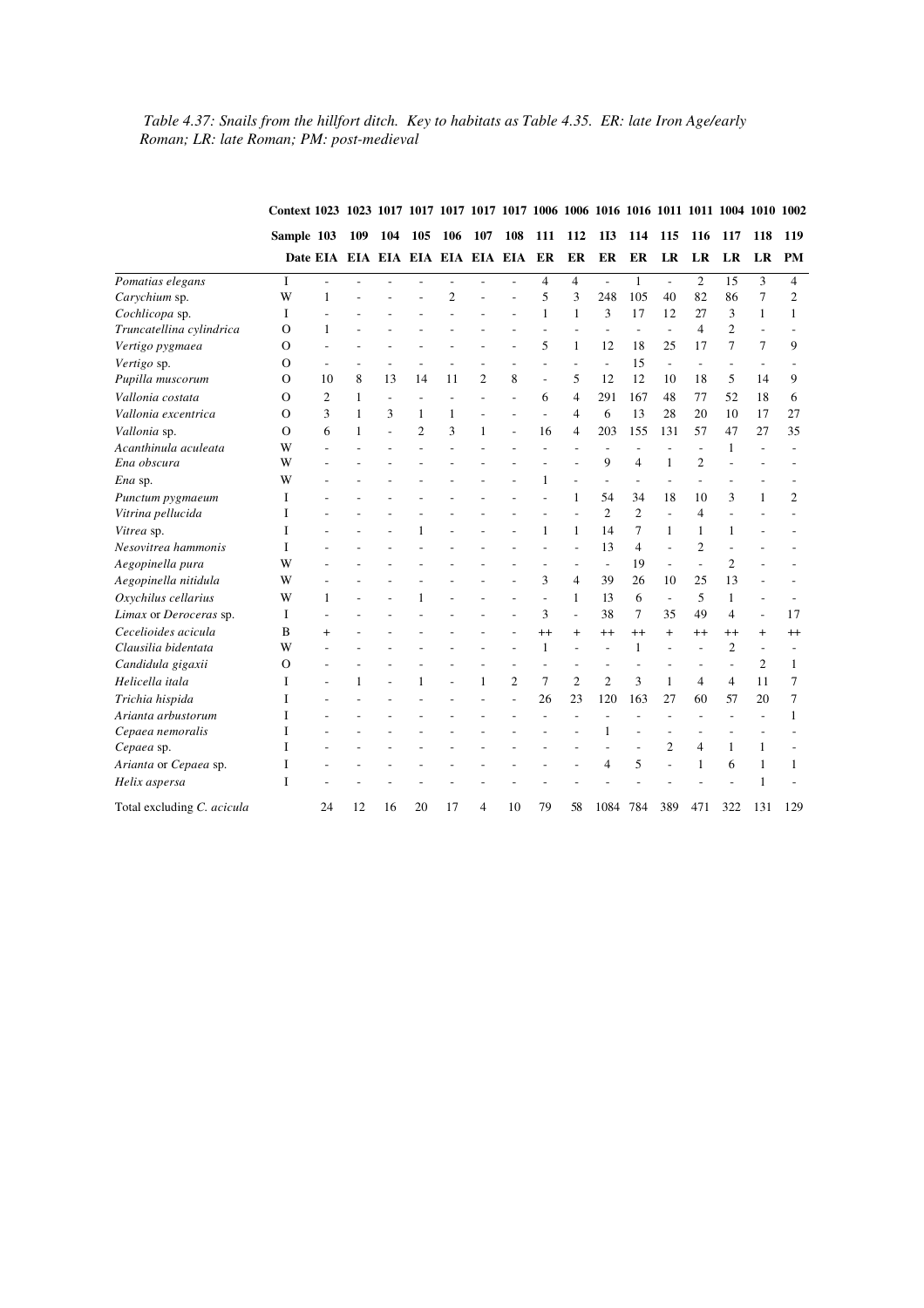*Table 4.38: Pit samples from Castle Hill (Trenches 3, 4 and 6)*

**Phenches 3, 4 and 6 pit samples** 606 Late Bronze Age 606 Early Iron Age 317, 414, 604 Early – middle Iron Age 304 Middle Iron Age 301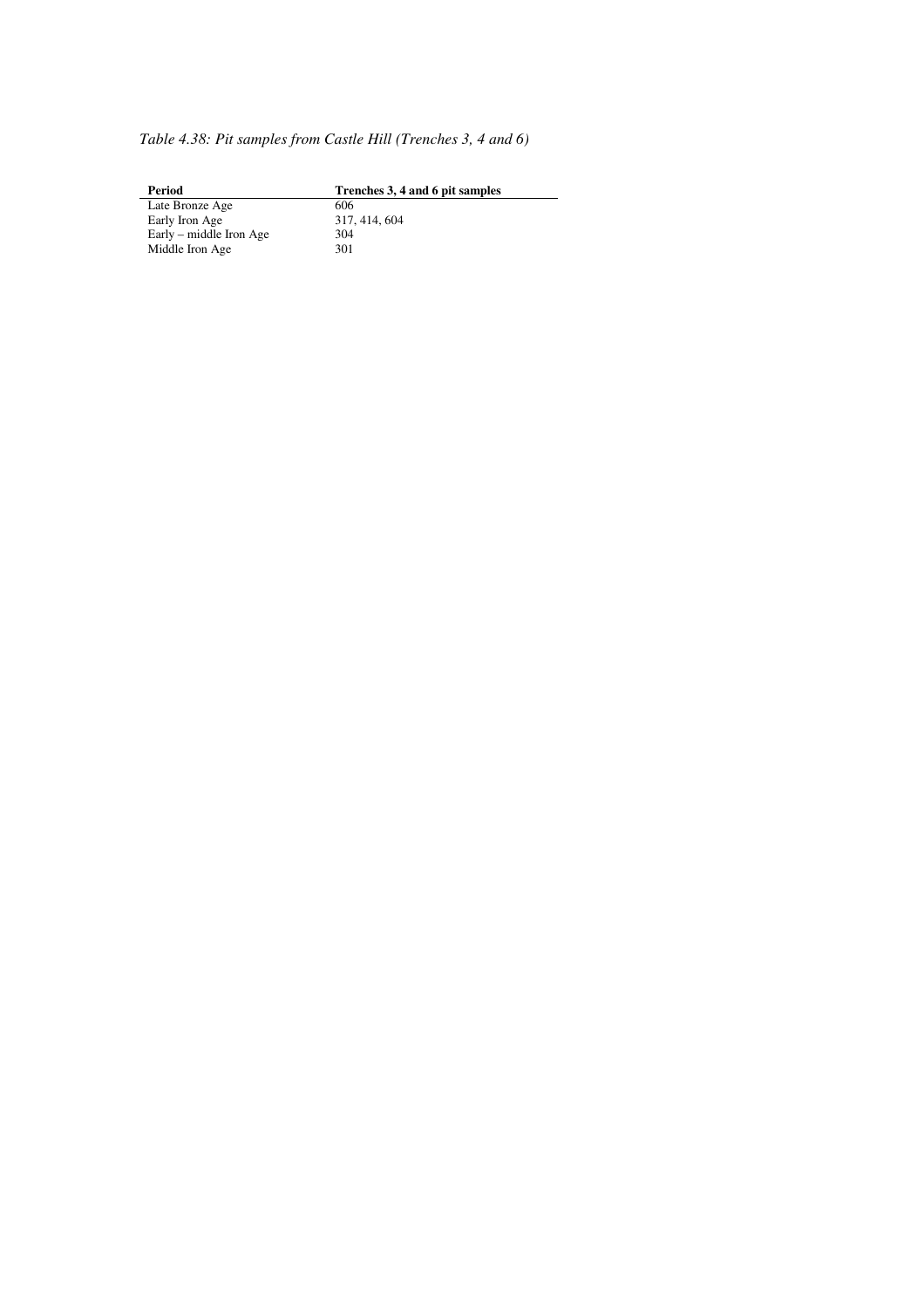*Table 4.39: Charred plant remains from prehistoric and medieval features in Trenches 3, 4 and 6* 

| <b>Sample</b>                                |              | 606                      | 317                      | 414             | 604              | 304‡               | 301                      | 405            | 603                      |                                 |
|----------------------------------------------|--------------|--------------------------|--------------------------|-----------------|------------------|--------------------|--------------------------|----------------|--------------------------|---------------------------------|
| <b>Context</b>                               |              | 6027                     | 3061                     | 3040            | 6029             | 3020               | 3003                     | 4040           | 6024                     |                                 |
| <b>Feature</b>                               |              | 6003                     | 3006                     | 3006            | 6028             | 3019               | 3002                     | 4003           | 6011                     |                                 |
| <b>Feature type</b>                          |              | <b>Ditch</b>             | Pit                      | Pit             | Pit              |                    | <b>Pit Posthole</b>      | Pit            | Pit                      |                                 |
| <b>Period</b>                                | Habitat Code | <b>LBA</b>               | <b>EIA</b>               | <b>EIA</b>      | <b>EIA</b>       | EIA/<br><b>MIA</b> | <b>MIA</b>               | Med            | Med                      |                                 |
| <b>Sample Volume (litres)</b>                |              | 40                       | 30                       | 40              | 10               | 15                 | 15                       | 12             | 19                       |                                 |
| Seeds per litre                              |              | 0.2                      | 0.1                      | 0.2             | 0.3              | 0.4                | 1.4                      | 0.0            | 0.1                      |                                 |
|                                              |              |                          |                          |                 |                  |                    |                          |                |                          |                                 |
| Latin Binomial                               |              |                          |                          |                 |                  |                    |                          |                |                          | English Common Name             |
| <b>CEREAL GRAIN</b>                          |              |                          |                          |                 |                  |                    |                          |                |                          |                                 |
| Hordeum sp. - hulled                         | $\mathsf{C}$ | $\overline{a}$           | 11                       | 32              |                  | 3                  | $\mathbf{1}$             | 92             |                          | Hulled barley                   |
| Hordeum sp. - hulled, twisted                | $\mathsf{C}$ | $\mathbf{2}$             |                          | $7\phantom{.0}$ |                  |                    |                          |                |                          | Twisted hulled barley           |
| Hordeum sp. - hulled, straight               | $\mathsf{C}$ | $\overline{\phantom{a}}$ | $\overline{2}$           | 5               |                  | 3                  | $\mathbf{1}$             | $\mathfrak{Z}$ |                          | Straight hulled barley          |
| Hordeum sp. - indeterminate                  | $\mathsf{C}$ | $\sim$                   | 10                       | $\overline{4}$  |                  | $\mathbf{1}$       |                          | 11             | $\mathbf{2}$             | Barley                          |
| Triticum cf. dicoccum Schübl.                | $\mathsf{C}$ | $\overline{4}$           | $\overline{\phantom{a}}$ |                 |                  |                    |                          |                |                          | Possible emmer wheat            |
| Triticum dicoccum Schübl./ spelta L.         | $\mathsf{C}$ | 78                       | 26                       | 40              | $\boldsymbol{2}$ | $\mathbf{1}$       | 3                        | ٠              |                          | Emmer or spelt wheat            |
| Triticum spelta L.                           | $\mathsf{C}$ | 5                        | 9                        | 12              |                  | $\mathbf{1}$       | 3                        | $\sim$         | $\overline{\phantom{a}}$ | Spelt wheat                     |
| Triticum sp. - free-threshing, short-grained | $\mathbf C$  | $\sim$                   | 3                        |                 |                  |                    | $\mathbf{1}$             | 58             | 90                       | Rivet or bread wheat            |
| Triticum sp. - indeterminate                 | $\mathsf{C}$ | $\sim$                   |                          | 2               |                  | ÷,                 | 6                        | 3              | $\sqrt{2}$               | Wheat                           |
| Secale cereale L.                            | C            |                          | $\tilde{\phantom{a}}$    |                 |                  |                    | $\overline{\phantom{a}}$ | -1             | $\boldsymbol{2}$         | Rye                             |
| Cereal - indeterminate.                      | $\mathsf{C}$ | 100                      | 208                      | 62              | 5                | 9                  | 11                       | 673            | 190                      |                                 |
| <b>CEREAL CHAFF</b>                          |              |                          |                          |                 |                  |                    |                          |                |                          |                                 |
| Triticum cf. dicoccum Schübl. - glume*       | $\mathsf{C}$ | 3                        |                          |                 |                  |                    |                          |                |                          | Emmer wheat                     |
| Triticum spelta L. - glume*                  | $\mathsf{C}$ | $\mathfrak{2}$           | 12                       | 10              |                  |                    |                          |                |                          | Spelt wheat                     |
| Triticum dicoccum Schübl./ spelta L.         | $\mathbf C$  | $\mathfrak{2}$           | 13                       | 19              |                  | $\mathbf{1}$       |                          |                |                          | Emmer or spelt                  |
| <b>OTHER FOOD PLANTS</b>                     |              |                          |                          |                 |                  |                    |                          |                |                          |                                 |
| Vicia faba L./ Pisum sativum L.              | C            |                          |                          |                 |                  |                    |                          | $\overline{c}$ | 3                        | Broad or horse bean/ garden pea |
| Corylus avellana L. - nutshell fragments     | H S W        |                          | 2                        |                 |                  |                    |                          | 32             | $\overline{\phantom{a}}$ | Hazel                           |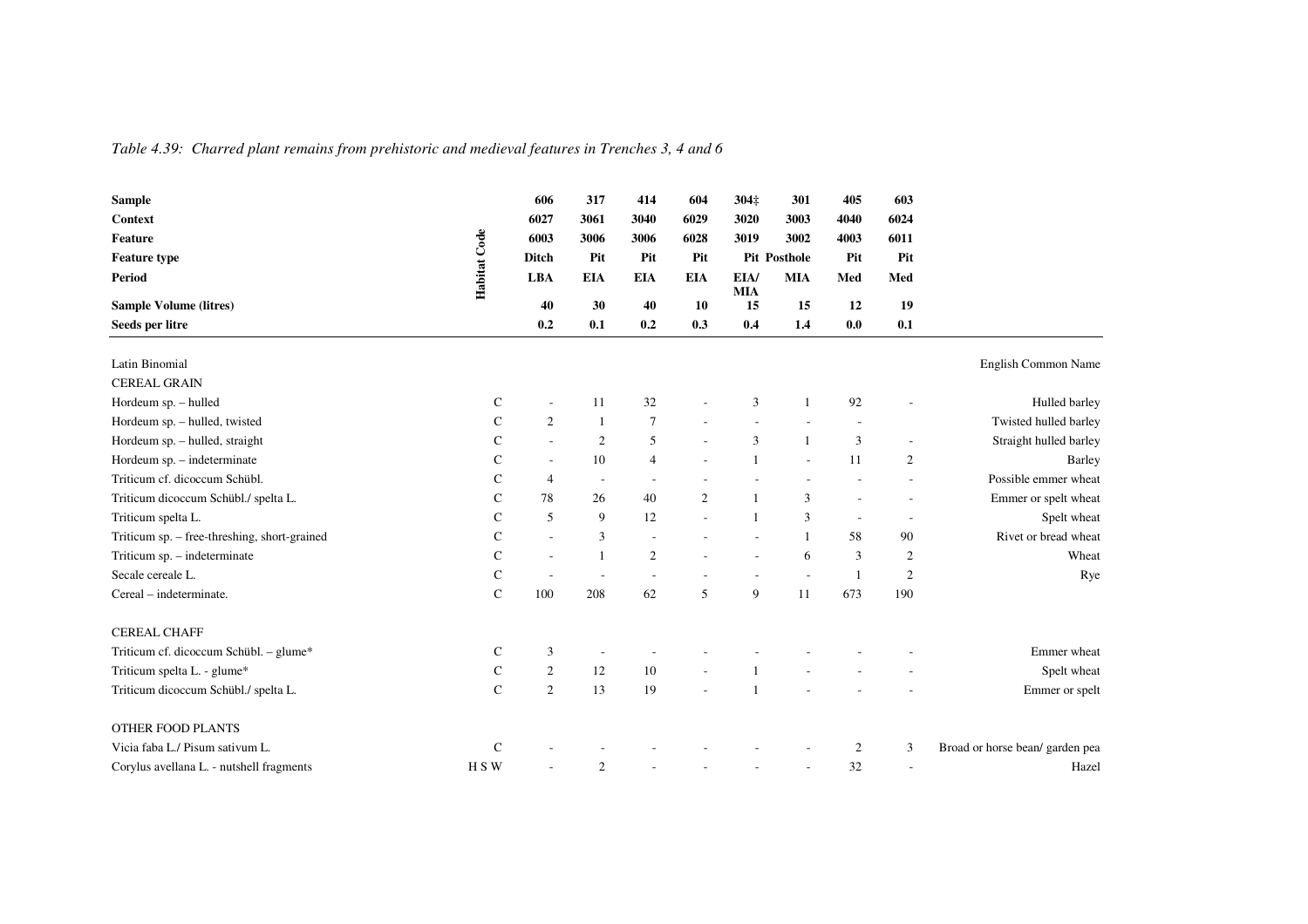#### *Table 4.39 (continued)*

| <b>Sample</b>                       |              | 606                      | 317                      | 414                      | 604               | 304‡               | 301                      | 405          | 603             |                         |
|-------------------------------------|--------------|--------------------------|--------------------------|--------------------------|-------------------|--------------------|--------------------------|--------------|-----------------|-------------------------|
| <b>Context</b>                      | Habitat Code | 6027                     | 3061                     | 3040                     | 6029              | 3020               | 3003                     | 4040         | 6024            |                         |
| Feature                             |              | 6003                     | 3006                     | 3006                     | 6028              | 3019               | 3002                     | 4003         | 6011            |                         |
| <b>Feature type</b>                 |              | <b>Ditch</b>             | Pit<br><b>EIA</b>        | Pit<br><b>EIA</b>        | Pit<br><b>EIA</b> |                    | <b>Pit Posthole</b>      | Pit          | Pit             |                         |
| <b>Period</b>                       |              | <b>LBA</b>               |                          |                          |                   | EIA/<br><b>MIA</b> | <b>MIA</b>               | Med          | Med             |                         |
| <b>WEED/ WILD PLANTS</b>            |              |                          |                          |                          |                   |                    |                          |              |                 |                         |
| Fumaria spp.                        | A Wa         |                          |                          |                          |                   |                    |                          |              |                 | Fumitory                |
| Atriplex spp.                       | c/d          |                          |                          |                          |                   |                    |                          |              |                 | Orache                  |
| Montia fontana L.                   | M            | $\sim$                   | 10                       |                          |                   |                    |                          |              |                 | <b>Blinks</b>           |
| Stellaria media (L.) Vill. s.l.     | A            | $\overline{\phantom{a}}$ | 5                        |                          |                   |                    |                          |              |                 | Common chickweed        |
| Polygonum aviculare L.              | A            | $\overline{\phantom{a}}$ | $\overline{4}$           | 2                        |                   |                    |                          |              |                 | Knotgrass               |
| Rumex sp.                           |              |                          |                          | 2                        |                   | $\overline{7}$     |                          |              | $\overline{2}$  | Dock                    |
| Vicia spp/ Lathyrus spp.            |              |                          | 12                       | 11                       |                   |                    | $\mathbf{1}$             | 18†          | 11 <sup>†</sup> | Vetch/ vetchling        |
| FABACEAE - unidentified             |              |                          |                          |                          |                   |                    |                          |              |                 | Pea Family              |
| Bupleurum rotundifolium L.          | A            |                          |                          |                          |                   |                    |                          |              |                 | Thorow-wax              |
| Lithospermum arvense L.             | A            |                          | 11                       |                          |                   |                    |                          |              |                 | Corn gromwell           |
| Galium aparine L.                   | A            |                          |                          | $\overline{c}$           |                   |                    |                          |              | $\mathfrak{2}$  | Cleaver or goosegrass   |
| Tripleurospermum inodorum (L.) Sch. | A c/d        |                          |                          |                          |                   |                    |                          |              |                 | Scentless mayweed       |
| Carduus spp./ Cirsium spp.          |              |                          |                          |                          |                   |                    |                          |              |                 | Thistle                 |
| Eleocharis spp.                     | M            |                          |                          |                          |                   |                    |                          |              |                 | Spite rush              |
| Schoenoplectus lacustris (L.) Palla | M We         |                          |                          |                          |                   |                    |                          |              |                 | <b>Bulrush</b>          |
| Carex spp. $-3$ -sided              | M            | $\overline{\phantom{a}}$ | $\overline{\phantom{a}}$ |                          |                   |                    |                          |              |                 | Sedge                   |
| Bromus spp.**                       |              | $\overline{\phantom{a}}$ | 38                       | 12                       | ٠                 | 8                  | 3                        |              |                 | Brome grass             |
| cf. Bromus spp.                     |              |                          | 39                       | 12                       | ä,                | 8                  | 6                        | ÷,           |                 | Brome grass             |
| Avena spp.                          | A            | $\overline{a}$           | 3                        | ÷                        | ÷                 | 3                  | $\overline{\phantom{a}}$ | 158          | 16              | Wild or cultivated oats |
| POACEAE - indeterminate             |              |                          | 3                        | $\overline{\phantom{a}}$ |                   | $\overline{2}$     |                          | $\mathbf{1}$ |                 | <b>Grass Family</b>     |
| Indeterminate                       |              |                          |                          |                          |                   |                    |                          |              |                 |                         |
| <b>Total Identifications</b>        |              | 197                      | 427                      | 238                      | 50                | 36                 | 36                       | 1053         | 321             |                         |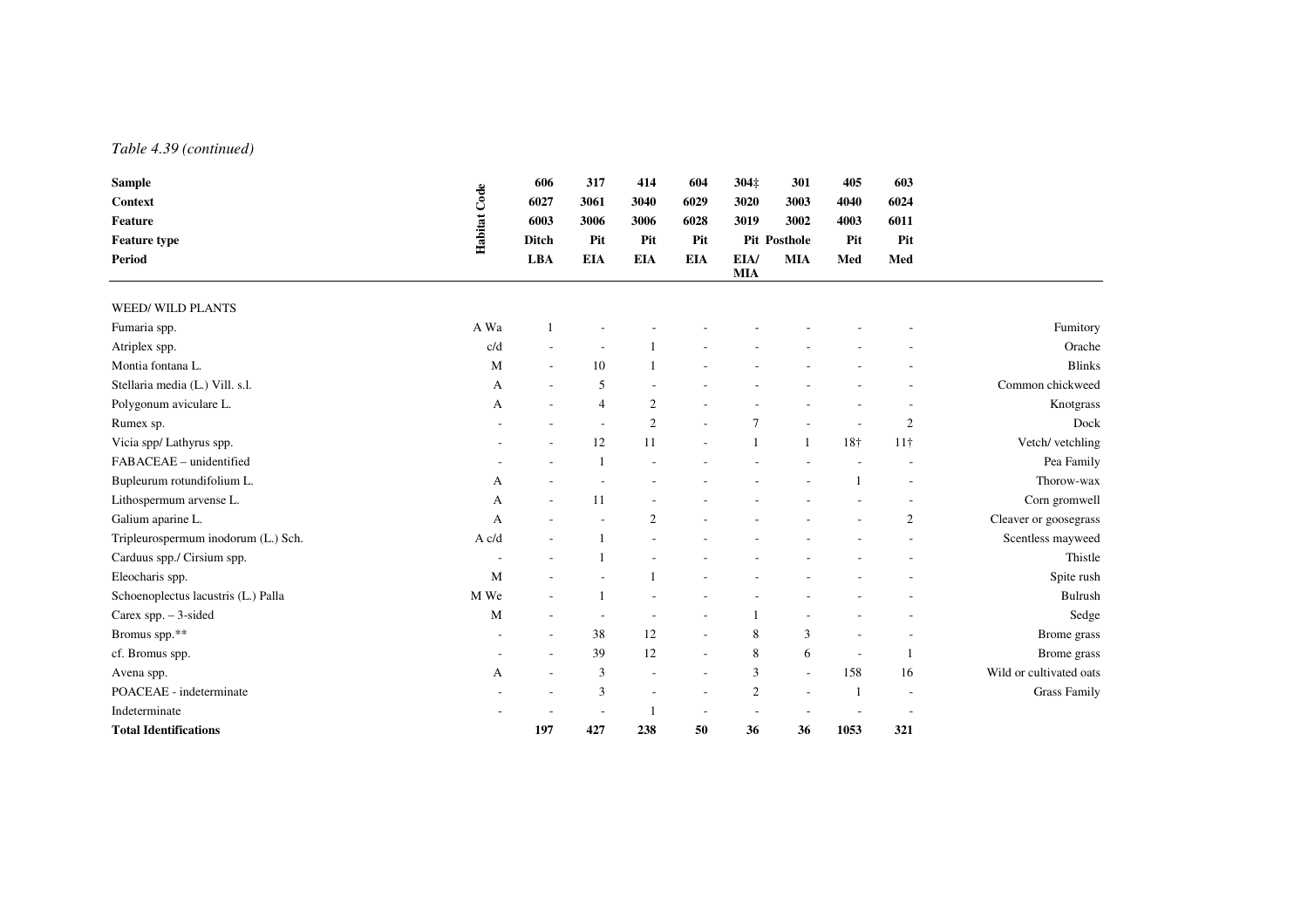#### *Table 4.39 (continued)*

\* glume can indicate glume/ glume base or spikelet fork - however 2 glumes per spikelet fork are counted (pers. comm. M. Robinson). ‡Sample contains mineralised items.†Harrold noted that some of the Vicia spp./ Lathyrus spp. seeds were large, but did not indicate quantity. \*\* Bromus spp. = Bromus Section Eubromus, but reflects nomenclature changes in Stace (1997)

Habitat Codes based on Stace (1997) and modified from M. Jones (1978) and Carruthers (1990):

 $A =$  weed of arable cultivation<br>  $M =$  plant of marshy or very damp ground<br>  $S =$  plant of scrub<br>  $A =$  plant of marshy or very damp ground<br>  $S =$  plant of scrub<br>  $A =$  plant of marshy or very damp ground<br>  $S =$  plant of scrub  $M =$  plant of marshy or very damp ground Wa = plant of waste ground  $-$  = unassigned

 $W =$  plant of woodland  $c/d$  = preference for cultivated and disturbed ground  $We = plant of shallow water, lakes, bonds, slow rivers$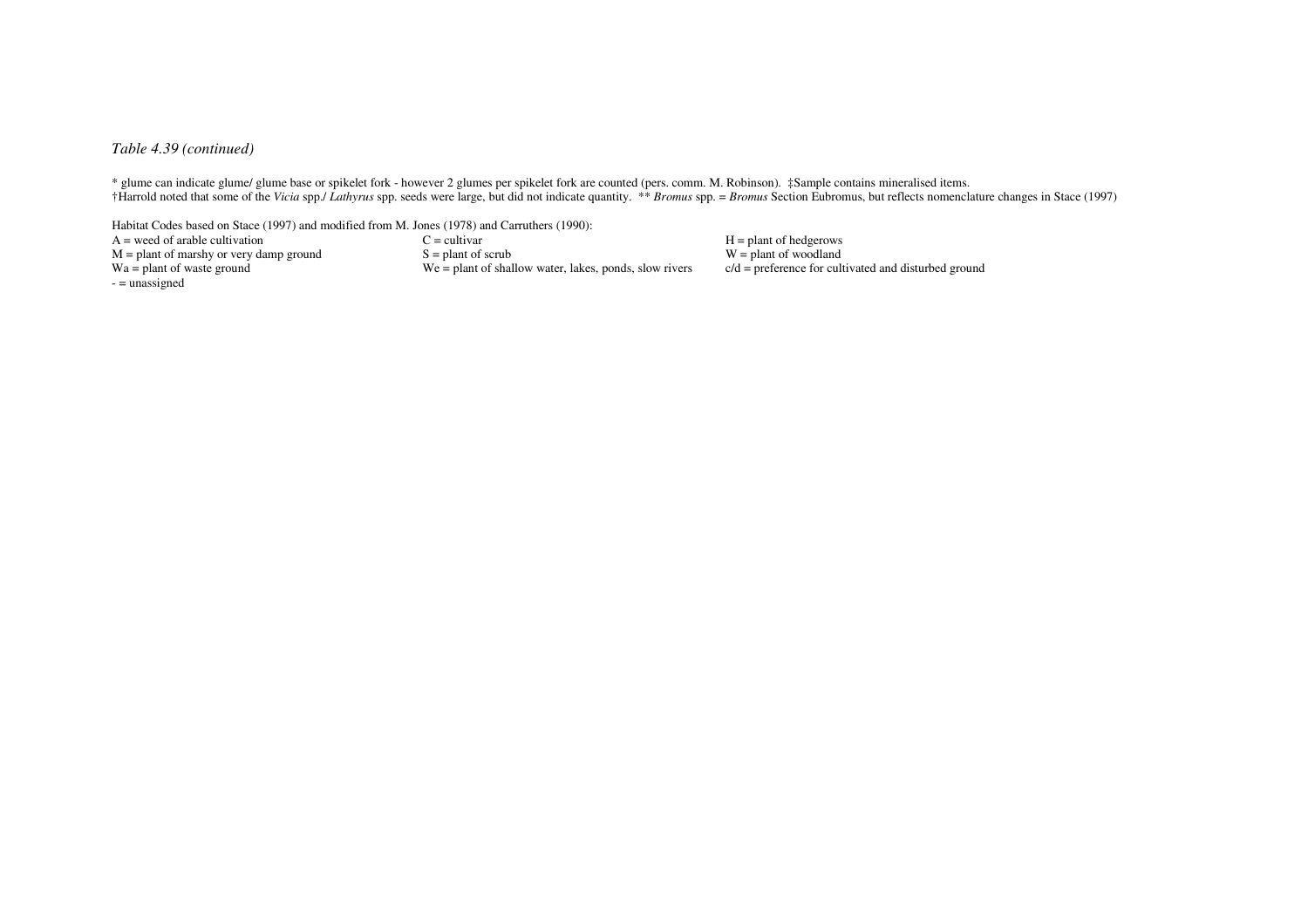*Table 4.40: The relative proportion of charred plant remains from late Bronze Age – middle Iron Age deposits in Trench 6* 

| <b>TRENCH 6 SAMPLES</b>      |                |            |              |              |                |              |
|------------------------------|----------------|------------|--------------|--------------|----------------|--------------|
| Sample                       | 606            | 317        | 414          | 604          | 304            | 301          |
| Context                      | 6027           | 3061       | 3040         | 6029         | 3020           | 3003         |
| Feature                      | 6003           | 3006       | 3006         | 6028         | 3019           | 3002         |
| Feature Type                 | ditch          | pit        | pit          | posthole     | pit            | pit          |
| Period                       | LBA            | <b>EIA</b> | <b>EIA</b>   | <b>EIA</b>   | EIA/MIA        | <b>MIA</b>   |
| <b>TOTAL COUNT</b>           |                |            |              |              |                |              |
| Cereal Grain                 | 189            | 274        | 164          | 26           | 21             | 26           |
| Cereal Chaff                 | $\overline{7}$ | 25         | 29           | $\mathbf{0}$ | $\overline{c}$ | $\mathbf{0}$ |
| Other Food Plants            | $\mathbf{0}$   | 2          | $\mathbf{0}$ | $\mathbf{0}$ | $\overline{0}$ | $\mathbf{0}$ |
| Weed/ Wild Plants            | $\mathbf{1}$   | 126        | 44           | 10           | 27             | 10           |
| Indeterminate                | $\Omega$       | $\Omega$   | $\mathbf{1}$ | $\theta$     | $\Omega$       | $\Omega$     |
| <b>Total Identifications</b> | 197            | 497        | 238          | 36           | 50             | 36           |
| <b>PROPORTION</b>            |                |            |              |              |                |              |
| Cereal Grain                 | 95.9%          | 64.2%      | 68.9%        | 72.2%        | 42.0%          | 72.2%        |
| Cereal Chaff                 | 3.6%           | 5.9%       | 12.2%        | $0.0\%$      | 4.0%           | $0.0\%$      |
| Other Food Plants            | $0.0\%$        | 0.5%       | 0.0%         | $0.0\%$      | $0.0\%$        | 0.0%         |
| Weed/ Wild Plants            | 0.5%           | 29.5%      | 18.5%        | 27.8%        | 54.0%          | 27.8%        |
| Indeterminate                | 0.0%           | 0.0%       | 0.4%         | 0.0%         | 0.0%           | $0.0\%$      |

= dominant plant category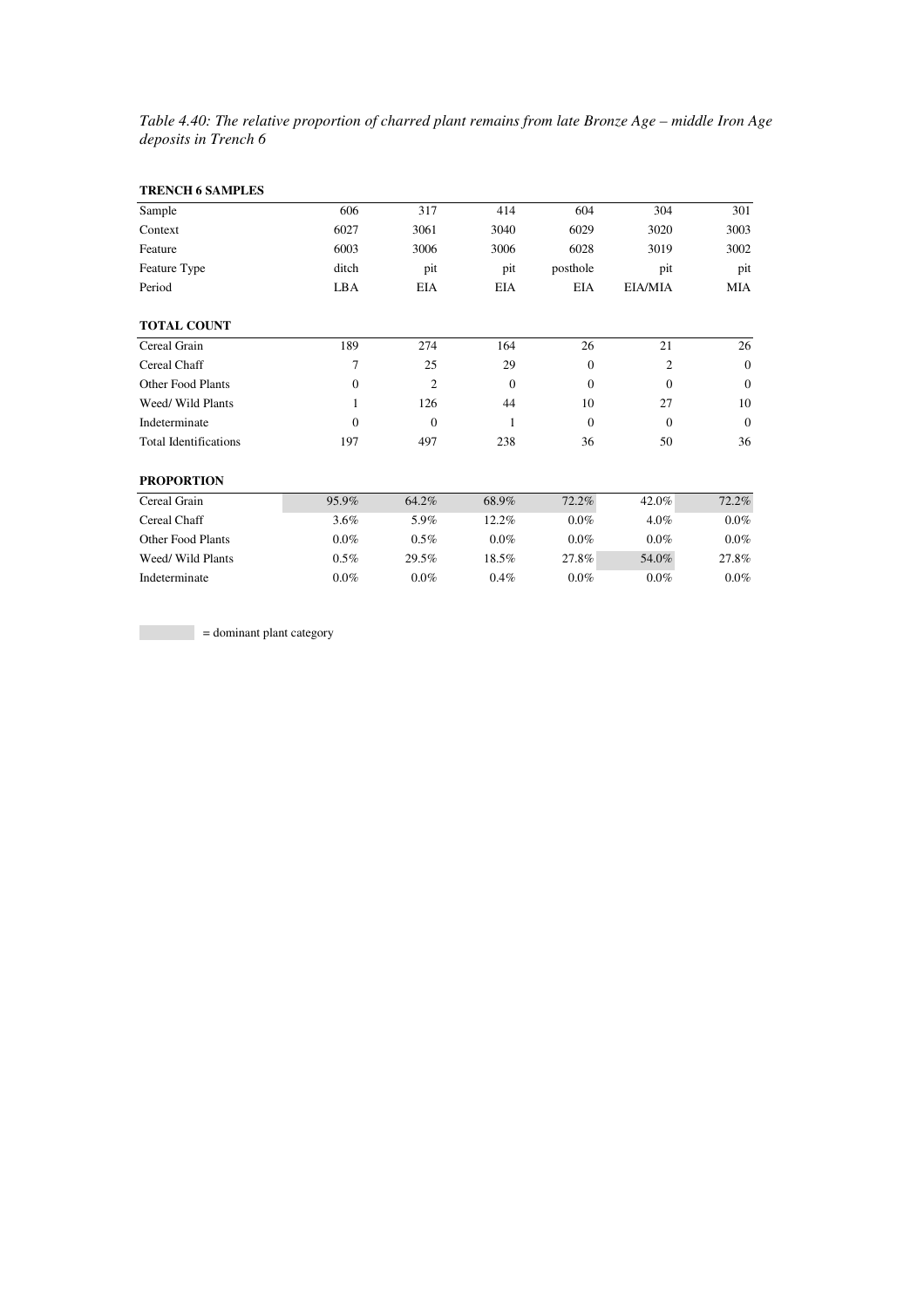| <b>Context type</b> | Context                                                                                          | <b>Pinus</b>             | <b>Ouercus</b> | <b>Tilia</b> | Corylus | Gramineae                | Cerealia                 | <b>Plantago</b> | C.Lig   | <b>Cheno</b> |
|---------------------|--------------------------------------------------------------------------------------------------|--------------------------|----------------|--------------|---------|--------------------------|--------------------------|-----------------|---------|--------------|
|                     | 1015                                                                                             |                          |                |              |         |                          |                          |                 |         |              |
| soil overlain by    | 1009                                                                                             |                          |                |              |         |                          |                          |                 |         |              |
| counter-scarp       |                                                                                                  |                          |                |              |         |                          |                          |                 |         |              |
|                     | 1017                                                                                             |                          |                |              |         |                          |                          |                 |         |              |
|                     | 1023                                                                                             |                          |                |              |         |                          |                          |                 |         |              |
|                     |                                                                                                  |                          |                |              |         |                          |                          |                 |         |              |
|                     | 1016                                                                                             | $+$                      |                |              |         | $^{++}$                  |                          |                 | $^{++}$ |              |
| - Late Roman        | 1011                                                                                             |                          |                |              |         |                          |                          |                 |         |              |
| Late Bronze Age     | 2023                                                                                             | ۰                        |                |              |         | $\overline{a}$           |                          |                 | $\sim$  |              |
| soil overlain by    | 2031                                                                                             | $+$                      | $^{+}$         |              | $+$     | $^{++}$                  | $^{+}$                   |                 | $^{++}$ |              |
| hillfort rampart    | 2036                                                                                             |                          |                |              |         | ٠                        |                          |                 |         |              |
|                     | 2037                                                                                             |                          |                |              |         |                          |                          |                 |         |              |
|                     | 2038                                                                                             | $+$                      | $+$            | $+$          | $+$     | $^{++}$                  |                          |                 | $^{++}$ | $\ddot{}$    |
|                     | 2039                                                                                             | $\overline{\phantom{a}}$ | $\sim$         | ۰.           |         | $\overline{\phantom{0}}$ |                          |                 | $\sim$  |              |
| Late Bronze Age     | 3072                                                                                             | ۰                        |                |              |         |                          |                          |                 |         |              |
| enclosure ditch     | 3065                                                                                             | $\sim$                   | ٠              | ۰            |         | ٠                        | $\overline{\phantom{a}}$ |                 |         |              |
|                     | 3024                                                                                             | $\overline{\phantom{a}}$ | $\sim$         |              |         |                          | $\overline{\phantom{a}}$ |                 |         |              |
| of late Bronze Age  | 3046                                                                                             |                          |                |              |         |                          |                          |                 |         |              |
| enclosure ditch     |                                                                                                  |                          |                |              |         |                          |                          |                 |         |              |
|                     | 3126                                                                                             | ٠                        |                |              |         |                          |                          |                 |         |              |
|                     | 3127                                                                                             |                          |                |              |         |                          |                          |                 |         |              |
|                     | 3129                                                                                             | $\overline{\phantom{a}}$ |                |              |         |                          |                          |                 |         |              |
| Roman soil horizon  | 3044                                                                                             | $\overline{\phantom{a}}$ |                |              |         |                          |                          |                 |         |              |
|                     | 3096                                                                                             |                          |                |              |         |                          |                          |                 |         |              |
|                     | 3123                                                                                             |                          |                |              |         |                          |                          |                 |         |              |
|                     | Late Bronze Age<br>Hillfort ditch - EIA<br>- LIA/E Roman<br>Early Iron Age fills<br>Roman quarry | 1006                     |                |              |         |                          |                          |                 |         |              |

*Table 4.41: Pollen assessment. +++ abundant, ++ common, +present, - nil*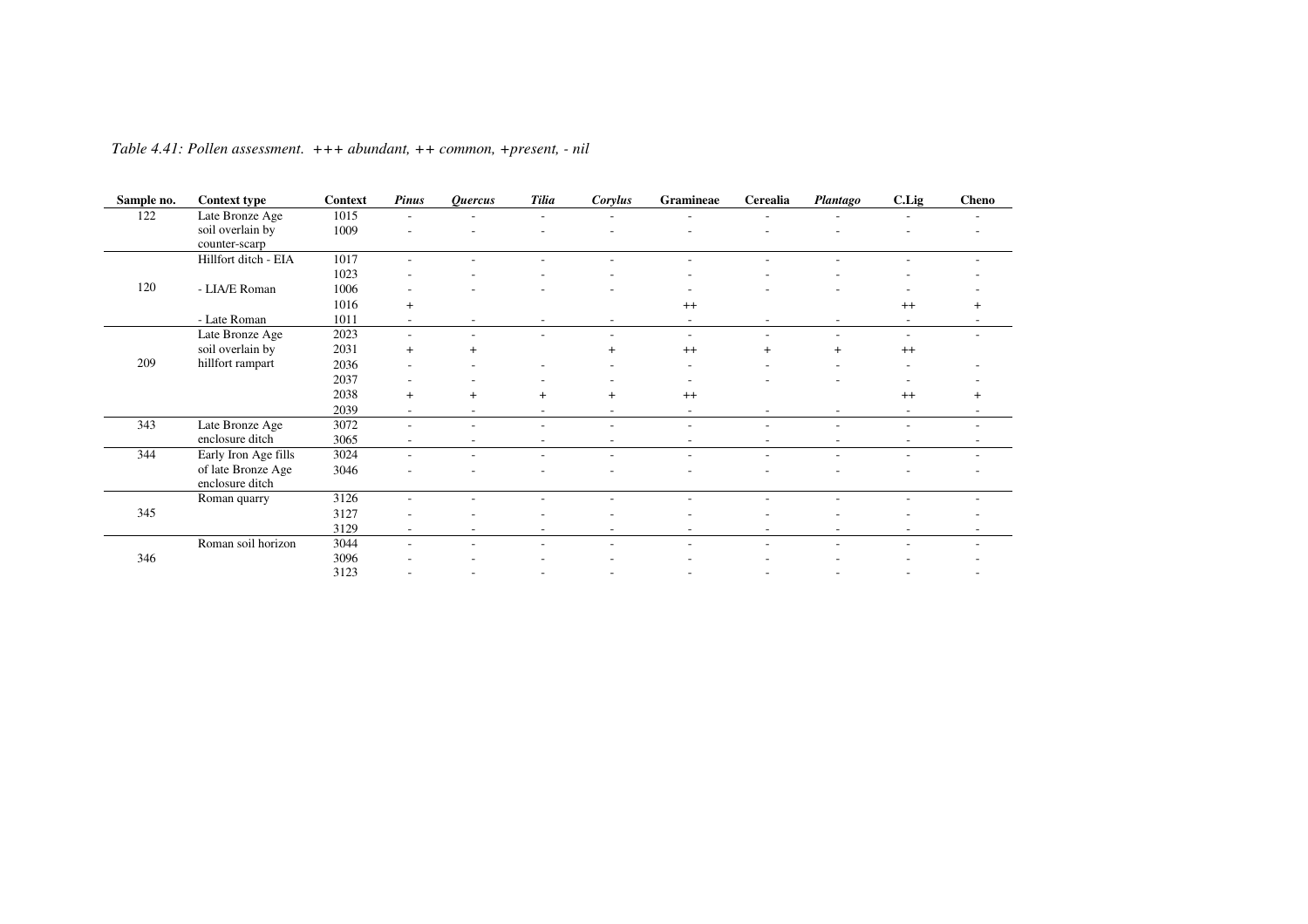| <b>Sample</b><br>no. | <b>Context type</b>                 | <b>Context</b> | Short-cell<br>Poaceae<br>distinguishable<br>into tribes | <b>Short-cell Poaceae</b><br>undistinguishable<br>into tribes | Non-grass<br>morphotypes -<br>ligneous dicots | Long-cell<br>Poaceae | Other<br>vascular<br>long-cells | <b>Hairs</b> | <b>Others</b> |
|----------------------|-------------------------------------|----------------|---------------------------------------------------------|---------------------------------------------------------------|-----------------------------------------------|----------------------|---------------------------------|--------------|---------------|
| 122                  | Buried soil overlain by counter-    | 1015           | $+$                                                     | $+$                                                           | $++$                                          | $+$                  | $++$                            | $+$          | $++$          |
|                      | scarp (LBA/EIA?)                    | 1009           | $^{+}$                                                  |                                                               | $\overline{+}$                                | $\pm$                | $\ddot{}$                       |              |               |
|                      | Hillfort ditch - EIA                | 1017           | $\overline{\phantom{a}}$                                |                                                               | ۰                                             |                      |                                 |              |               |
|                      |                                     | 1023           |                                                         |                                                               |                                               |                      |                                 |              |               |
| 120                  | - LIA/E Roman                       | 1006           |                                                         |                                                               |                                               |                      |                                 |              |               |
|                      |                                     | 1016           | $^{+++}$                                                | $^{++}$                                                       | $^{+}$                                        | $^{+}$               | $+$                             | $\ddot{}$    |               |
|                      | - Late Roman                        | 1011           | $^{++}$                                                 | $^{++}$                                                       | $\pm$                                         | $^{++}$              | $\pm$                           |              |               |
|                      | Buried soil overlain by hillfort    | 2023           | $\sim$                                                  |                                                               | $\sim$                                        |                      | ÷                               |              |               |
|                      | rampart (LBA/EIA?)                  | 2031           | $^{++}$                                                 |                                                               | $^{++}$                                       | $^{+}$               |                                 |              |               |
| 209                  |                                     | 2036           |                                                         |                                                               |                                               |                      |                                 |              |               |
|                      |                                     | 2037           |                                                         |                                                               |                                               |                      |                                 |              |               |
|                      |                                     | 2038           | $\hbox{ }$                                              |                                                               |                                               |                      |                                 |              |               |
|                      |                                     | 2039           | $\overline{\phantom{a}}$                                |                                                               |                                               |                      |                                 |              |               |
| 343                  | Late Bronze Age enclosure ditch     | 3072           | $\overline{\phantom{a}}$                                |                                                               |                                               |                      |                                 | ٠            |               |
|                      |                                     | 3065           | $+$                                                     |                                                               | $^{++}$                                       |                      |                                 |              |               |
| 344                  | Early Iron Age fills of late Bronze | 3024           | $^{++}$                                                 | $^{++}$                                                       |                                               | $^{++}$              |                                 | $^{+}$       | $+$           |
|                      | Age enclosure ditch                 | 3046           |                                                         |                                                               |                                               |                      |                                 |              |               |
|                      | Roman quarry                        | 3126           | $+++$                                                   | $++$                                                          |                                               | $+++$                |                                 |              |               |
| 345                  |                                     | 3127           | $++$                                                    | $^{++}$                                                       | $\overline{+}$                                | $^{++}$              |                                 |              |               |
|                      |                                     | 3129           | $^{++}$                                                 | $\overline{+}$                                                |                                               | $^{++}$              |                                 |              |               |
|                      | Roman soil horizon                  | 3044           | $+++$                                                   | $+$                                                           | $+$                                           | $+$                  |                                 |              |               |
| 346                  |                                     | 3096           | $^{++}$                                                 | $+$                                                           |                                               | $^{+}$               | $+$                             |              |               |
|                      |                                     | 3123           | $^{+}$                                                  |                                                               |                                               |                      |                                 |              |               |

*Table 4.42: Phytolith assessment. +++ abundant, ++ common, +present, - nil*